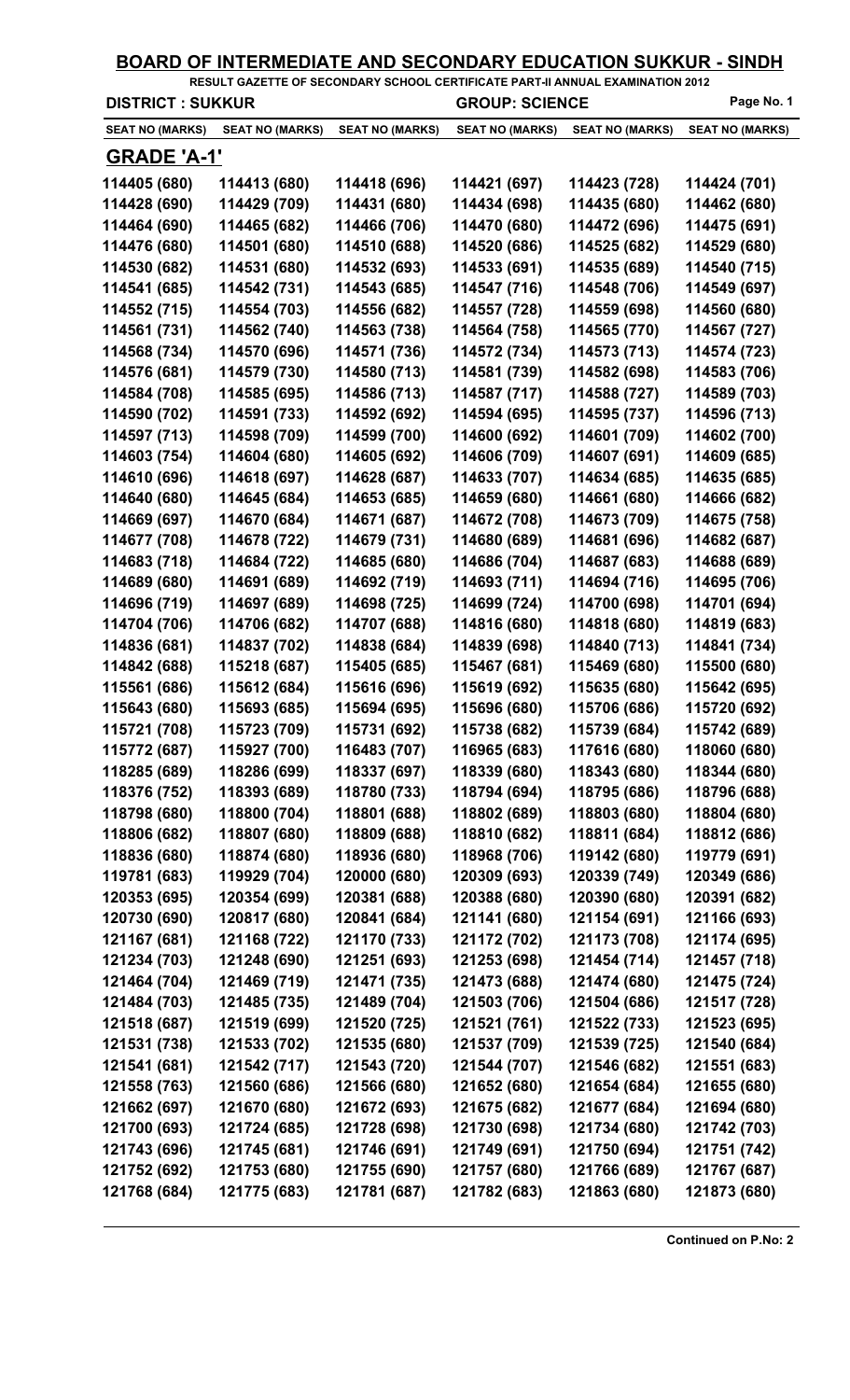| <b>DISTRICT : SUKKUR</b> |                        | <b>GROUP: SCIENCE</b>  |                        | Page No. 2             |                        |
|--------------------------|------------------------|------------------------|------------------------|------------------------|------------------------|
| <b>SEAT NO (MARKS)</b>   | <b>SEAT NO (MARKS)</b> | <b>SEAT NO (MARKS)</b> | <b>SEAT NO (MARKS)</b> | <b>SEAT NO (MARKS)</b> | <b>SEAT NO (MARKS)</b> |
| <b>GRADE 'A-1'</b>       |                        |                        |                        |                        |                        |
| 121876 (704)             | 121890 (733)           | 121965 (727)           | 121966 (729)           | 122052 (688)           | 122053 (694)           |
| 122054 (729)             | 122055 (713)           | 122056 (697)           | 122057 (705)           | 122058 (682)           | 122060 (712)           |
| 122061 (707)             | 122064 (730)           | 122065 (699)           | 122066 (707)           | 122068 (709)           | 122070 (689)           |
| 122071 (720)             | 122073 (687)           | 122075 (694)           | 122076 (686)           | 122077 (742)           | 122078 (705)           |
| 122079 (720)             | 122080 (748)           | 122081 (691)           | 122083 (695)           | 122085 (718)           | 122086 (693)           |
| 122088 (695)             | 122089 (707)           | 122090 (694)           | 122092 (680)           | 122094 (694)           | 122095 (694)           |
| 122097 (681)             | 122099 (681)           | 122101 (680)           | 122102 (688)           | 122104 (688)           | 122121 (696)           |
| 122132 (749)             | 122143 (739)           | 122146 (688)           | 122231 (700)           | 122236 (723)           | 122238 (707)           |
| 122242 (709)             | 122245 (748)           | 122247 (680)           | 122253 (680)           | 122254 (696)           | 122439 (704)           |
| 122476 (699)             | 122579 (711)           | 122642 (731)           | 122865 (686)           | 123148 (689)           | 123150 (680)           |
| 123152 (680)             | 123153 (716)           | 123154 (726)           | 123156 (720)           | 123157 (746)           | 123158 (688)           |
| 123159 (683)             | 123160 (714)           | 123163 (690)           | 123164 (700)           | 123165 (684)           | 123166 (714)           |
| 123167 (730)             | 123168 (687)           | 123170 (698)           | 123213 (692)           | 123221 (689)           | 123224 (687)           |
| 123226 (689)             | 123240 (690)           | 123243 (699)           | 123244 (687)           | 123246 (721)           | 123248 (680)           |
| 123249 (687)             | 123250 (705)           | 123253 (715)           | 123254 (687)           | 123255 (680)           | 123256 (683)           |
| 123257 (681)             | 123258 (682)           | 123260 (723)           | 123261 (709)           | 123262 (700)           | 123266 (766)           |
| 123267 (702)             | 123481 (680)           | 123491 (728)           | 123499 (696)           | 123502 (683)           | 123510 (689)           |
| 123513 (689)             | 123516 (696)           | 123519 (695)           | 123521 (710)           | 123523 (686)           | 123525 (680)           |
| 123541 (730)             | 123549 (694)           | 123637 (682)           | 124018 (706)           | 124075 (715)           | 124078 (691)           |
| 124081 (717)             | 124084 (680)           | 124353 (690)           | 124359 (724)           | 124567 (731)           | 124826 (704)           |
| 124893 (680)             | 124909 (680)           | 124935 (730)           | 125434 (694)           | 125452 (701)           | 125716 (714)           |
| 125742 (681)             | 126368 (680)           | 126374 (694)           | 126376 (687)           | 126383 (698)           | 126394 (680)           |
| 126395 (692)             | 126399 (680)           | 126400 (680)           | 126401 (706)           | 126403 (712)           | 126404 (687)           |
| 126406 (694)             | 126407 (680)           | 126408 (701)           | 126414 (698)           | 126416 (704)           | 126442 (697)           |
| <b>GRADE 'A'</b>         |                        |                        |                        |                        |                        |
| 114002 (612)             | 114010 (601)           | 114020 (607)           | 114068 (617)           | 114085 (628)           | 114134 (604)           |
| 114154 (609)             | 114261 (595)           | 114269 (595)           | 114290 (659)           | 114294 (603)           | 114296 (647)           |
| 114298 (619)             | 114299 (603)           | 114308 (628)           | 114318 (607)           | 114324 (651)           | 114331 (609)           |
| 114336 (649)             | 114338 (602)           | 114343 (595)           | 114346 (643)           | 114356 (598)           | 114401 (645)           |
| 114402 (630)             | 114403 (632)           | 114404 (661)           | 114406 (640)           | 114407 (612)           | 114408 (616)           |
| 114409 (657)             | 114410 (606)           | 114411 (651)           | 114412 (612)           | 114414 (625)           | 114415 (665)           |
| 114416 (596)             | 114419 (643)           | 114422 (641)           | 114425 (674)           | 114426 (655)           | 114427 (629)           |
| 114430 (650)             | 114432 (603)           | 114433 (627)           | 114436 (628)           | 114437 (664)           | 114438 (658)           |
| 114439 (639)             | 114440 (604)           | 114441 (600)           | 114442 (671)           | 114445 (644)           | 114446 (608)           |
| 114450 (595)             | 114451 (634)           | 114452 (670)           | 114453 (633)           | 114454 (630)           | 114455 (605)           |
| 114457 (644)             | 114458 (643)           | 114459 (612)           | 114460 (598)           | 114461 (671)           | 114463 (618)           |
| 114467 (618)             | 114468 (627)           | 114469 (626)           | 114471 (663)           | 114473 (632)           | 114474 (636)           |
| 114477 (668)             | 114478 (619)           | 114479 (634)           | 114482 (614)           | 114484 (600)           | 114486 (598)           |
| 114488 (601)             | 114490 (599)           | 114491 (631)           | 114492 (618)           | 114493 (607)           | 114494 (641)           |
| 114495 (656)             | 114496 (660)           | 114498 (619)           | 114500 (628)           | 114503 (642)           | 114506 (628)           |
| 114507 (641)             | 114509 (659)           | 114512 (604)           | 114513 (605)           | 114515 (595)           | 114516 (649)           |
| 114517 (631)             | 114518 (663)           | 114519 (661)           | 114521 (665)           | 114522 (666)           | 114523 (664)           |
| 114524 (654)             | 114526 (664)           | 114527 (625)           | 114528 (656)           | 114534 (672)           | 114536 (673)           |
| 114537 (645)             | 114538 (666)           | 114539 (623)           | 114544 (632)           | 114545 (671)           | 114546 (615)           |
| 114550 (650)             | 114551 (645)           | 114553 (653)           | 114555 (647)           | 114558 (673)           | 114566 (606)           |
| 114569 (635)             | 114575 (673)           | 114577 (625)           | 114578 (635)           | 114608 (603)           | 114611 (642)           |
| 114612 (648)             | 114613 (628)           | 114614 (647)           | 114615 (607)           | 114616 (662)           | 114617 (652)           |
| 114619 (671)             | 114620 (613)           | 114621 (595)           | 114622 (652)           | 114623 (595)           | 114624 (632)           |
| 114625 (660)             | 114626 (595)           | 114627 (632)           | 114629 (672)           | 114630 (607)           | 114631 (659)           |
| 114632 (670)             | 114636 (604)           | 114637 (650)           | 114638 (670)           | 114642 (628)           | 114643 (624)           |
| 114644 (638)             | 114647 (635)           | 114649 (639)           | 114650 (630)           | 114651 (668)           | 114654 (605)           |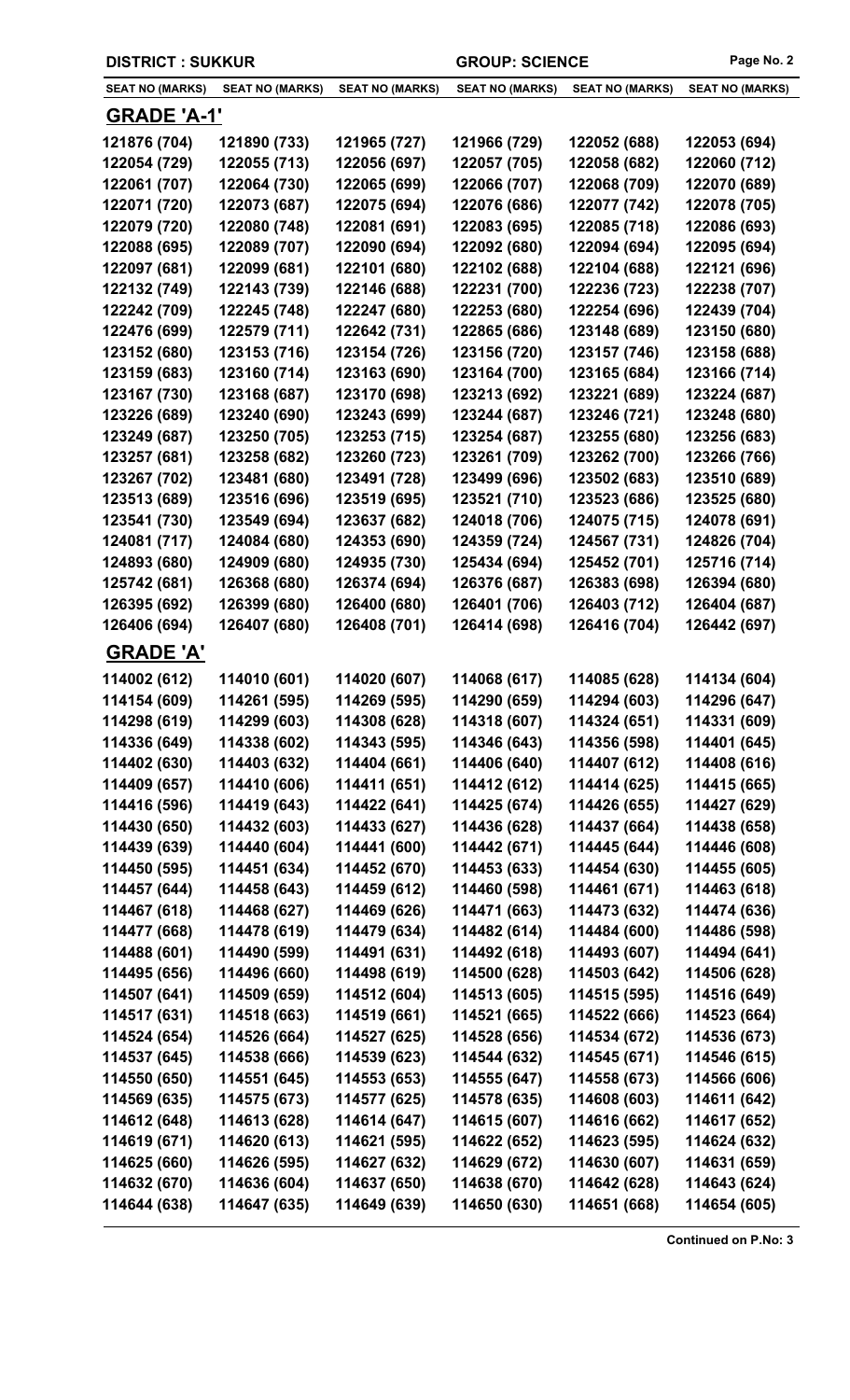|                        | <b>DISTRICT: SUKKUR</b> |                        | <b>GROUP: SCIENCE</b>  |                        | Page No. 3             |
|------------------------|-------------------------|------------------------|------------------------|------------------------|------------------------|
| <b>SEAT NO (MARKS)</b> | <b>SEAT NO (MARKS)</b>  | <b>SEAT NO (MARKS)</b> | <b>SEAT NO (MARKS)</b> | <b>SEAT NO (MARKS)</b> | <b>SEAT NO (MARKS)</b> |
| <b>GRADE 'A'</b>       |                         |                        |                        |                        |                        |
| 114655 (661)           | 114656 (636)            | 114657 (664)           | 114658 (638)           | 114660 (620)           | 114662 (665)           |
| 114663 (642)           | 114664 (614)            | 114665 (655)           | 114667 (672)           | 114668 (657)           | 114674 (661)           |
| 114676 (668)           | 114690 (665)            | 114702 (672)           | 114703 (673)           | 114705 (669)           | 114708 (668)           |
| 114709 (669)           | 114710 (661)            | 114801 (632)           | 114803 (667)           | 114804 (642)           | 114805 (632)           |
| 114806 (626)           | 114807 (613)            | 114808 (610)           | 114811 (607)           | 114812 (652)           | 114813 (646)           |
| 114814 (660)           | 114815 (665)            | 114817 (656)           | 114820 (597)           | 114822 (619)           | 114823 (657)           |
| 114824 (636)           | 114825 (662)            | 114826 (670)           | 114827 (664)           | 114828 (669)           | 114829 (659)           |
| 114830 (664)           | 114831 (645)            | 114832 (642)           | 114833 (659)           | 114834 (640)           | 114835 (635)           |
| 114843 (606)           | 114844 (595)            | 114882 (618)           | 114883 (625)           | 114884 (619)           | 114885 (653)           |
| 114886 (606)           | 114887 (642)            | 114888 (616)           | 114889 (661)           | 114890 (628)           | 114891 (637)           |
| 114892 (631)           | 114893 (627)            | 114894 (662)           | 114928 (628)           | 114947 (598)           | 114959 (612)           |
| 114960 (599)           | 114965 (645)            | 114966 (652)           | 114970 (607)           | 114973 (616)           | 114975 (631)           |
| 114980 (657)           | 114981 (627)            | 114984 (623)           | 114993 (620)           | 115002 (595)           | 115010 (598)           |
| 115018 (622)           | 115020 (607)            | 115049 (624)           | 115050 (610)           | 115054 (627)           | 115056 (620)           |
| 115061 (595)           | 115063 (602)            | 115074 (598)           | 115076 (622)           | 115079 (613)           | 115115 (620)           |
| 115118 (611)           | 115120 (651)            | 115124 (613)           | 115133 (595)           | 115138 (595)           | 115152 (609)           |
| 115168 (626)           | 115181 (614)            | 115214 (651)           | 115221 (595)           | 115222 (606)           | 115234 (617)           |
| 115236 (664)           | 115301 (595)            | 115303 (609)           | 115326 (605)           | 115338 (621)           | 115341 (595)           |
| 115382 (595)           | 115401 (651)            | 115402 (668)           | 115403 (609)           | 115404 (651)           | 115406 (646)           |
| 115407 (652)           | 115409 (612)            | 115410 (595)           | 115413 (623)           | 115415 (653)           | 115416 (623)           |
| 115417 (659)           | 115418 (601)            | 115419 (640)           | 115420 (595)           | 115422 (631)           | 115423 (630)           |
| 115424 (636)           | 115425 (612)            | 115427 (598)           | 115428 (638)           | 115430 (632)           | 115431 (607)           |
| 115433 (647)           | 115436 (628)            | 115438 (611)           | 115440 (621)           | 115442 (602)           | 115443 (607)           |
| 115444 (595)           | 115445 (610)            | 115446 (618)           | 115448 (639)           | 115449 (608)           | 115450 (595)           |
| 115451 (595)           | 115452 (598)            | 115453 (618)           | 115454 (599)           | 115455 (630)           | 115456 (620)           |
| 115457 (628)           | 115458 (650)            | 115459 (633)           | 115460 (612)           | 115462 (619)           | 115463 (618)           |
| 115464 (652)           | 115465 (645)            | 115466 (606)           | 115468 (671)           | 115471 (654)           | 115472 (595)           |
| 115473 (649)           | 115474 (614)            | 115475 (639)           | 115478 (603)           | 115479 (637)           | 115481 (596)           |
| 115482 (636)           | 115483 (595)            | 115484 (607)           | 115485 (619)           | 115487 (621)           | 115489 (646)           |
| 115490 (623)           | 115491 (600)            | 115496 (642)           | 115498 (647)           | 115499 (631)           | 115501 (625)           |
| 115502 (662)           | 115503 (607)            | 115504 (640)           | 115505 (649)           | 115506 (645)           | 115507 (631)           |
| 115509 (654)           | 115510 (651)            | 115513 (595)           | 115563 (654)           | 115565 (643)           | 115566 (595)           |
| 115568 (648)           | 115570 (628)            | 115572 (635)           | 115573 (606)           | 115574 (595)           | 115577 (627)           |
| 115580 (607)           | 115583 (606)            | 115588 (612)           | 115589 (636)           | 115594 (637)           | 115595 (623)           |
| 115598 (622)           | 115599 (638)            | 115600 (599)           | 115601 (605)           | 115602 (659)           | 115603 (609)           |
| 115607 (596)           | 115608 (605)            | 115609 (654)           | 115610 (608)           | 115611 (640)           | 115617 (667)           |
| 115618 (614)           | 115620 (656)            | 115621 (661)           | 115622 (645)           | 115624 (628)           | 115625 (647)           |
| 115626 (629)           | 115627 (639)            | 115628 (598)           | 115629 (647)           | 115630 (659)           | 115631 (669)           |
| 115632 (633)           | 115633 (641)            | 115634 (649)           | 115636 (638)           | 115637 (672)           | 115638 (652)           |
| 115639 (652)           | 115640 (661)            | 115641 (628)           | 115644 (626)           | 115645 (604)           | 115646 (595)           |
| 115691 (625)           | 115692 (664)            | 115695 (653)           | 115697 (641)           | 115698 (674)           | 115699 (621)           |
| 115700 (646)           | 115701 (672)            | 115702 (666)           | 115703 (673)           | 115704 (606)           | 115705 (651)           |
| 115707 (636)           | 115708 (634)            | 115709 (633)           | 115710 (647)           | 115711 (670)           | 115712 (645)           |
| 115713 (652)           | 115714 (656)            | 115715 (672)           | 115716 (641)           | 115717 (656)           | 115718 (648)           |
| 115719 (672)           | 115722 (669)            | 115724 (664)           | 115725 (660)           | 115726 (658)           | 115727 (624)           |
| 115728 (674)           | 115729 (660)            | 115730 (661)           | 115732 (653)           | 115733 (636)           | 115734 (658)           |
| 115735 (595)           | 115736 (652)            | 115737 (651)           | 115740 (665)           | 115741 (657)           | 115743 (639)           |
| 115744 (661)           | 115745 (646)            | 115771 (625)           | 115773 (611)           | 115774 (655)           | 115775 (606)           |
| 115792 (661)           | 115794 (645)            | 115795 (666)           | 115798 (621)           | 115800 (613)           | 115841 (614)           |
| 115847 (602)           | 115848 (603)            | 115862 (605)           | 115863 (601)           | 115866 (614)           | 115869 (613)           |
| 115870 (630)           | 115871 (632)            | 115874 (610)           | 115877 (646)           | 115878 (610)           | 115880 (607)           |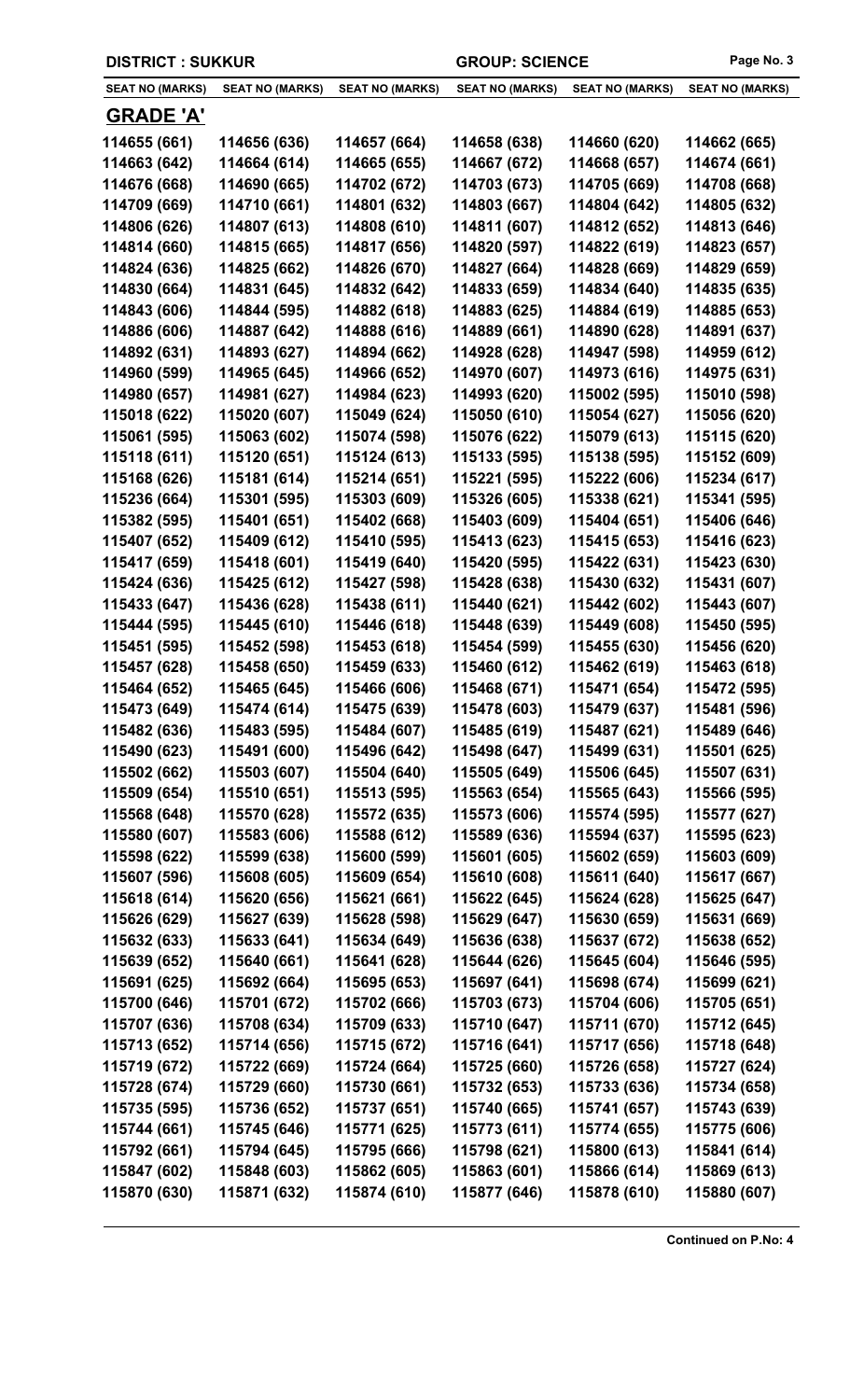| <b>SEAT NO (MARKS)</b> | <b>SEAT NO (MARKS)</b> | <b>SEAT NO (MARKS)</b> | <b>SEAT NO (MARKS)</b> | <b>SEAT NO (MARKS)</b> | <b>SEAT NO (MARKS)</b> |
|------------------------|------------------------|------------------------|------------------------|------------------------|------------------------|
| <b>GRADE 'A'</b>       |                        |                        |                        |                        |                        |
| 115885 (623)           | 115887 (627)           | 115896 (615)           | 115897 (599)           | 115902 (653)           | 115907 (595)           |
| 115912 (601)           | 115917 (604)           | 115919 (643)           | 115923 (642)           | 115924 (618)           | 115926 (661)           |
| 115928 (628)           | 115931 (600)           | 115932 (597)           | 115933 (645)           | 115939 (596)           | 115949 (625)           |
| 115954 (662)           | 115955 (646)           | 115956 (661)           | 115957 (637)           | 115958 (595)           | 115960 (666)           |
| 115969 (637)           | 115972 (595)           | 115976 (602)           | 115987 (622)           | 115991 (635)           | 115993 (604)           |
| 115994 (595)           | 115996 (638)           | 116000 (595)           | 116001 (659)           | 116002 (619)           | 116004 (598)           |
| 116010 (621)           | 116014 (606)           | 116015 (599)           | 116018 (596)           | 116022 (604)           | 116059 (600)           |
| 116061 (595)           | 116062 (611)           | 116066 (657)           | 116073 (607)           | 116180 (622)           | 116182 (618)           |
| 116184 (604)           | 116230 (597)           | 116231 (595)           | 116244 (655)           | 116284 (634)           | 116435 (611)           |
| 116437 (618)           | 116449 (596)           | 116458 (597)           | 116472 (597)           | 116474 (636)           | 116492 (604)           |
| 116495 (620)           | 116506 (599)           | 116507 (626)           | 116549 (595)           | 116569 (624)           | 116571 (622)           |
| 116694 (595)           | 116722 (606)           | 116743 (595)           | 116757 (640)           | 116764 (672)           | 116768 (595)           |
| 116802 (595)           | 116815 (645)           | 116819 (608)           | 116852 (618)           | 116869 (633)           | 116870 (609)           |
| 116880 (597)           | 116911 (603)           | 116912 (595)           | 116943 (598)           | 116947 (595)           | 116953 (606)           |
| 116977 (598)           | 116991 (636)           | 117017 (599)           | 117018 (614)           | 117020 (622)           | 117053 (595)           |
| 117069 (602)           | 117070 (600)           | 117071 (644)           | 117072 (635)           | 117074 (603)           | 117075 (603)           |
| 117076 (595)           | 117131 (621)           | 117181 (637)           | 117423 (598)           | 117552 (595)           | 117560 (607)           |
| 117568 (648)           | 117581 (604)           | 117584 (615)           | 117601 (600)           | 117602 (610)           | 117703 (622)           |
| 117728 (599)           | 117743 (595)           | 117761 (595)           | 117768 (609)           | 117821 (619)           | 117822 (626)           |
| 117825 (598)           | 117827 (642)           | 117829 (633)           | 117830 (613)           | 117831 (600)           | 117833 (625)           |
| 117834 (606)           | 117837 (601)           | 117840 (649)           | 117848 (603)           | 117864 (619)           | 117868 (625)           |
| 117872 (610)           | 117873 (616)           | 117874 (617)           | 117926 (607)           | 117950 (637)           | 117951 (606)           |
| 117955 (665)           | 117962 (629)           | 117969 (629)           | 117996 (605)           | 118003 (610)           | 118050 (616)           |
| 118074 (668)           | 118083 (631)           | 118105 (604)           | 118111 (608)           | 118244 (623)           | 118245 (656)           |
| 118246 (613)           | 118251 (663)           | 118253 (637)           | 118254 (643)           | 118257 (630)           | 118258 (632)           |
| 118260 (624)           | 118262 (611)           | 118263 (630)           | 118266 (624)           | 118267 (595)           | 118268 (648)           |
| 118269 (607)           | 118270 (659)           | 118271 (662)           | 118272 (654)           | 118273 (661)           | 118274 (636)           |
| 118275 (662)           | 118276 (666)           | 118277 (663)           | 118278 (660)           | 118279 (655)           | 118280 (669)           |
| 118281 (671)           | 118282 (658)           | 118283 (646)           | 118284 (606)           | 118305 (601)           | 118306 (626)           |
| 118308 (602)           | 118314 (616)           | 118318 (667)           | 118326 (598)           | 118329 (621)           | 118334 (671)           |
| 118338 (598)           | 118340 (655)           | 118361 (608)           | 118362 (612)           | 118364 (623)           | 118365 (651)           |
| 118367 (651)           | 118369 (609)           | 118371 (619)           | 118372 (661)           | 118373 (608)           | 118374 (662)           |
| 118375 (597)           | 118377 (620)           | 118378 (649)           | 118379 (633)           | 118380 (637)           | 118381 (655)           |
| 118382 (603)           | 118383 (611)           | 118387 (632)           | 118388 (658)           | 118389 (606)           | 118390 (602)           |
| 118391 (640)           | 118392 (620)           | 118394 (667)           | 118395 (623)           | 118398 (618)           | 118400 (657)           |
| 118415 (595)           | 118416 (614)           | 118421 (595)           | 118422 (656)           | 118423 (659)           | 118424 (655)           |
| 118425 (627)           | 118427 (611)           | 118526 (608)           | 118533 (615)           | 118536 (652)           | 118553 (616)           |
| 118560 (655)           | 118568 (596)           | 118775 (612)           | 118776 (605)           | 118782 (601)           | 118783 (642)           |
| 118784 (627)           | 118785 (626)           | 118787 (595)           | 118790 (597)           | 118793 (648)           | 118797 (631)           |
| 118799 (659)           | 118805 (657)           | 118808 (671)           | 118832 (606)           | 118834 (601)           | 118840 (600)           |
| 118842 (640)           | 118845 (635)           | 118846 (605)           | 118854 (674)           | 118858 (610)           | 118860 (645)           |
| 118862 (654)           | 118863 (618)           | 118865 (595)           | 118867 (621)           | 118868 (649)           | 118870 (634)           |
| 118871 (628)           | 118873 (615)           | 118875 (644)           | 118877 (636)           | 118878 (617)           | 118879 (627)           |
| 118882 (627)           | 118883 (624)           | 118887 (595)           | 118895 (625)           | 118907 (600)           | 118915 (646)           |
| 118917 (595)           | 118922 (607)           | 118924 (608)           | 118926 (654)           | 118927 (625)           | 118930 (620)           |
| 118932 (611)           | 118941 (650)           | 118942 (616)           | 118950 (598)           | 118956 (596)           | 118957 (629)           |
| 118959 (598)           | 118966 (595)           | 118969 (621)           | 118970 (611)           | 118973 (608)           | 118975 (639)           |
| 118976 (596)           | 118983 (627)           | 118984 (622)           | 118986 (598)           | 118989 (619)           | 118995 (595)           |
| 118996 (602)           | 119002 (605)           | 119011 (600)           | 119013 (598)           | 119016 (644)           | 119018 (598)           |
| 119022 (595)           | 119030 (637)           | 119031 (625)           | 119032 (595)           | 119033 (595)           | 119035 (625)           |
| 119037 (595)           | 119038 (652)           | 119039 (620)           | 119040 (653)           | 119041 (637)           | 119043 (625)           |

**DISTRICT : SUKKUR GROUP: SCIENCE Page No. 4**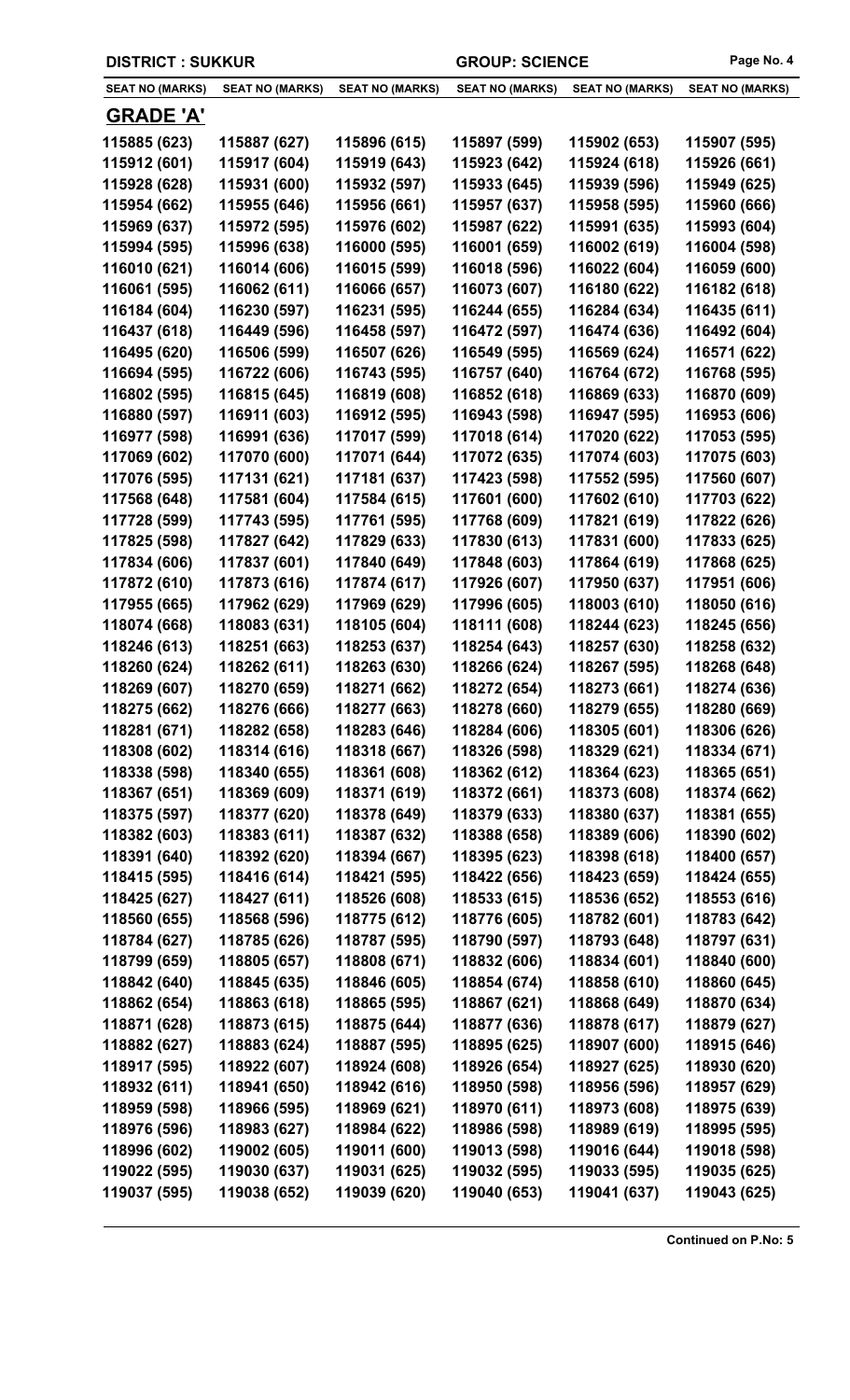| <b>DISTRICT: SUKKUR</b> |                        |                        | <b>GROUP: SCIENCE</b>  |                        | Page No. 5             |
|-------------------------|------------------------|------------------------|------------------------|------------------------|------------------------|
| <b>SEAT NO (MARKS)</b>  | <b>SEAT NO (MARKS)</b> | <b>SEAT NO (MARKS)</b> | <b>SEAT NO (MARKS)</b> | <b>SEAT NO (MARKS)</b> | <b>SEAT NO (MARKS)</b> |
| <b>GRADE 'A'</b>        |                        |                        |                        |                        |                        |
| 119044 (641)            | 119047 (595)           | 119057 (638)           | 119123 (624)           | 119124 (644)           | 119133 (595)           |
| 119138 (608)            | 119271 (653)           | 119281 (636)           | 119282 (607)           | 119304 (649)           | 119306 (631)           |
| 119321 (621)            | 119322 (617)           | 119324 (667)           | 119325 (657)           | 119328 (643)           | 119369 (604)           |
| 119375 (613)            | 119377 (634)           | 119381 (595)           | 119386 (656)           | 119389 (595)           | 119401 (595)           |
| 119407 (601)            | 119447 (600)           | 119616 (605)           | 119627 (595)           | 119752 (620)           | 119757 (605)           |
| 119758 (614)            | 119767 (595)           | 119768 (595)           | 119770 (648)           | 119771 (659)           | 119772 (603)           |
| 119773 (638)            | 119774 (609)           | 119775 (610)           | 119776 (638)           | 119777 (659)           | 119778 (649)           |
| 119780 (620)            | 119783 (621)           | 119804 (595)           | 119822 (618)           | 119823 (628)           | 119824 (618)           |
| 119825 (628)            | 119826 (636)           | 119827 (605)           | 119828 (660)           | 119855 (629)           | 119858 (597)           |
| 119859 (601)            | 119865 (603)           | 119872 (648)           | 119874 (654)           | 119878 (604)           | 119880 (645)           |
| 119882 (658)            | 119884 (642)           | 119885 (660)           | 119886 (629)           | 119887 (667)           | 119911 (600)           |
| 119914 (617)            | 119917 (604)           | 119958 (636)           | 119968 (602)           | 119970 (602)           | 119977 (640)           |
| 120021 (621)            | 120024 (595)           | 120284 (646)           | 120285 (595)           | 120288 (595)           | 120291 (611)           |
| 120306 (601)            | 120310 (628)           | 120331 (658)           | 120332 (617)           | 120333 (646)           | 120334 (595)           |
| 120335 (621)            | 120336 (662)           | 120337 (637)           | 120338 (638)           | 120340 (626)           | 120341 (647)           |
| 120342 (609)            | 120343 (642)           | 120346 (626)           | 120348 (638)           | 120350 (666)           | 120351 (650)           |
| 120355 (607)            | 120356 (653)           | 120357 (668)           | 120358 (655)           | 120359 (663)           | 120360 (674)           |
| 120361 (658)            | 120362 (640)           | 120363 (645)           | 120364 (673)           | 120382 (660)           | 120383 (613)           |
| 120384 (665)            | 120386 (596)           | 120387 (607)           | 120389 (629)           | 120392 (671)           | 120394 (653)           |
| 120399 (616)            | 120400 (645)           | 120401 (642)           | 120405 (606)           | 120408 (595)           | 120410 (617)           |
| 120453 (622)            | 120458 (608)           | 120460 (614)           | 120471 (623)           | 120506 (642)           | 120519 (616)           |
| 120520 (597)            | 120545 (599)           | 120569 (595)           | 120577 (650)           | 120702 (595)           | 120705 (631)           |
| 120720 (667)            | 120721 (608)           | 120722 (600)           | 120726 (674)           | 120729 (600)           | 120735 (609)           |
| 120744 (595)            | 120756 (664)           | 120801 (634)           | 120802 (625)           | 120803 (605)           | 120807 (638)           |
| 120810 (630)            | 120812 (611)           | 120814 (629)           | 120834 (630)           | 120866 (616)           | 120881 (659)           |
| 120886 (597)            | 120899 (604)           | 120903 (604)           | 120907 (642)           | 120909 (628)           | 120910 (595)           |
| 120911 (653)            | 120912 (623)           | 120914 (647)           | 120915 (595)           | 120917 (625)           | 120918 (595)           |
| 121101 (609)            | 121110 (621)           | 121111 (599)           | 121112 (653)           | 121114 (617)           | 121117 (636)           |
| 121119 (597)            | 121120 (603)           | 121149 (595)           | 121153 (617)           | 121155 (651)           | 121156 (602)           |
| 121158 (614)            | 121160 (595)           | 121161 (659)           | 121162 (668)           | 121164 (598)           | 121165 (620)           |
| 121169 (628)            | 121171 (646)           | 121205 (626)           | 121209 (608)           | 121217 (610)           | 121220 (599)           |
| 121225 (629)            | 121237 (635)           | 121246 (601)           | 121247 (595)           | 121249 (603)           | 121250 (601)           |
| 121252 (596)            | 121254 (614)           | 121255 (645)           | 121256 (654)           | 121257 (655)           | 121331 (603)           |
| 121350 (619)            | 121353 (595)           | 121376 (599)           | 121378 (595)           | 121383 (645)           | 121384 (613)           |
| 121385 (649)            | 121387 (648)           | 121388 (654)           | 121389 (619)           | 121390 (645)           | 121393 (604)           |
| 121394 (612)            | 121395 (634)           | 121396 (656)           | 121397 (613)           | 121399 (647)           | 121400 (615)           |
| 121402 (599)            | 121403 (603)           | 121404 (603)           | 121405 (629)           | 121407 (632)           | 121408 (634)           |
| 121409 (613)            | 121410 (638)           | 121411 (644)           | 121412 (603)           | 121415 (651)           | 121418 (619)           |
| 121419 (637)            | 121421 (607)           | 121423 (601)           | 121425 (621)           | 121451 (628)           | 121452 (656)           |
| 121453 (621)            | 121455 (603)           | 121456 (615)           | 121458 (619)           | 121459 (601)           | 121462 (669)           |
| 121463 (608)            | 121465 (641)           | 121466 (602)           | 121476 (669)           | 121477 (670)           | 121478 (670)           |
| 121479 (668)            | 121480 (656)           | 121481 (647)           | 121482 (646)           | 121483 (640)           | 121488 (630)           |
| 121490 (615)            | 121491 (618)           | 121493 (640)           | 121494 (621)           | 121495 (649)           | 121499 (612)           |
| 121500 (666)            | 121501 (666)           | 121502 (639)           | 121505 (654)           | 121506 (654)           | 121507 (647)           |
| 121508 (669)            | 121509 (658)           | 121511 (654)           | 121512 (615)           | 121513 (671)           | 121514 (632)           |
| 121515 (625)            | 121516 (633)           | 121524 (626)           | 121525 (633)           | 121526 (602)           | 121528 (652)           |
| 121529 (640)            | 121530 (637)           | 121532 (669)           | 121534 (674)           | 121536 (651)           | 121538 (666)           |
| 121545 (598)            | 121547 (664)           | 121548 (657)           | 121549 (622)           | 121550 (671)           | 121552 (651)           |
| 121553 (661)            | 121554 (672)           | 121555 (645)           | 121556 (651)           | 121557 (629)           | 121559 (670)           |
| 121561 (626)            | 121562 (634)           | 121563 (651)           | 121564 (666)           | 121565 (672)           | 121569 (598)           |
| 121601 (635)            | 121602 (657)           | 121603 (636)           | 121651 (644)           | 121653 (624)           | 121657 (662)           |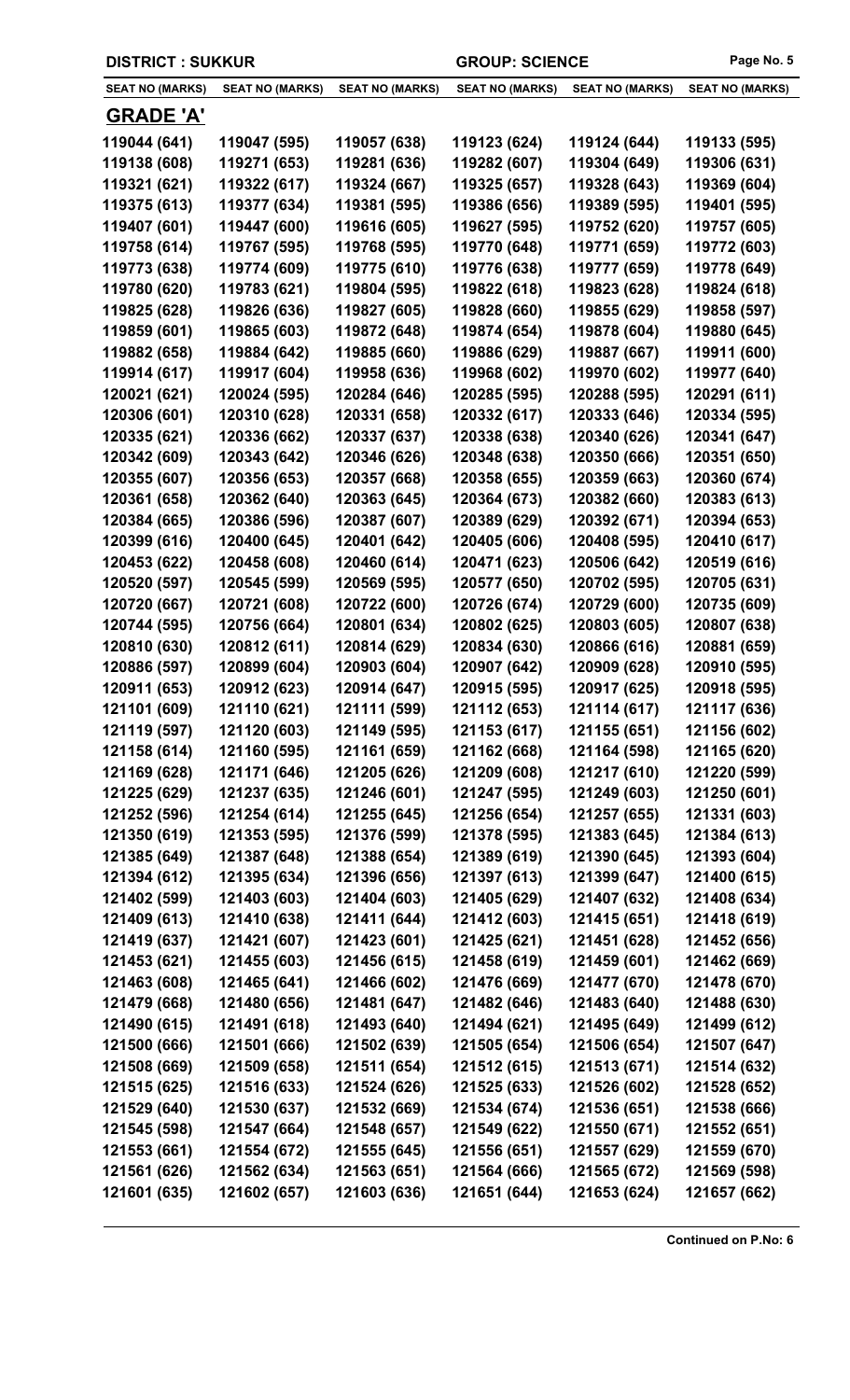| <b>DISTRICT : SUKKUR</b> |                              | <b>GROUP: SCIENCE</b>        | Page No. 6             |                              |                              |
|--------------------------|------------------------------|------------------------------|------------------------|------------------------------|------------------------------|
| <b>SEAT NO (MARKS)</b>   | <b>SEAT NO (MARKS)</b>       | <b>SEAT NO (MARKS)</b>       | <b>SEAT NO (MARKS)</b> | <b>SEAT NO (MARKS)</b>       | <b>SEAT NO (MARKS)</b>       |
| <u>GRADE 'A'</u>         |                              |                              |                        |                              |                              |
| 121658 (629)             | 121660 (606)                 | 121661 (601)                 | 121663 (651)           | 121664 (607)                 | 121665 (658)                 |
| 121666 (611)             | 121667 (597)                 | 121668 (645)                 | 121669 (655)           | 121671 (629)                 | 121673 (612)                 |
| 121674 (646)             | 121676 (595)                 | 121678 (634)                 | 121679 (606)           | 121680 (668)                 | 121681 (645)                 |
| 121682 (643)             | 121683 (595)                 | 121684 (597)                 | 121685 (632)           | 121686 (621)                 | 121687 (595)                 |
| 121688 (655)             | 121689 (611)                 | 121690 (649)                 | 121691 (630)           | 121693 (670)                 | 121695 (635)                 |
| 121696 (639)             | 121697 (641)                 | 121698 (622)                 | 121701 (641)           | 121702 (632)                 | 121703 (595)                 |
| 121704 (595)             | 121705 (614)                 | 121707 (642)                 | 121708 (649)           | 121709 (611)                 | 121710 (628)                 |
| 121711 (609)             | 121713 (612)                 | 121714 (633)                 | 121715 (636)           | 121716 (660)                 | 121717 (638)                 |
| 121718 (639)             | 121719 (663)                 | 121720 (628)                 | 121721 (640)           | 121722 (637)                 | 121723 (619)                 |
| 121725 (612)             | 121726 (654)                 | 121727 (666)                 | 121729 (658)           | 121731 (650)                 | 121732 (671)                 |
| 121733 (654)             | 121735 (661)                 | 121736 (624)                 | 121737 (605)           | 121738 (657)                 | 121739 (621)                 |
| 121740 (665)             | 121741 (649)                 | 121744 (674)                 | 121747 (669)           | 121754 (618)                 | 121756 (666)                 |
| 121758 (653)             | 121759 (665)                 | 121760 (671)                 | 121761 (649)           | 121762 (641)                 | 121763 (654)                 |
| 121765 (604)             | 121769 (661)                 | 121772 (652)                 | 121773 (642)           | 121776 (660)                 | 121777 (595)                 |
| 121778 (628)             | 121779 (671)                 | 121780 (661)                 | 121826 (632)           | 121827 (597)                 | 121840 (595)                 |
| 121841 (599)             | 121842 (654)                 | 121843 (636)                 | 121844 (643)           | 121847 (619)                 | 121850 (615)                 |
| 121851 (671)             | 121852 (602)                 | 121853 (670)                 | 121854 (658)           | 121855 (636)                 | 121857 (630)                 |
| 121859 (609)             | 121861 (621)                 | 121862 (644)                 | 121865 (595)           | 121871 (595)                 | 121872 (600)                 |
| 121874 (606)             | 121875 (622)                 | 121877 (624)                 | 121878 (662)           | 121879 (595)                 | 121880 (656)                 |
| 121881 (643)             | 121883 (631)                 | 121884 (612)                 | 121886 (611)           | 121887 (632)                 | 121889 (630)                 |
| 121891 (621)             | 121892 (605)                 | 121897 (599)                 | 121906 (630)           | 121909 (631)                 | 121910 (632)                 |
| 121951 (606)             | 121952 (633)                 | 121958 (614)                 | 121960 (599)           | 122001 (664)                 | 122002 (623)                 |
| 122003 (630)             | 122004 (602)                 | 122005 (595)                 | 122008 (632)           | 122009 (618)                 | 122011 (603)                 |
| 122012 (632)             |                              | 122015 (605)                 | 122016 (629)           |                              |                              |
| 122019 (600)             | 122013 (637)                 |                              | 122024 (644)           | 122017 (605)<br>122026 (610) | 122018 (641)                 |
|                          | 122022 (601)<br>122031 (654) | 122023 (636)<br>122051 (670) |                        | 122062 (669)                 | 122029 (612)<br>122063 (638) |
| 122030 (618)             |                              |                              | 122059 (662)           |                              |                              |
| 122067 (618)             | 122069 (669)                 | 122072 (660)                 | 122074 (666)           | 122082 (657)                 | 122084 (667)                 |
| 122091 (643)             | 122093 (649)                 | 122096 (653)                 | 122098 (656)           | 122100 (671)                 | 122103 (663)                 |
| 122122 (665)             | 122124 (656)                 | 122125 (625)                 | 122126 (601)           | 122127 (637)                 | 122129 (657)                 |
| 122130 (606)             | 122131 (645)                 | 122133 (621)                 | 122134 (610)           | 122135 (648)                 | 122141 (602)                 |
| 122142 (615)             | 122144 (595)                 | 122145 (642)                 | 122147 (628)           | 122148 (645)                 | 122190 (629)                 |
| 122191 (625)             | 122192 (595)                 | 122195 (635)                 | 122196 (616)           | 122200 (645)                 | 122201 (595)                 |
| 122203 (623)             | 122206 (601)                 | 122207 (603)                 | 122208 (634)           | 122233 (673)                 | 122234 (669)                 |
| 122235 (662)             | 122237 (649)                 | 122239 (639)                 | 122240 (665)           | 122241 (605)                 | 122243 (656)                 |
| 122244 (657)             | 122246 (672)                 | 122248 (650)                 | 122249 (673)           | 122250 (649)                 | 122251 (655)                 |
| 122252 (648)             | 122297 (627)                 | 122299 (627)                 | 122300 (609)           | 122310 (595)                 | 122336 (600)                 |
| 122418 (595)             | 122424 (627)                 | 122429 (614)                 | 122450 (595)           | 122469 (628)                 | 122477 (615)                 |
| 122551 (626)             | 122552 (603)                 | 122553 (623)                 | 122554 (649)           | 122555 (610)                 | 122559 (656)                 |
| 122561 (611)             | 122562 (614)                 | 122563 (661)                 | 122564 (595)           | 122566 (625)                 | 122569 (626)                 |
| 122572 (630)             | 122573 (646)                 | 122574 (612)                 | 122575 (637)           | 122580 (673)                 | 122604 (600)                 |
| 122643 (636)             | 122650 (600)                 | 122672 (595)                 | 122676 (637)           | 122681 (606)                 | 122683 (615)                 |
| 122686 (626)             | 122694 (595)                 | 122703 (629)                 | 122704 (648)           | 122707 (636)                 | 122728 (595)                 |
| 122743 (624)             | 122744 (632)                 | 122753 (605)                 | 122755 (627)           | 122806 (621)                 | 122810 (619)                 |
| 122811 (603)             | 122823 (605)                 | 122849 (618)                 | 122858 (601)           | 122860 (614)                 | 122892 (615)                 |
| 122899 (595)             | 122901 (599)                 | 122918 (595)                 | 122926 (602)           | 122931 (651)                 | 123016 (595)                 |
| 123017 (642)             | 123024 (596)                 | 123025 (595)                 | 123027 (595)           | 123031 (602)                 | 123032 (620)                 |
| 123060 (643)             | 123061 (614)                 | 123062 (595)                 | 123131 (626)           | 123132 (651)                 | 123133 (674)                 |

**123135 (645) 123136 (650) 123137 (619) 123138 (665) 123139 (652) 123140 (665) 123141 (654) 123142 (654) 123143 (665) 123145 (612) 123146 (659) 123147 (666) 123149 (662) 123151 (671) 123155 (601) 123161 (650) 123162 (655) 123169 (664) 123201 (655) 123202 (657) 123203 (616) 123204 (637) 123205 (656) 123207 (620)**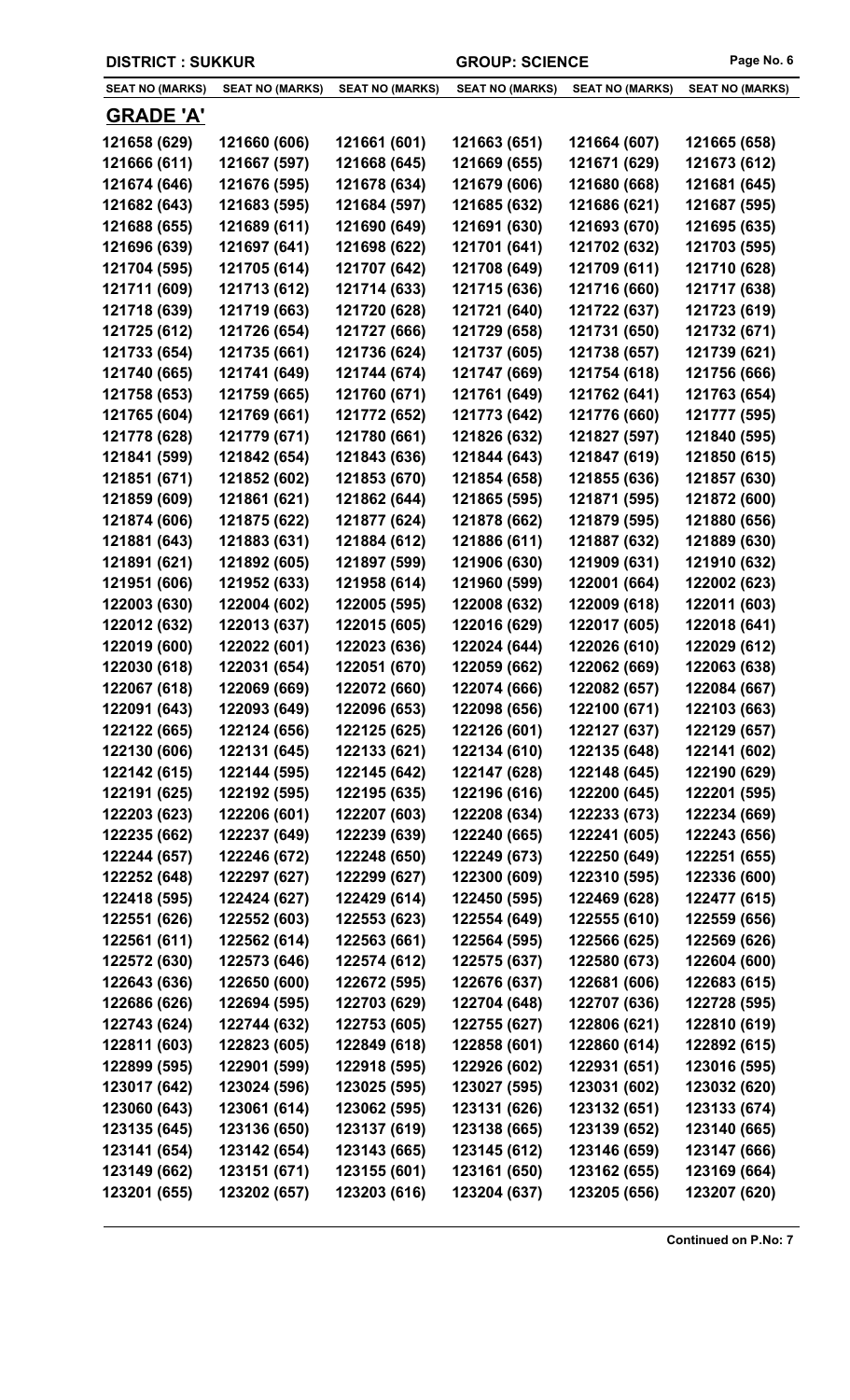|  | <b>DISTRICT : SUKKUR</b> |
|--|--------------------------|
|--|--------------------------|

GROUP: SCIENCE Page No. 7

 $\overline{\phantom{0}}$ 

| <b>SEAT NO (MARKS)</b> | <b>SEAT NO (MARKS)</b>       | <b>SEAT NO (MARKS)</b> | <b>SEAT NO (MARKS)</b> | <b>SEAT NO (MARKS)</b>       | <b>SEAT NO (MARKS)</b>       |
|------------------------|------------------------------|------------------------|------------------------|------------------------------|------------------------------|
| <b>GRADE 'A'</b>       |                              |                        |                        |                              |                              |
| 123208 (645)           | 123209 (660)                 | 123210 (654)           | 123211 (621)           | 123212 (659)                 | 123214 (615)                 |
| 123217 (642)           | 123218 (595)                 | 123219 (640)           | 123220 (624)           | 123222 (630)                 | 123223 (638)                 |
| 123225 (639)           | 123227 (610)                 | 123228 (671)           | 123229 (662)           | 123230 (656)                 | 123231 (652)                 |
| 123232 (666)           | 123234 (607)                 | 123235 (603)           | 123236 (629)           | 123237 (652)                 | 123238 (643)                 |
| 123239 (661)           | 123241 (668)                 | 123242 (648)           | 123245 (639)           | 123247 (660)                 | 123251 (658)                 |
| 123252 (662)           | 123259 (674)                 | 123263 (645)           | 123264 (660)           | 123265 (647)                 | 123356 (600)                 |
| 123359 (595)           | 123373 (603)                 | 123396 (613)           | 123482 (645)           | 123483 (669)                 | 123484 (656)                 |
| 123485 (632)           | 123487 (654)                 | 123488 (617)           | 123489 (595)           | 123490 (664)                 | 123492 (595)                 |
| 123493 (648)           | 123494 (623)                 | 123495 (618)           | 123497 (628)           | 123498 (625)                 | 123500 (647)                 |
| 123501 (654)           | 123503 (628)                 | 123505 (652)           | 123506 (598)           | 123507 (668)                 | 123508 (669)                 |
| 123509 (638)           | 123511 (640)                 | 123512 (660)           | 123514 (623)           | 123515 (595)                 | 123517 (625)                 |
| 123518 (670)           | 123522 (670)                 | 123526 (617)           | 123527 (663)           | 123542 (661)                 | 123543 (636)                 |
| 123544 (641)           | 123545 (654)                 | 123546 (652)           | 123547 (650)           | 123548 (672)                 | 123550 (666)                 |
| 123567 (612)           | 123569 (610)                 | 123570 (632)           | 123571 (610)           | 123574 (598)                 | 123578 (654)                 |
| 123579 (635)           | 123580 (627)                 | 123581 (595)           | 123582 (674)           | 123583 (603)                 | 123611 (609)                 |
| 123614 (614)           | 123616 (595)                 | 123622 (595)           | 123630 (595)           | 123631 (641)                 | 123633 (635)                 |
| 123646 (595)           | 123683 (614)                 | 123684 (600)           | 123752 (595)           | 123753 (595)                 | 123754 (630)                 |
| 123756 (617)           | 123813 (595)                 | 123838 (611)           | 123840 (627)           | 123868 (595)                 | 123874 (603)                 |
| 123966 (611)           | 124071 (625)                 | 124074 (597)           | 124077 (651)           | 124083 (616)                 | 124230 (665)                 |
| 124286 (616)           | 124287 (639)                 | 124298 (595)           | 124304 (601)           | 124306 (603)                 | 124309 (614)                 |
| 124319 (652)           | 124325 (599)                 | 124328 (611)           | 124341 (652)           | 124347 (623)                 | 124348 (625)                 |
| 124349 (665)           | 124350 (599)                 | 124352 (630)           | 124355 (636)           | 124357 (596)                 | 124362 (606)                 |
| 124363 (595)           | 124370 (602)                 | 124371 (617)           | 124375 (595)           | 124377 (612)                 | 124384 (615)                 |
| 124387 (671)           | 124391 (640)                 | 124394 (599)           | 124396 (630)           | 124397 (605)                 |                              |
|                        | 124427 (597)                 | 124429 (596)           |                        |                              | 124404 (601)                 |
| 124417 (608)           |                              |                        | 124430 (625)           | 124432 (600)                 | 124482 (613)                 |
| 124483 (599)           | 124490 (595)<br>124521 (601) | 124494 (595)           | 124495 (619)           | 124496 (597)<br>124526 (600) | 124500 (641)<br>124540 (623) |
| 124509 (648)           |                              | 124524 (627)           | 124525 (595)           |                              |                              |
| 124557 (600)           | 124560 (601)                 | 124561 (609)           | 124575 (611)           | 124648 (633)                 | 124702 (638)                 |
| 124704 (598)           | 124708 (624)                 | 124709 (616)           | 124710 (637)           | 124725 (631)                 | 124726 (630)                 |
| 124727 (624)           | 124728 (629)                 | 124729 (616)           | 124751 (620)           | 124763 (595)                 | 124764 (650)                 |
| 124771 (601)           | 124781 (595)                 | 124784 (609)           | 124790 (630)           | 124807 (599)                 | 124809 (621)                 |
| 124814 (599)           | 124832 (595)                 | 124841 (636)           | 124845 (605)           | 124846 (633)                 | 124847 (636)                 |
| 124850 (597)           | 124851 (660)                 | 124863 (609)           | 124865 (619)           | 124870 (661)                 | 124871 (659)                 |
| 124876 (623)           | 124877 (664)                 | 124879 (632)           | 124880 (607)           | 124882 (598)                 | 124892 (607)                 |
| 124896 (595)           | 124898 (620)                 | 124908 (644)           | 124910 (595)           | 124911 (657)                 | 124918 (595)                 |
| 124924 (602)           | 124938 (610)                 | 124943 (620)           | 124944 (600)           | 124949 (599)                 | 124950 (604)                 |
| 124962 (609)           | 124967 (650)                 | 124987 (600)           | 125008 (614)           | 125103 (651)                 | 125105 (614)                 |
| 125111 (619)           | 125131 (647)                 | 125137 (601)           | 125138 (596)           | 125141 (616)                 | 125147 (622)                 |
| 125162 (603)           | 125168 (595)                 | 125169 (596)           | 125171 (605)           | 125172 (635)                 | 125173 (637)                 |
| 125174 (604)           | 125188 (605)                 | 125195 (609)           | 125196 (630)           | 125198 (606)                 | 125224 (612)                 |
| 125226 (605)           | 125230 (595)                 | 125232 (641)           | 125233 (599)           | 125237 (606)                 | 125238 (646)                 |
| 125239 (627)           | 125245 (626)                 | 125250 (595)           | 125251 (656)           | 125252 (644)                 | 125255 (619)                 |
| 125256 (641)           | 125257 (624)                 | 125259 (617)           | 125262 (596)           | 125263 (597)                 | 125264 (600)                 |
| 125265 (619)           | 125266 (622)                 | 125271 (600)           | 125284 (595)           | 125291 (602)                 | 125293 (596)                 |
| 125294 (598)           | 125306 (595)                 | 125318 (597)           | 125336 (618)           | 125337 (595)                 | 125338 (603)                 |
| 125339 (642)           | 125340 (619)                 | 125343 (595)           | 125405 (635)           | 125406 (599)                 | 125411 (608)                 |
| 125414 (597)           | 125433 (595)                 | 125438 (607)           | 125441 (618)           | 125447 (635)                 | 125451 (602)                 |
| 125453 (610)           | 125454 (647)                 | 125455 (659)           | 125457 (610)           | 125458 (599)                 | 125464 (619)                 |
| 125465 (632)           | 125466 (611)                 | 125473 (600)           | 125474 (643)           | 125479 (652)                 | 125482 (647)                 |
| 125483 (673)           | 125485 (610)                 | 125487 (608)           | 125489 (649)           | 125491 (637)                 | 125492 (674)                 |
| 125495 (667)           | 125496 (596)                 | 125497 (660)           | 125500 (618)           | 125502 (671)                 | 125506 (672)                 |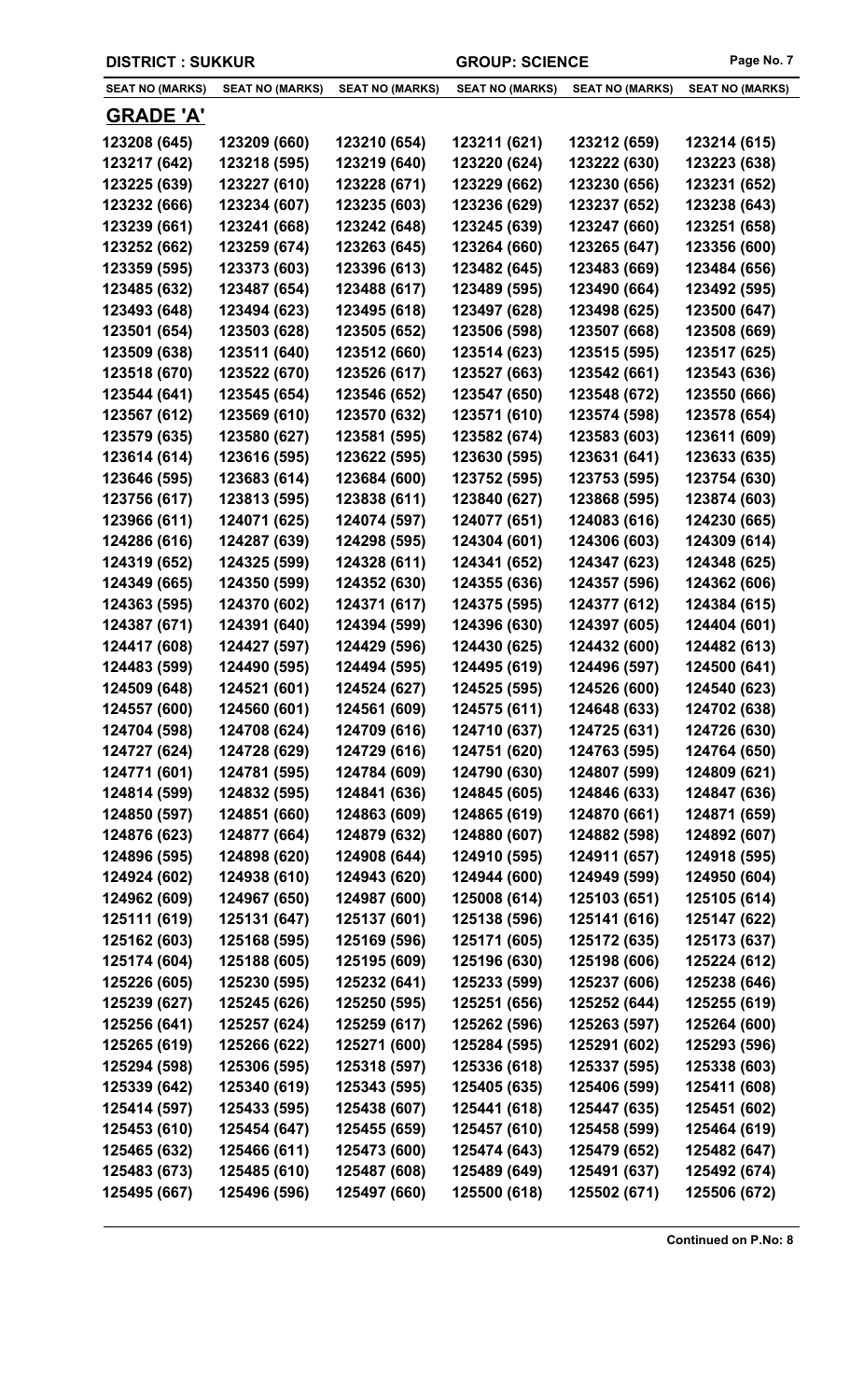| <b>DISTRICT: SUKKUR</b> |                        | <b>GROUP: SCIENCE</b>  |                        | Page No. 8             |                        |
|-------------------------|------------------------|------------------------|------------------------|------------------------|------------------------|
| <b>SEAT NO (MARKS)</b>  | <b>SEAT NO (MARKS)</b> | <b>SEAT NO (MARKS)</b> | <b>SEAT NO (MARKS)</b> | <b>SEAT NO (MARKS)</b> | <b>SEAT NO (MARKS)</b> |
| <b>GRADE 'A'</b>        |                        |                        |                        |                        |                        |
| 125512 (654)            | 125513 (620)           | 125514 (626)           | 125521 (648)           | 125532 (595)           | 125557 (595)           |
| 125559 (640)            | 125570 (639)           | 125590 (629)           | 125701 (643)           | 125703 (602)           | 125704 (627)           |
| 125705 (641)            | 125706 (641)           | 125712 (644)           | 125714 (604)           | 125717 (629)           | 125725 (648)           |
| 125727 (613)            | 125729 (606)           | 125734 (598)           | 125743 (644)           | 125746 (624)           | 125748 (641)           |
| 125749 (612)            | 125752 (605)           | 125754 (613)           | 125805 (666)           | 125810 (607)           | 125811 (606)           |
| 125813 (613)            | 125815 (596)           | 125927 (610)           | 125948 (595)           | 125949 (604)           | 125951 (612)           |
| 125953 (613)            | 125961 (613)           | 126001 (649)           | 126011 (647)           | 126014 (598)           | 126016 (640)           |
| 126029 (600)            | 126035 (603)           | 126036 (629)           | 126039 (615)           | 126041 (595)           | 126043 (621)           |
| 126054 (605)            | 126056 (653)           | 126057 (601)           | 126058 (602)           | 126062 (617)           | 126064 (643)           |
| 126070 (647)            | 126071 (628)           | 126072 (664)           | 126082 (607)           | 126090 (595)           | 126096 (600)           |
| 126099 (597)            | 126113 (608)           | 126157 (641)           | 126160 (624)           | 126165 (595)           | 126166 (599)           |
| 126169 (649)            | 126174 (610)           | 126180 (640)           | 126188 (646)           | 126200 (595)           | 126202 (665)           |
| 126207 (604)            | 126208 (652)           | 126210 (643)           | 126212 (605)           | 126214 (671)           | 126215 (610)           |
| 126216 (673)            | 126218 (598)           | 126219 (660)           | 126220 (653)           | 126221 (596)           | 126222 (601)           |
| 126223 (635)            | 126228 (619)           | 126235 (601)           | 126242 (615)           | 126303 (614)           | 126314 (647)           |
| 126324 (626)            | 126329 (638)           | 126331 (612)           | 126361 (610)           | 126362 (630)           | 126363 (663)           |
| 126365 (601)            | 126366 (629)           | 126369 (645)           | 126371 (605)           | 126372 (624)           | 126373 (674)           |
| 126377 (657)            | 126378 (636)           | 126379 (634)           | 126380 (618)           | 126382 (662)           | 126385 (638)           |
| 126387 (639)            | 126389 (637)           | 126390 (638)           | 126391 (665)           | 126392 (656)           | 126393 (657)           |
| 126396 (626)            | 126398 (626)           | 126402 (660)           | 126405 (663)           | 126409 (633)           | 126410 (642)           |
| 126411 (643)            | 126412 (638)           | 126413 (671)           | 126415 (665)           | 126441 (602)           | 126443 (631)           |
| 126444 (609)            | 126448 (606)           | 126450 (596)           | 126451 (617)           | 126457 (607)           | 126462 (611)           |
| 126463 (595)            | 126469 (620)           | 126502 (600)           | 126503 (635)           | 126504 (644)           | 126505 (598)           |
| 126536 (609)            | 126537 (595)           | 126539 (609)           | 126547 (618)           | 126548 (630)           | 126578 (596)           |
| 126579 (595)            | 141591 (603)           | 141592 (638)           | 141611 (602)           | 141612 (595)           | 141928 (632)           |
| 142501 (595)            | 142502 (610)           | 142882 (657)           | 142901 (595)           | 143279 (595)           | 143591 (599)           |
| 143592 (598)            | 143598 (595)           | 143612 (629)           |                        |                        |                        |
| <b>GRADE 'B'</b>        |                        |                        |                        |                        |                        |
| 114001 (515)            | 114003 (522)           | 114004 (510)           | 114007 (576)           | 114013 (533)           | 114016 (564)           |
| 114021 (510)            | 114023 (524)           | 114024 (546)           | 114027 (528)           | 114030 (564)           | 114032 (575)           |
| 114033 (575)            | 114034 (512)           | 114035 (547)           | 114037 (514)           | 114039 (510)           | 114042 (510)           |
| 114051 (552)            | 114057 (558)           | 114062 (540)           | 114064 (512)           | 114065 (560)           | 114066 (587)           |
| 114067 (538)            | 114069 (536)           | 114071 (570)           | 114074 (581)           | 114084 (521)           | 114087 (561)           |
| 114090 (564)            | 114131 (568)           | 114132 (584)           | 114133 (524)           | 114135 (524)           | 114137 (516)           |
| 114138 (546)            | 114139 (531)           | 114141 (537)           | 114143 (565)           | 114144 (559)           | 114145 (536)           |
| 114146 (555)            | 114148 (588)           | 114149 (529)           | 114150 (574)           | 114151 (538)           | 114152 (554)           |
| 114153 (545)            | 114156 (562)           | 114157 (519)           | 114158 (585)           | 114159 (544)           | 114202 (558)           |
| 114204 (526)            | 114205 (532)           | 114210 (578)           | 114212 (526)           | 114215 (536)           | 114220 (510)           |
| 114221 (527)            | 114222 (552)           | 114223 (512)           | 114226 (510)           | 114227 (524)           | 114262 (553)           |
| 114263 (526)            | 114264 (518)           | 114266 (547)           | 114267 (554)           | 114270 (575)           | 114272 (513)           |
| 114273 (549)            | 114278 (530)           | 114279 (562)           | 114280 (561)           | 114281 (547)           | 114282 (557)           |
| 114283 (552)            | 114285 (536)           | 114286 (532)           | 114288 (561)           | 114289 (549)           | 114291 (518)           |
| 114292 (511)            | 114293 (541)           | 114295 (581)           | 114301 (537)           | 114302 (532)           | 114305 (534)           |
| 114306 (576)            | 114309 (579)           | 114310 (526)           | 114311 (510)           | 114313 (563)           | 114314 (543)           |
| 114316 (510)            | 114322 (510)           | 114327 (587)           | 114328 (554)           | 114329 (558)           | 114330 (511)           |
| 114332 (570)            | 114333 (528)           | 114334 (510)           | 114335 (589)           | 114350 (516)           | 114355 (536)           |
| 114358 (581)            | 114359 (517)           | 114361 (558)           | 114364 (523)           | 114365 (549)           | 114367 (543)           |
| 114368 (523)            | 114369 (529)           | 114417 (584)           | 114420 (580)           | 114443 (582)           | 114444 (561)           |
| 114447 (568)            | 114448 (583)           | 114449 (566)           | 114456 (534)           | 114480 (573)           | 114481 (579)           |
| 114485 (588)            | 114489 (584)           | 114497 (547)           | 114499 (570)           | 114502 (551)           | 114504 (570)           |
| 114505 (568)            | 114508 (578)           | 114511 (571)           | 114514 (581)           | 114593 (578)           | 114639 (575)           |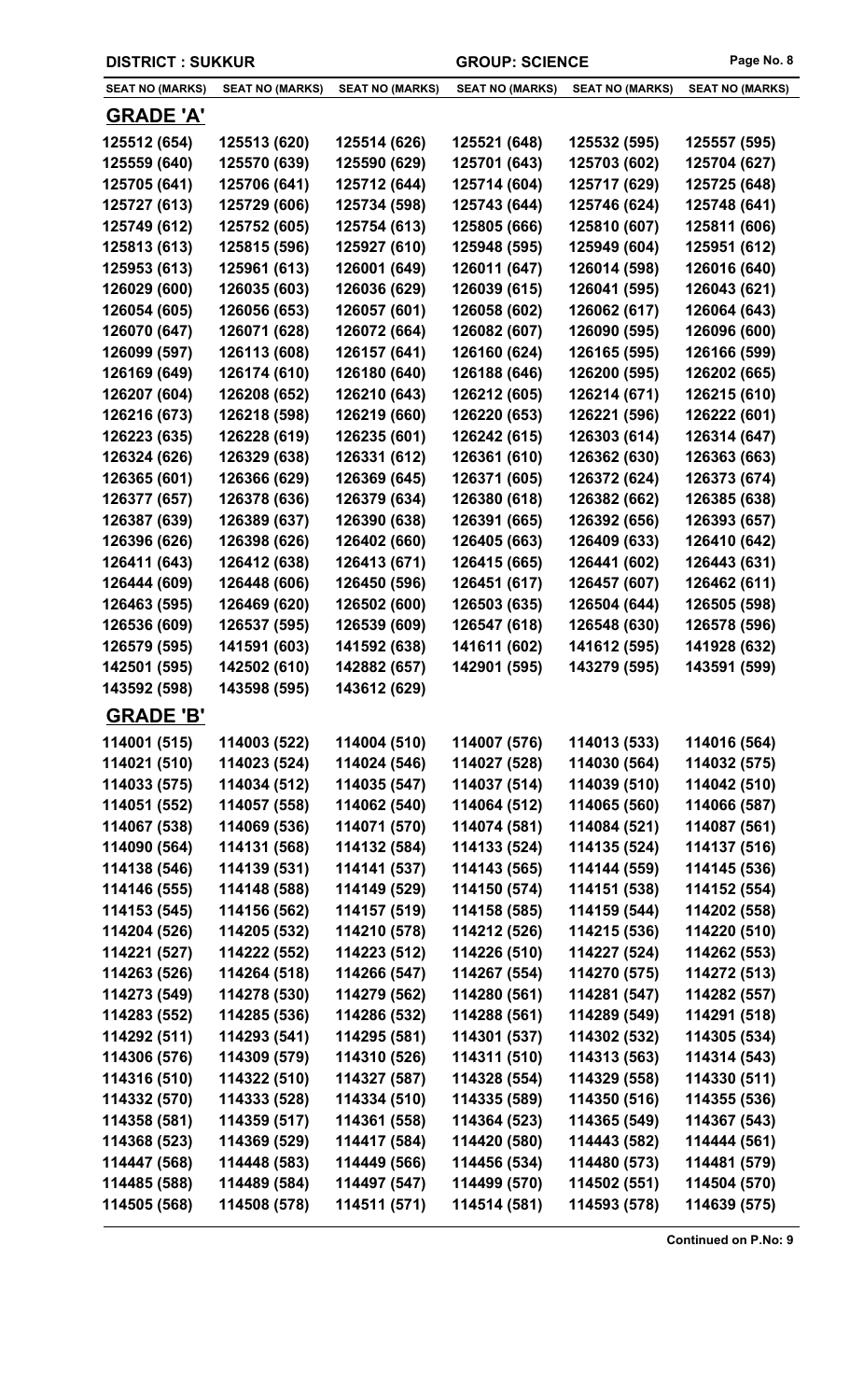| <b>DISTRICT: SUKKUR</b> |                        | <b>GROUP: SCIENCE</b>  |                        | Page No. 9             |                        |
|-------------------------|------------------------|------------------------|------------------------|------------------------|------------------------|
| <b>SEAT NO (MARKS)</b>  | <b>SEAT NO (MARKS)</b> | <b>SEAT NO (MARKS)</b> | <b>SEAT NO (MARKS)</b> | <b>SEAT NO (MARKS)</b> | <b>SEAT NO (MARKS)</b> |
| <b>GRADE 'B'</b>        |                        |                        |                        |                        |                        |
| 114641 (580)            | 114646 (588)           | 114648 (571)           | 114652 (557)           | 114802 (556)           | 114809 (557)           |
| 114810 (514)            | 114821 (583)           | 114845 (569)           | 114881 (548)           | 114912 (525)           | 114913 (534)           |
| 114914 (570)            | 114916 (581)           | 114917 (589)           | 114918 (539)           | 114919 (553)           | 114920 (530)           |
| 114925 (570)            | 114929 (572)           | 114931 (558)           | 114932 (518)           | 114933 (534)           | 114935 (555)           |
| 114937 (510)            | 114939 (588)           | 114941 (563)           | 114942 (510)           | 114943 (522)           | 114946 (532)           |
| 114948 (567)            | 114949 (542)           | 114952 (580)           | 114953 (510)           | 114954 (579)           | 114958 (587)           |
| 114961 (559)            | 114962 (572)           | 114963 (585)           | 114964 (578)           | 114967 (553)           | 114968 (562)           |
| 114971 (516)            | 114978 (532)           | 114979 (567)           | 114983 (564)           | 114985 (520)           | 114986 (542)           |
| 114988 (534)            | 114989 (566)           | 114990 (514)           | 114991 (522)           | 114992 (541)           | 114994 (539)           |
| 114995 (544)            | 114996 (526)           | 114998 (525)           | 115001 (570)           | 115003 (536)           | 115004 (551)           |
| 115005 (567)            | 115006 (561)           | 115009 (578)           | 115013 (565)           | 115015 (533)           | 115016 (545)           |
| 115017 (552)            | 115021 (556)           | 115022 (578)           | 115024 (510)           | 115025 (559)           | 115026 (555)           |
| 115028 (579)            | 115029 (514)           | 115031 (514)           | 115034 (587)           | 115035 (587)           | 115036 (518)           |
| 115037 (526)            | 115039 (559)           | 115042 (526)           | 115043 (569)           | 115044 (520)           | 115045 (540)           |
| 115047 (537)            | 115048 (535)           | 115052 (574)           | 115053 (589)           | 115057 (510)           | 115060 (537)           |
| 115062 (513)            | 115064 (553)           | 115066 (526)           | 115067 (584)           | 115068 (556)           | 115070 (523)           |
| 115071 (513)            | 115072 (537)           | 115075 (582)           | 115077 (584)           | 115078 (516)           | 115082 (571)           |
| 115083 (542)            | 115087 (581)           | 115088 (550)           | 115089 (579)           | 115090 (513)           | 115091 (510)           |
| 115092 (523)            | 115098 (510)           | 115099 (526)           | 115102 (511)           | 115108 (537)           | 115109 (582)           |
| 115111 (514)            | 115113 (555)           | 115114 (581)           | 115116 (588)           | 115117 (577)           | 115119 (555)           |
| 115122 (520)            | 115123 (527)           | 115125 (510)           | 115127 (514)           | 115130 (521)           | 115134 (510)           |
| 115136 (572)            | 115137 (553)           | 115140 (552)           | 115141 (563)           | 115142 (558)           | 115147 (531)           |
| 115151 (588)            | 115153 (577)           | 115154 (534)           | 115162 (513)           | 115163 (516)           | 115165 (550)           |
| 115166 (544)            | 115169 (531)           | 115170 (519)           | 115172 (541)           | 115174 (510)           | 115175 (553)           |
| 115180 (510)            | 115189 (530)           | 115190 (534)           | 115191 (575)           | 115192 (511)           | 115193 (583)           |
| 115194 (528)            | 115196 (535)           | 115203 (550)           | 115204 (573)           | 115205 (583)           | 115206 (556)           |
| 115207 (561)            | 115208 (561)           | 115210 (539)           | 115211 (574)           | 115212 (510)           | 115213 (567)           |
| 115216 (542)            | 115217 (580)           | 115223 (585)           | 115225 (557)           | 115226 (581)           | 115228 (584)           |
| 115232 (536)            | 115233 (570)           | 115235 (543)           | 115237 (525)           | 115238 (529)           | 115239 (549)           |
| 115241 (585)            | 115302 (579)           | 115304 (580)           | 115305 (540)           | 115306 (530)           | 115311 (576)           |
| 115313 (523)            | 115314 (552)           | 115316 (570)           | 115317 (556)           | 115320 (588)           | 115324 (517)           |
| 115325 (551)            | 115327 (573)           | 115333 (521)           | 115334 (521)           | 115337 (511)           | 115340 (544)           |
| 115384 (534)            | 115386 (521)           | 115387 (525)           | 115388 (536)           | 115411 (560)           | 115412 (583)           |
| 115414 (555)            | 115421 (560)           | 115426 (589)           | 115429 (584)           | 115432 (566)           | 115434 (566)           |
| 115435 (560)            | 115437 (581)           | 115441 (581)           | 115447 (575)           | 115461 (564)           | 115470 (587)           |
| 115476 (545)            | 115477 (544)           | 115486 (529)           | 115488 (582)           | 115492 (512)           | 115493 (585)           |
| 115494 (589)            | 115495 (547)           | 115497 (588)           | 115511 (576)           | 115512 (588)           | 115514 (575)           |
| 115562 (575)            | 115564 (578)           | 115567 (558)           | 115569 (577)           | 115571 (539)           | 115575 (581)           |
| 115576 (551)            | 115578 (528)           | 115579 (520)           | 115581 (539)           | 115582 (573)           | 115584 (510)           |
| 115585 (547)            | 115586 (567)           | 115590 (566)           | 115591 (568)           | 115592 (564)           | 115593 (586)           |
| 115596 (562)            | 115604 (589)           | 115605 (533)           | 115606 (557)           | 115613 (587)           | 115614 (584)           |
| 115623 (536)            | 115793 (586)           | 115796 (541)           | 115797 (588)           | 115799 (584)           | 115843 (554)           |
| 115845 (554)            | 115846 (570)           | 115849 (561)           | 115850 (582)           | 115851 (566)           | 115852 (512)           |
| 115853 (539)            | 115856 (544)           | 115857 (586)           | 115858 (537)           | 115860 (564)           | 115861 (558)           |
| 115864 (512)            | 115865 (568)           | 115867 (589)           | 115868 (549)           | 115872 (510)           | 115875 (568)           |
| 115876 (554)            | 115879 (552)           | 115882 (562)           | 115886 (555)           | 115888 (532)           | 115891 (569)           |
| 115893 (548)            | 115894 (583)           | 115895 (536)           | 115898 (538)           | 115899 (563)           | 115903 (558)           |
| 115905 (560)            | 115906 (589)           | 115908 (550)           | 115909 (528)           | 115910 (577)           | 115911 (530)           |
| 115913 (561)            | 115914 (586)           | 115916 (518)           | 115918 (562)           | 115920 (561)           | 115925 (551)           |
| 115930 (532)            | 115935 (542)           | 115936 (587)           | 115937 (563)           | 115940 (588)           | 115941 (584)           |
| 115942 (546)            | 115943 (579)           | 115944 (555)           | 115947 (579)           | 115950 (545)           | 115951 (528)           |
|                         |                        |                        |                        |                        |                        |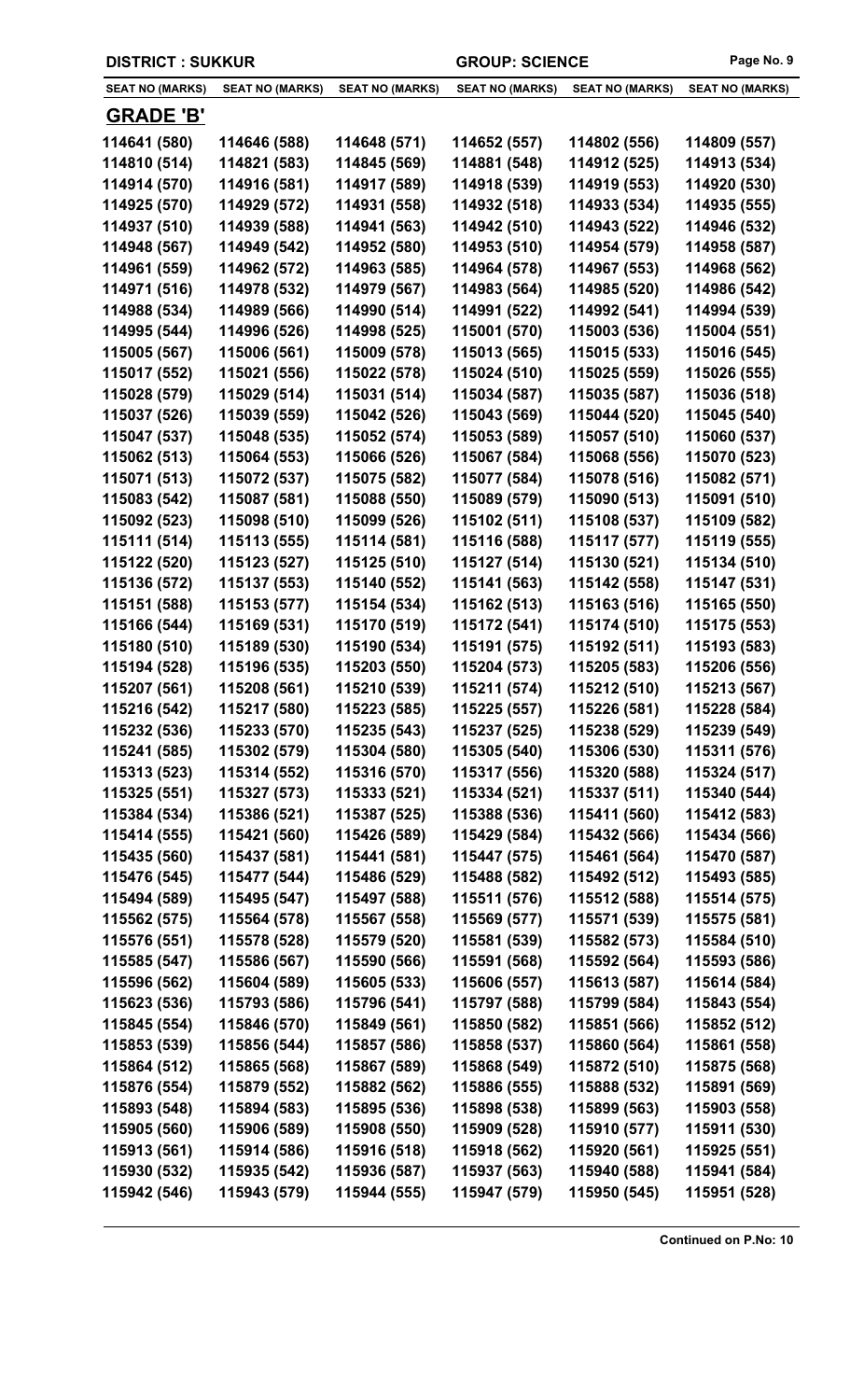| <b>DISTRICT: SUKKUR</b> |                        |                        | <b>GROUP: SCIENCE</b>  |                        | Page No. 10            |
|-------------------------|------------------------|------------------------|------------------------|------------------------|------------------------|
| <b>SEAT NO (MARKS)</b>  | <b>SEAT NO (MARKS)</b> | <b>SEAT NO (MARKS)</b> | <b>SEAT NO (MARKS)</b> | <b>SEAT NO (MARKS)</b> | <b>SEAT NO (MARKS)</b> |
| <b>GRADE 'B'</b>        |                        |                        |                        |                        |                        |
| 115961 (560)            | 115962 (510)           | 115966 (564)           | 115967 (542)           | 115970 (523)           | 115973 (519)           |
| 115974 (548)            | 115975 (559)           | 115978 (553)           | 115981 (517)           | 115983 (540)           | 115988 (515)           |
| 115995 (586)            | 115997 (565)           | 115998 (573)           | 115999 (549)           | 116003 (567)           | 116005 (538)           |
| 116006 (561)            | 116011 (542)           | 116012 (510)           | 116017 (551)           | 116019 (558)           | 116020 (578)           |
| 116023 (536)            | 116024 (535)           | 116027 (523)           | 116028 (563)           | 116029 (530)           | 116030 (566)           |
| 116031 (533)            | 116032 (535)           | 116033 (548)           | 116036 (529)           | 116037 (556)           | 116038 (575)           |
| 116039 (511)            | 116040 (510)           | 116041 (565)           | 116042 (534)           | 116044 (581)           | 116047 (528)           |
| 116048 (539)            | 116049 (530)           | 116051 (570)           | 116053 (574)           | 116054 (540)           | 116057 (525)           |
| 116065 (551)            | 116067 (524)           | 116068 (525)           | 116069 (556)           | 116070 (547)           | 116072 (526)           |
| 116172 (511)            | 116176 (522)           | 116177 (524)           | 116183 (513)           | 116189 (577)           | 116199 (559)           |
| 116210 (510)            | 116212 (559)           | 116225 (526)           | 116228 (550)           | 116236 (546)           | 116241 (546)           |
| 116282 (584)            | 116283 (547)           | 116296 (571)           | 116305 (510)           | 116307 (542)           | 116308 (531)           |
| 116310 (550)            | 116311 (520)           | 116312 (556)           | 116343 (546)           | 116344 (555)           | 116346 (511)           |
| 116347 (514)            | 116348 (527)           | 116349 (535)           | 116351 (515)           | 116356 (539)           | 116357 (536)           |
| 116359 (577)            | 116361 (525)           | 116376 (524)           | 116379 (523)           | 116381 (570)           | 116382 (553)           |
| 116383 (510)            | 116421 (586)           | 116422 (552)           | 116426 (519)           | 116427 (573)           | 116431 (520)           |
| 116434 (584)            | 116441 (515)           | 116442 (580)           | 116443 (510)           | 116446 (531)           | 116448 (515)           |
| 116452 (551)            | 116453 (549)           | 116454 (576)           | 116455 (540)           | 116456 (525)           | 116457 (570)           |
| 116459 (524)            | 116462 (575)           | 116463 (515)           | 116464 (585)           | 116468 (531)           | 116469 (529)           |
| 116473 (555)            | 116475 (515)           | 116477 (541)           | 116478 (567)           | 116479 (529)           | 116480 (519)           |
| 116484 (540)            | 116485 (583)           | 116487 (535)           | 116494 (537)           | 116496 (528)           | 116498 (560)           |
| 116500 (567)            | 116501 (522)           | 116502 (511)           | 116503 (540)           | 116508 (582)           | 116509 (551)           |
| 116510 (532)            | 116512 (536)           | 116513 (556)           | 116517 (518)           | 116524 (510)           | 116526 (527)           |
| 116532 (552)            | 116537 (569)           | 116538 (588)           | 116540 (514)           | 116541 (510)           | 116542 (567)           |
| 116543 (516)            | 116545 (510)           | 116547 (548)           | 116550 (559)           | 116552 (551)           | 116553 (529)           |
| 116554 (565)            | 116555 (559)           | 116556 (571)           | 116557 (537)           | 116558 (540)           | 116559 (572)           |
| 116560 (573)            | 116561 (564)           | 116563 (534)           | 116564 (513)           | 116565 (510)           | 116567 (542)           |
| 116568 (580)            | 116570 (538)           | 116572 (550)           | 116573 (520)           | 116574 (578)           | 116577 (534)           |
| 116581 (532)            | 116586 (513)           | 116674 (585)           | 116676 (510)           | 116678 (539)           | 116680 (520)           |
| 116682 (522)            | 116688 (522)           | 116689 (540)           | 116691 (536)           | 116692 (534)           | 116695 (555)           |
| 116723 (518)            | 116726 (542)           | 116727 (524)           | 116744 (568)           | 116745 (514)           | 116748 (518)           |
| 116756 (510)            | 116760 (529)           | 116761 (530)           | 116762 (536)           | 116763 (541)           | 116765 (534)           |
| 116766 (510)            | 116769 (555)           | 116770 (519)           | 116782 (584)           | 116786 (518)           | 116787 (528)           |
| 116788 (535)            | 116789 (510)           | 116791 (553)           | 116796 (524)           | 116797 (510)           | 116798 (553)           |
| 116799 (529)            | 116800 (588)           | 116801 (545)           | 116806 (542)           | 116807 (516)           | 116808 (553)           |
| 116811 (518)            | 116812 (570)           | 116813 (536)           | 116818 (514)           | 116820 (581)           | 116821 (515)           |
| 116851 (585)            | 116853 (510)           | 116858 (510)           | 116861 (577)           | 116862 (553)           | 116865 (567)           |
| 116868 (511)            | 116873 (524)           | 116878 (536)           | 116881 (523)           | 116882 (549)           | 116885 (520)           |
| 116886 (523)            | 116887 (561)           | 116888 (545)           | 116891 (510)           | 116893 (573)           | 116895 (559)           |
| 116899 (568)            | 116900 (578)           | 116902 (527)           | 116903 (582)           | 116904 (526)           | 116905 (533)           |
| 116906 (514)            | 116907 (559)           | 116908 (510)           | 116941 (553)           | 116946 (566)           | 116956 (547)           |
| 116957 (545)            | 116958 (552)           | 116961 (524)           | 116962 (548)           | 116963 (540)           | 116967 (550)           |
| 116968 (583)            | 116971 (550)           | 116972 (585)           | 116973 (564)           | 116975 (515)           | 116976 (542)           |
| 116978 (535)            | 116979 (569)           | 116984 (510)           | 116986 (518)           | 116988 (510)           | 116989 (510)           |
| 116990 (510)            | 116992 (542)           | 116994 (511)           | 116999 (521)           | 117004 (510)           | 117007 (521)           |
| 117008 (518)            | 117011 (512)           | 117012 (559)           | 117013 (563)           | 117014 (528)           | 117016 (535)           |
| 117021 (529)            | 117022 (545)           | 117023 (526)           | 117029 (537)           | 117030 (524)           | 117034 (510)           |
| 117035 (542)            | 117037 (516)           | 117038 (526)           | 117039 (513)           | 117041 (511)           | 117044 (523)           |
| 117048 (566)            | 117049 (562)           | 117050 (569)           | 117052 (510)           | 117059 (558)           | 117060 (530)           |
| 117061 (587)            | 117063 (552)           | 117064 (530)           | 117067 (555)           | 117068 (557)           | 117073 (548)           |
| 117077 (560)            | 117078 (516)           | 117079 (572)           | 117080 (563)           | 117082 (553)           | 117083 (516)           |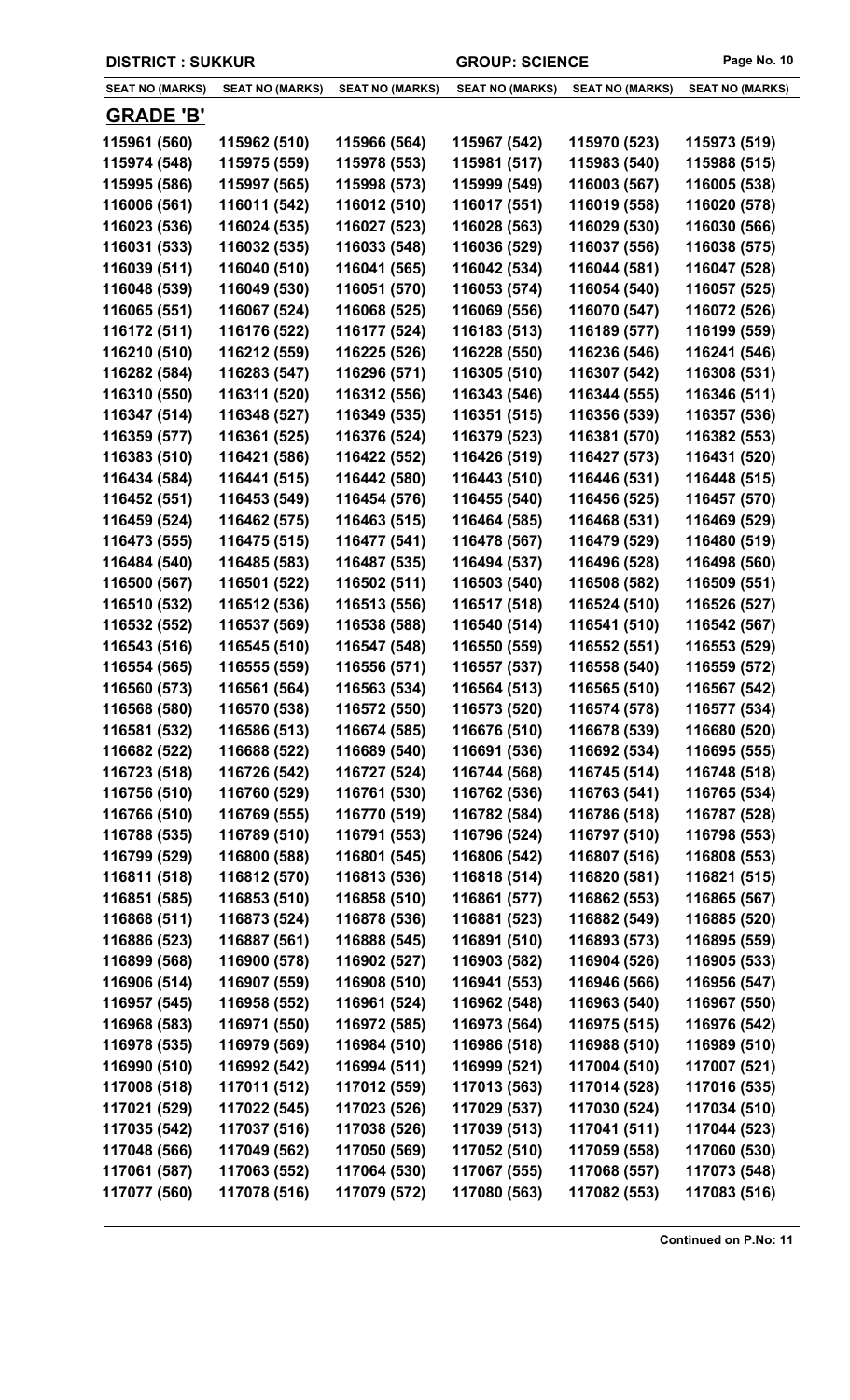| <b>DISTRICT: SUKKUR</b> |                        |                        | <b>GROUP: SCIENCE</b>  |                        | Page No. 11            |
|-------------------------|------------------------|------------------------|------------------------|------------------------|------------------------|
| <b>SEAT NO (MARKS)</b>  | <b>SEAT NO (MARKS)</b> | <b>SEAT NO (MARKS)</b> | <b>SEAT NO (MARKS)</b> | <b>SEAT NO (MARKS)</b> | <b>SEAT NO (MARKS)</b> |
| <b>GRADE 'B'</b>        |                        |                        |                        |                        |                        |
| 117085 (546)            | 117096 (516)           | 117097 (534)           | 117100 (517)           | 117101 (538)           | 117103 (582)           |
| 117106 (511)            | 117111 (510)           | 117113 (513)           | 117114 (510)           | 117116 (523)           | 117119 (531)           |
| 117125 (564)            | 117128 (523)           | 117129 (514)           | 117133 (526)           | 117134 (523)           | 117135 (559)           |
| 117138 (523)            | 117141 (538)           | 117143 (585)           | 117148 (579)           | 117150 (513)           | 117151 (564)           |
| 117155 (580)            | 117156 (570)           | 117157 (551)           | 117162 (532)           | 117166 (580)           | 117167 (551)           |
| 117169 (510)            | 117170 (528)           | 117171 (514)           | 117173 (510)           | 117174 (513)           | 117176 (537)           |
| 117177 (543)            | 117178 (563)           | 117341 (541)           | 117345 (561)           | 117346 (561)           | 117347 (560)           |
| 117353 (575)            | 117358 (532)           | 117360 (548)           | 117363 (538)           | 117364 (555)           | 117365 (546)           |
| 117401 (514)            | 117404 (570)           | 117405 (530)           | 117409 (510)           | 117411 (554)           | 117417 (528)           |
| 117424 (519)            | 117426 (523)           | 117427 (525)           | 117428 (557)           | 117430 (532)           | 117431 (523)           |
| 117432 (554)            | 117451 (538)           | 117458 (552)           | 117472 (560)           | 117473 (547)           | 117482 (554)           |
| 117485 (551)            | 117488 (535)           | 117489 (561)           | 117503 (510)           | 117507 (547)           | 117555 (539)           |
| 117556 (548)            | 117557 (538)           | 117559 (534)           | 117561 (572)           | 117562 (535)           | 117564 (571)           |
| 117565 (537)            | 117569 (532)           | 117570 (566)           | 117571 (566)           | 117574 (551)           | 117577 (534)           |
| 117578 (588)            | 117583 (536)           | 117588 (568)           | 117590 (550)           | 117591 (568)           | 117592 (539)           |
| 117593 (510)            | 117594 (528)           | 117597 (585)           | 117598 (514)           | 117600 (565)           | 117606 (579)           |
| 117607 (562)            | 117608 (519)           | 117609 (573)           | 117610 (579)           | 117611 (531)           | 117613 (564)           |
| 117617 (541)            | 117618 (579)           | 117620 (518)           | 117623 (524)           | 117624 (548)           | 117626 (572)           |
| 117631 (519)            | 117702 (512)           | 117704 (537)           | 117708 (524)           | 117710 (510)           | 117712 (561)           |
| 117719 (546)            | 117721 (519)           | 117724 (516)           | 117727 (555)           | 117729 (542)           | 117732 (515)           |
| 117738 (522)            | 117744 (570)           | 117760 (527)           | 117762 (523)           | 117763 (550)           | 117765 (514)           |
| 117767 (529)            | 117770 (537)           | 117774 (511)           | 117780 (510)           | 117823 (576)           | 117824 (584)           |
| 117826 (510)            | 117828 (558)           | 117835 (535)           | 117838 (559)           | 117841 (533)           | 117843 (531)           |
| 117845 (516)            | 117849 (567)           | 117850 (524)           | 117851 (536)           | 117852 (555)           | 117853 (536)           |
| 117855 (554)            | 117858 (557)           | 117860 (510)           | 117861 (567)           | 117862 (521)           | 117863 (556)           |
| 117866 (546)            | 117867 (514)           | 117870 (530)           | 117871 (545)           | 117875 (528)           | 117921 (510)           |
| 117932 (524)            | 117943 (510)           | 117946 (542)           | 117949 (553)           | 117953 (541)           | 117961 (588)           |
| 117974 (536)            | 117976 (550)           | 117980 (520)           | 117981 (583)           | 117982 (556)           | 117983 (561)           |
| 117986 (554)            | 117987 (571)           | 117989 (528)           | 117990 (538)           | 117999 (535)           | 118000 (551)           |
| 118002 (539)            | 118005 (544)           | 118006 (521)           | 118010 (513)           | 118016 (578)           | 118022 (511)           |
| 118028 (512)            | 118029 (541)           | 118032 (513)           | 118033 (552)           | 118035 (556)           | 118036 (511)           |
| 118043 (557)            | 118047 (516)           | 118049 (513)           | 118051 (585)           | 118061 (515)           | 118065 (568)           |
| 118068 (510)            | 118071 (510)           | 118072 (517)           | 118075 (551)           | 118079 (533)           | 118088 (543)           |
| 118089 (573)            | 118090 (510)           | 118095 (510)           | 118096 (532)           | 118106 (563)           | 118107 (544)           |
| 118112 (510)            | 118120 (570)           | 118123 (518)           | 118124 (587)           | 118127 (568)           | 118130 (510)           |
| 118134 (578)            | 118135 (559)           | 118139 (583)           | 118141 (510)           | 118142 (528)           | 118146 (519)           |
| 118156 (511)            | 118157 (535)           | 118158 (539)           | 118161 (554)           | 118241 (540)           | 118242 (577)           |
| 118247 (561)            | 118249 (586)           | 118252 (510)           | 118255 (533)           | 118256 (553)           | 118259 (539)           |
| 118261 (558)            | 118264 (553)           | 118265 (524)           | 118302 (584)           | 118307 (550)           | 118309 (580)           |
| 118311 (528)            | 118312 (563)           | 118313 (543)           | 118317 (551)           | 118319 (567)           | 118321 (548)           |
| 118322 (510)            | 118323 (519)           | 118324 (517)           | 118327 (543)           | 118328 (559)           | 118330 (519)           |
| 118331 (519)            | 118332 (578)           | 118335 (584)           | 118336 (570)           | 118363 (577)           | 118366 (541)           |
| 118368 (579)            | 118384 (561)           | 118385 (538)           | 118386 (537)           | 118396 (586)           | 118397 (589)           |
| 118399 (586)            | 118411 (563)           | 118412 (561)           | 118413 (564)           | 118418 (566)           | 118419 (556)           |
| 118420 (550)            | 118426 (567)           | 118481 (514)           | 118530 (542)           | 118535 (549)           | 118546 (543)           |
| 118554 (561)            | 118561 (510)           | 118564 (521)           | 118572 (576)           | 118601 (545)           | 118607 (519)           |
| 118613 (579)            | 118616 (517)           | 118644 (517)           | 118647 (520)           | 118651 (524)           | 118657 (514)           |
| 118659 (574)            | 118661 (529)           | 118682 (584)           | 118686 (530)           | 118693 (574)           | 118694 (577)           |
| 118695 (587)            | 118744 (526)           | 118748 (528)           | 118749 (567)           | 118750 (582)           | 118771 (544)           |
| 118774 (582)            | 118777 (574)           | 118779 (576)           | 118781 (580)           | 118786 (572)           | 118788 (578)           |
| 118789 (569)            | 118831 (565)           | 118833 (510)           | 118835 (533)           | 118839 (519)           | 118841 (510)           |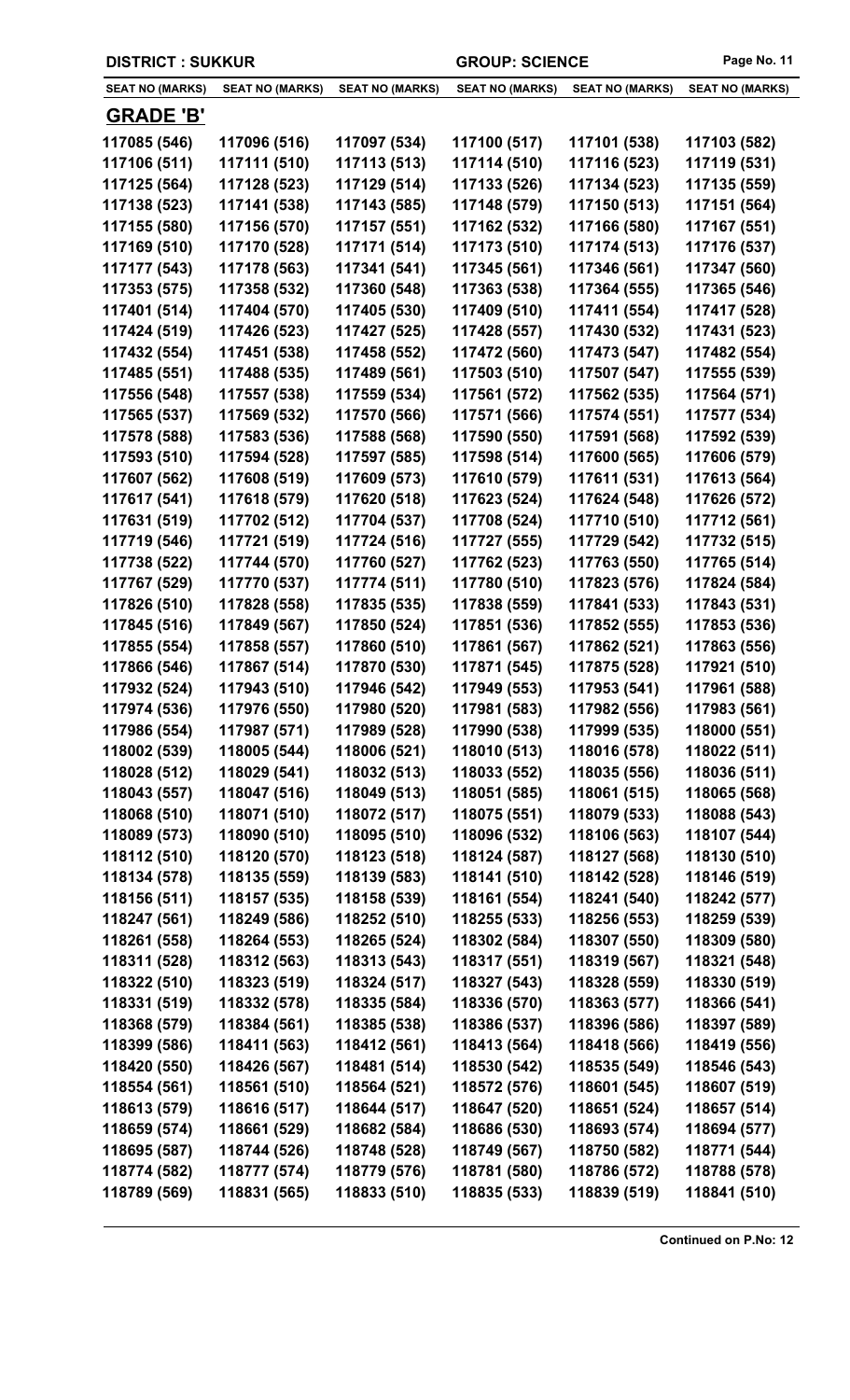| <b>DISTRICT: SUKKUR</b> |                        |                        | <b>GROUP: SCIENCE</b>  |                        | Page No. 12            |
|-------------------------|------------------------|------------------------|------------------------|------------------------|------------------------|
| <b>SEAT NO (MARKS)</b>  | <b>SEAT NO (MARKS)</b> | <b>SEAT NO (MARKS)</b> | <b>SEAT NO (MARKS)</b> | <b>SEAT NO (MARKS)</b> | <b>SEAT NO (MARKS)</b> |
| <b>GRADE 'B'</b>        |                        |                        |                        |                        |                        |
| 118843 (539)            | 118844 (515)           | 118847 (584)           | 118849 (538)           | 118850 (586)           | 118851 (536)           |
| 118852 (578)            | 118856 (552)           | 118859 (577)           | 118861 (551)           | 118864 (549)           | 118866 (583)           |
| 118869 (556)            | 118876 (567)           | 118880 (545)           | 118886 (534)           | 118889 (539)           | 118890 (510)           |
| 118893 (588)            | 118894 (546)           | 118896 (510)           | 118898 (510)           | 118899 (510)           | 118900 (560)           |
| 118901 (511)            | 118902 (546)           | 118904 (510)           | 118905 (510)           | 118906 (534)           | 118908 (559)           |
| 118911 (523)            | 118912 (515)           | 118913 (548)           | 118914 (537)           | 118916 (544)           | 118921 (546)           |
| 118923 (549)            | 118925 (510)           | 118928 (543)           | 118931 (539)           | 118934 (558)           | 118935 (574)           |
| 118937 (580)            | 118939 (565)           | 118952 (510)           | 118953 (576)           | 118954 (520)           | 118958 (535)           |
| 118960 (526)            | 118961 (526)           | 118962 (577)           | 118963 (559)           | 118964 (574)           | 118971 (527)           |
| 118972 (557)            | 118974 (547)           | 118977 (574)           | 118978 (527)           | 118985 (533)           | 118987 (530)           |
| 118988 (569)            | 118990 (518)           | 118993 (531)           | 118994 (585)           | 118997 (538)           | 118998 (514)           |
| 118999 (576)            | 119000 (586)           | 119001 (529)           | 119004 (587)           | 119006 (544)           | 119008 (515)           |
| 119015 (583)            | 119019 (538)           | 119020 (585)           | 119023 (570)           | 119029 (510)           | 119036 (572)           |
| 119042 (528)            | 119045 (547)           | 119050 (568)           | 119051 (557)           | 119052 (543)           | 119053 (572)           |
| 119060 (530)            | 119126 (510)           | 119130 (550)           | 119132 (540)           | 119135 (558)           | 119137 (510)           |
| 119143 (579)            | 119161 (580)           | 119163 (580)           | 119164 (515)           | 119172 (510)           | 119175 (510)           |
| 119176 (520)            | 119182 (541)           | 119206 (529)           | 119211 (510)           | 119213 (510)           | 119215 (575)           |
| 119216 (556)            | 119217 (562)           | 119218 (510)           | 119219 (587)           | 119220 (572)           | 119221 (547)           |
| 119222 (510)            | 119233 (547)           | 119262 (526)           | 119266 (582)           | 119267 (533)           | 119272 (510)           |
| 119274 (553)            | 119275 (553)           | 119277 (557)           | 119283 (527)           | 119301 (516)           | 119302 (569)           |
| 119303 (560)            | 119305 (546)           | 119307 (556)           | 119309 (572)           | 119310 (557)           | 119311 (524)           |
| 119312 (510)            | 119313 (559)           | 119315 (576)           | 119318 (510)           | 119319 (538)           | 119320 (560)           |
| 119326 (561)            | 119327 (554)           | 119331 (510)           | 119364 (577)           | 119366 (531)           | 119370 (546)           |
| 119373 (586)            | 119374 (546)           | 119376 (523)           | 119378 (549)           | 119382 (521)           | 119384 (552)           |
| 119391 (526)            | 119392 (540)           | 119395 (549)           | 119396 (565)           | 119397 (586)           | 119400 (582)           |
| 119406 (510)            | 119415 (517)           | 119416 (523)           | 119417 (547)           | 119443 (517)           | 119446 (565)           |
| 119448 (523)            | 119455 (547)           | 119458 (516)           | 119461 (558)           | 119463 (517)           | 119566 (528)           |
| 119573 (518)            | 119575 (537)           | 119577 (554)           | 119578 (510)           | 119581 (562)           | 119605 (518)           |
| 119608 (565)            | 119612 (510)           | 119614 (521)           | 119615 (511)           | 119618 (511)           | 119623 (522)           |
| 119641 (562)            | 119657 (538)           | 119671 (550)           | 119710 (530)           | 119712 (514)           | 119716 (549)           |
| 119717 (541)            | 119718 (530)           | 119723 (511)           | 119727 (534)           | 119728 (563)           | 119751 (563)           |
| 119753 (582)            | 119754 (567)           | 119755 (560)           | 119756 (557)           | 119759 (564)           | 119760 (561)           |
| 119761 (535)            | 119763 (536)           | 119766 (525)           | 119769 (543)           | 119782 (579)           | 119801 (541)           |
| 119802 (581)            | 119803 (561)           | 119805 (578)           | 119806 (546)           | 119807 (522)           | 119808 (557)           |
| 119809 (568)            | 119810 (510)           | 119811 (530)           | 119812 (567)           | 119813 (510)           | 119814 (581)           |
| 119815 (573)            | 119816 (589)           | 119817 (585)           | 119818 (510)           | 119819 (543)           | 119820 (571)           |
| 119821 (573)            | 119829 (589)           | 119851 (563)           | 119852 (586)           | 119853 (583)           | 119854 (573)           |
| 119856 (576)            | 119862 (562)           | 119863 (531)           | 119866 (539)           | 119867 (535)           | 119868 (533)           |
| 119869 (553)            | 119870 (524)           | 119873 (510)           | 119879 (572)           | 119881 (562)           | 119883 (567)           |
| 119888 (572)            | 119902 (528)           | 119908 (557)           | 119909 (545)           | 119915 (546)           | 119918 (573)           |
| 119919 (552)            | 119920 (574)           | 119925 (523)           | 119926 (529)           | 119927 (517)           | 119956 (581)           |
| 119957 (517)            | 119964 (563)           | 119965 (520)           | 119966 (561)           | 119969 (552)           | 119972 (584)           |
| 119975 (540)            | 119978 (552)           | 119979 (570)           | 119985 (566)           | 119986 (547)           | 119988 (518)           |
| 120001 (565)            | 120003 (575)           | 120016 (510)           | 120025 (583)           | 120027 (573)           | 120028 (532)           |
| 120046 (510)            | 120060 (549)           | 120063 (550)           | 120067 (544)           | 120093 (510)           | 120188 (522)           |
| 120283 (575)            | 120287 (553)           | 120290 (551)           | 120292 (570)           | 120293 (567)           | 120295 (510)           |
| 120296 (588)            | 120298 (555)           | 120308 (510)           | 120311 (583)           | 120344 (585)           | 120345 (519)           |
| 120393 (587)            | 120398 (574)           | 120402 (576)           | 120407 (582)           | 120409 (518)           | 120451 (538)           |
| 120455 (510)            | 120459 (541)           | 120461 (545)           | 120462 (553)           | 120466 (520)           | 120468 (551)           |
| 120484 (569)            | 120485 (518)           | 120487 (513)           | 120488 (510)           | 120489 (512)           | 120490 (571)           |
| 120491 (579)            | 120493 (513)           | 120494 (513)           | 120497 (549)           | 120499 (519)           | 120500 (528)           |
|                         |                        |                        |                        |                        |                        |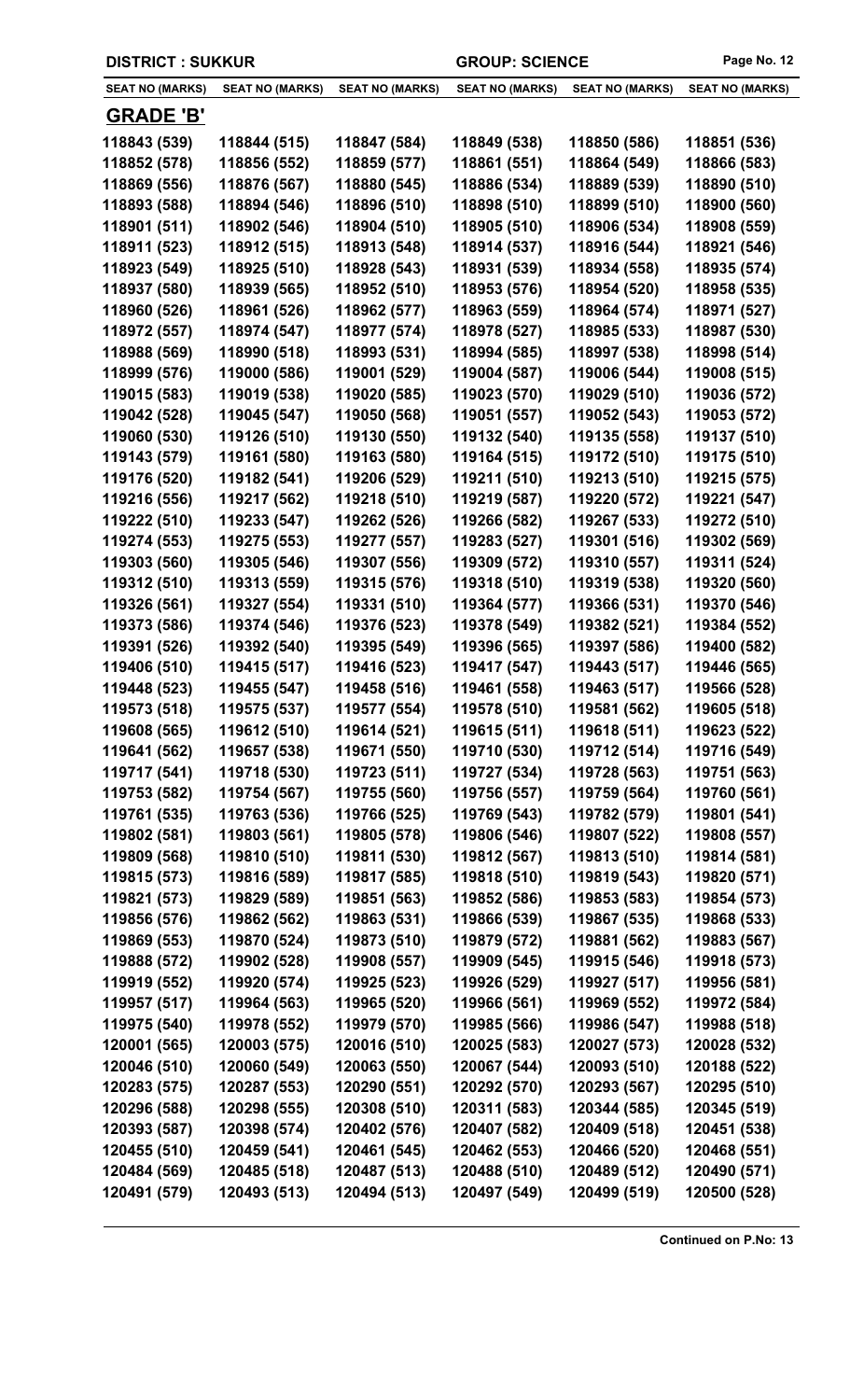| <b>DISTRICT: SUKKUR</b>      |                              |                              | <b>GROUP: SCIENCE</b>        |                              | Page No. 13                  |
|------------------------------|------------------------------|------------------------------|------------------------------|------------------------------|------------------------------|
| <b>SEAT NO (MARKS)</b>       | <b>SEAT NO (MARKS)</b>       | <b>SEAT NO (MARKS)</b>       | <b>SEAT NO (MARKS)</b>       | <b>SEAT NO (MARKS)</b>       | <b>SEAT NO (MARKS)</b>       |
| <b>GRADE 'B'</b>             |                              |                              |                              |                              |                              |
| 120509 (581)                 | 120517 (578)                 | 120518 (578)                 | 120523 (510)                 | 120533 (522)                 | 120534 (549)                 |
| 120535 (531)                 | 120538 (550)                 | 120539 (510)                 | 120540 (540)                 | 120542 (571)                 | 120543 (539)                 |
| 120546 (544)                 | 120547 (530)                 | 120548 (522)                 | 120550 (575)                 | 120562 (552)                 | 120563 (548)                 |
| 120566 (574)                 | 120570 (553)                 | 120572 (510)                 | 120575 (511)                 | 120576 (583)                 | 120578 (580)                 |
| 120706 (510)                 | 120708 (510)                 | 120710 (531)                 | 120711 (519)                 | 120713 (510)                 | 120717 (559)                 |
| 120718 (512)                 | 120725 (585)                 | 120728 (550)                 | 120733 (546)                 | 120734 (550)                 | 120736 (545)                 |
| 120737 (553)                 | 120741 (518)                 | 120746 (527)                 | 120749 (565)                 | 120752 (527)                 | 120757 (530)                 |
| 120805 (528)                 | 120806 (534)                 | 120808 (574)                 | 120809 (541)                 | 120813 (580)                 | 120818 (565)                 |
| 120819 (574)                 | 120820 (541)                 | 120822 (535)                 | 120824 (542)                 | 120825 (572)                 | 120826 (526)                 |
| 120828 (535)                 | 120829 (528)                 | 120831 (535)                 | 120833 (542)                 | 120835 (566)                 | 120837 (510)                 |
| 120838 (536)                 | 120861 (576)                 | 120863 (510)                 | 120864 (526)                 | 120865 (565)                 | 120867 (549)                 |
| 120868 (525)                 | 120869 (549)                 | 120870 (582)                 | 120871 (547)                 | 120872 (581)                 | 120873 (514)                 |
| 120874 (515)                 | 120875 (535)                 | 120876 (574)                 | 120877 (581)                 | 120879 (510)                 | 120882 (544)                 |
| 120884 (538)                 | 120887 (556)                 | 120890 (515)                 | 120893 (584)                 | 120895 (518)                 | 120896 (526)                 |
| 120897 (557)                 | 120898 (526)                 | 120900 (547)                 | 120902 (543)                 | 120905 (531)                 | 120908 (584)                 |
| 120913 (547)                 | 120919 (578)                 | 120920 (551)                 | 120921 (530)                 | 120922 (541)                 | 120952 (520)                 |
| 120956 (510)                 | 120963 (547)                 | 120964 (566)                 | 120967 (517)                 | 120968 (585)                 | 120969 (529)                 |
| 120970 (522)                 | 120974 (557)                 | 121105 (568)                 | 121108 (539)                 | 121116 (524)                 | 121118 (519)                 |
| 121142 (570)                 | 121143 (574)                 | 121144 (546)                 | 121150 (545)                 | 121151 (569)                 | 121152 (561)                 |
| 121157 (589)                 | 121159 (548)                 | 121163 (564)                 | 121204 (535)                 | 121206 (544)                 | 121207 (566)                 |
| 121208 (581)                 | 121211 (510)                 | 121213 (528)                 | 121215 (576)                 | 121219 (551)                 | 121221 (582)                 |
| 121224 (542)                 | 121226 (577)                 | 121227 (524)                 | 121228 (510)                 | 121230 (544)                 | 121231 (573)                 |
| 121233 (510)                 | 121235 (538)                 | 121236 (589)                 | 121244 (547)                 | 121245 (523)                 | 121258 (543)                 |
| 121259 (579)                 | 121261 (560)                 | 121262 (539)                 | 121301 (522)                 | 121302 (565)                 | 121303 (536)                 |
| 121305 (529)                 | 121306 (534)                 | 121309 (559)                 | 121310 (531)                 | 121311 (571)                 | 121313 (578)                 |
| 121314 (519)                 | 121315 (518)                 | 121316 (510)                 | 121318 (510)                 | 121319 (552)                 | 121320 (539)                 |
| 121321 (528)                 | 121322 (569)                 | 121323 (564)                 | 121324 (538)                 | 121325 (573)                 | 121326 (547)                 |
| 121327 (543)                 | 121328 (536)                 | 121329 (525)                 | 121333 (576)                 | 121336 (534)                 | 121338 (551)                 |
| 121339 (519)                 | 121340 (574)                 | 121342 (567)                 | 121343 (529)                 | 121344 (542)                 | 121345 (570)                 |
| 121346 (537)                 | 121347 (517)                 | 121348 (548)                 | 121349 (510)                 | 121351 (556)                 | 121352 (560)                 |
| 121355 (523)                 | 121356 (540)                 | 121357 (554)                 | 121358 (549)                 | 121360 (551)                 | 121361 (511)                 |
| 121362 (532)                 | 121363 (572)                 | 121364 (510)                 | 121365 (583)                 | 121366 (580)                 | 121367 (582)                 |
| 121370 (515)                 | 121371 (546)                 | 121372 (558)<br>121382 (577) | 121373 (574)<br>121386 (572) | 121375 (578)                 | 121377 (513)                 |
| 121380 (529)                 | 121381 (575)<br>121406 (581) |                              |                              | 121391 (530)                 | 121392 (578)                 |
| 121398 (544)<br>121420 (569) | 121422 (550)                 | 121413 (553)<br>121424 (571) | 121414 (516)<br>121426 (561) | 121416 (534)<br>121460 (566) | 121417 (544)<br>121461 (510) |
| 121468 (557)                 | 121470 (586)                 | 121472 (521)                 | 121486 (545)                 | 121487 (588)                 | 121492 (567)                 |
| 121496 (577)                 | 121497 (576)                 | 121498 (583)                 | 121510 (562)                 | 121527 (537)                 | 121567 (513)                 |
| 121570 (588)                 | 121656 (582)                 | 121692 (585)                 | 121699 (540)                 | 121712 (562)                 | 121748 (510)                 |
| 121764 (564)                 | 121770 (558)                 | 121774 (532)                 | 121823 (567)                 | 121825 (538)                 | 121831 (550)                 |
| 121833 (580)                 | 121834 (577)                 | 121835 (539)                 | 121836 (564)                 | 121837 (555)                 | 121838 (557)                 |
| 121839 (537)                 | 121845 (583)                 | 121846 (534)                 | 121849 (556)                 | 121858 (589)                 | 121860 (583)                 |
| 121864 (540)                 | 121866 (566)                 | 121868 (579)                 | 121869 (537)                 | 121870 (510)                 | 121882 (539)                 |
| 121885 (571)                 | 121888 (542)                 | 121893 (520)                 | 121894 (545)                 | 121896 (588)                 | 121902 (578)                 |
| 121903 (588)                 | 121904 (579)                 | 121905 (537)                 | 121907 (541)                 | 121911 (553)                 | 121953 (522)                 |
| 121959 (530)                 | 121961 (578)                 | 121964 (581)                 | 121967 (515)                 | 122006 (584)                 | 122007 (558)                 |
| 122010 (577)                 | 122014 (562)                 | 122020 (519)                 | 122021 (543)                 | 122025 (570)                 | 122027 (563)                 |
| 122028 (566)                 | 122032 (558)                 | 122033 (580)                 | 122087 (520)                 | 122123 (580)                 | 122128 (558)                 |
| 122136 (563)                 | 122137 (558)                 | 122140 (577)                 | 122149 (577)                 | 122150 (572)                 | 122181 (546)                 |
| 122182 (541)                 | 122183 (541)                 | 122184 (545)                 | 122189 (574)                 | 122193 (510)                 | 122194 (532)                 |
| 122198 (583)                 | 122199 (550)                 | 122202 (521)                 | 122205 (519)                 | 122275 (515)                 | 122277 (520)                 |
|                              |                              |                              |                              |                              |                              |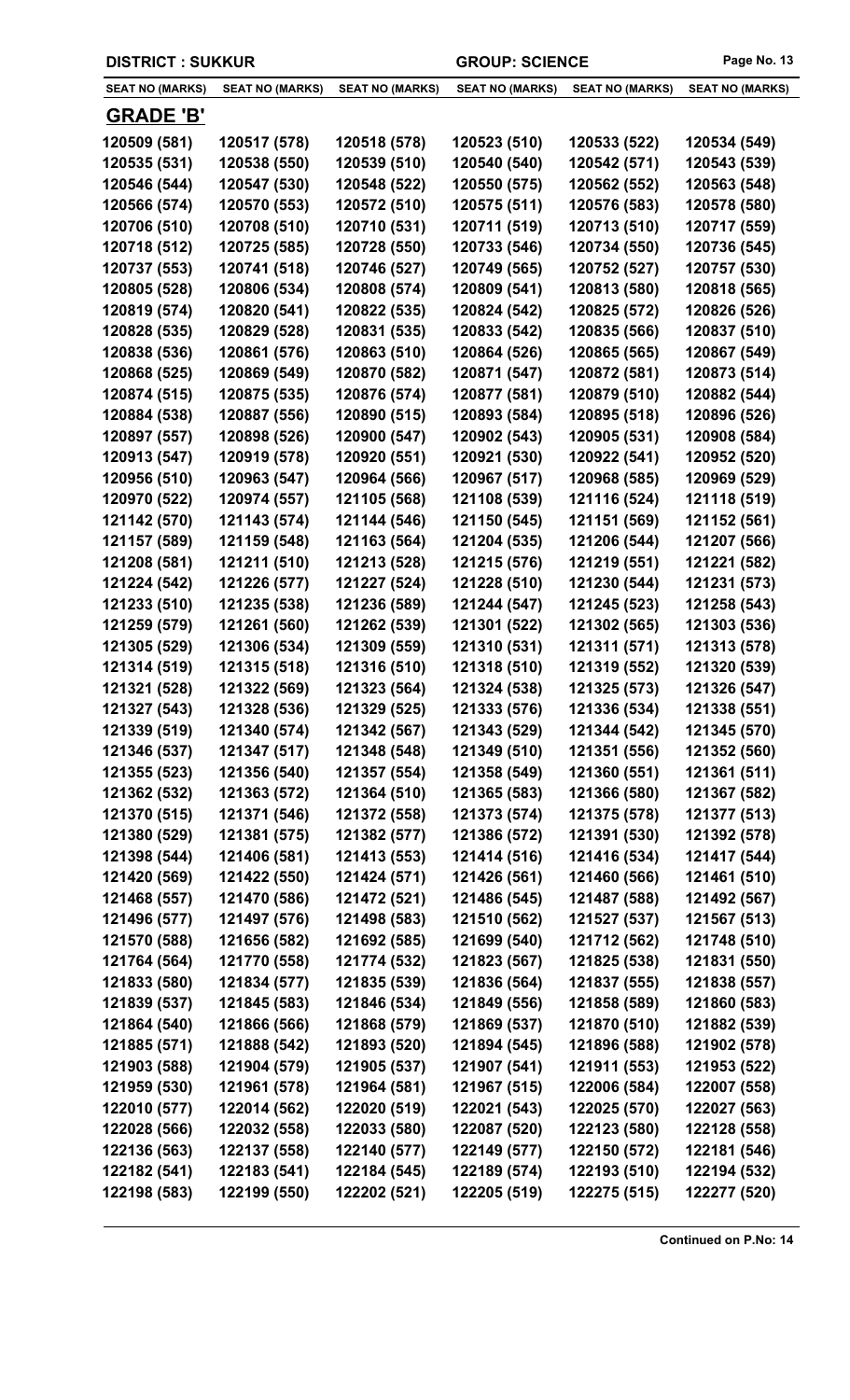| <b>DISTRICT: SUKKUR</b> |                        |                        | <b>GROUP: SCIENCE</b>  |                        | Page No. 14            |
|-------------------------|------------------------|------------------------|------------------------|------------------------|------------------------|
| <b>SEAT NO (MARKS)</b>  | <b>SEAT NO (MARKS)</b> | <b>SEAT NO (MARKS)</b> | <b>SEAT NO (MARKS)</b> | <b>SEAT NO (MARKS)</b> | <b>SEAT NO (MARKS)</b> |
| <b>GRADE 'B'</b>        |                        |                        |                        |                        |                        |
| 122278 (520)            | 122282 (513)           | 122289 (534)           | 122294 (544)           | 122296 (514)           | 122308 (556)           |
| 122315 (538)            | 122317 (556)           | 122319 (572)           | 122330 (535)           | 122332 (568)           | 122335 (577)           |
| 122337 (556)            | 122343 (571)           | 122345 (548)           | 122347 (517)           | 122348 (549)           | 122349 (539)           |
| 122350 (522)            | 122356 (581)           | 122364 (510)           | 122369 (531)           | 122370 (516)           | 122374 (510)           |
| 122375 (514)            | 122376 (550)           | 122378 (558)           | 122380 (539)           | 122383 (580)           | 122384 (580)           |
| 122386 (541)            | 122387 (561)           | 122388 (517)           | 122390 (552)           | 122391 (570)           | 122400 (544)           |
| 122402 (521)            | 122404 (525)           | 122405 (536)           | 122407 (543)           | 122412 (541)           | 122417 (546)           |
| 122423 (554)            | 122426 (521)           | 122427 (510)           | 122435 (516)           | 122436 (539)           | 122438 (538)           |
| 122443 (569)            | 122446 (546)           | 122447 (546)           | 122448 (571)           | 122455 (525)           | 122456 (548)           |
| 122458 (543)            | 122459 (538)           | 122460 (531)           | 122465 (520)           | 122471 (565)           | 122556 (577)           |
| 122557 (516)            | 122558 (577)           | 122565 (580)           | 122567 (519)           | 122568 (570)           | 122571 (552)           |
| 122576 (587)            | 122577 (578)           | 122578 (579)           | 122601 (566)           | 122606 (510)           | 122610 (534)           |
| 122612 (571)            | 122613 (563)           | 122614 (510)           | 122616 (516)           | 122618 (524)           | 122619 (535)           |
| 122641 (587)            | 122644 (577)           | 122645 (584)           | 122647 (538)           | 122648 (553)           | 122649 (519)           |
| 122651 (518)            | 122671 (538)           | 122673 (549)           | 122674 (539)           | 122675 (543)           | 122677 (588)           |
| 122682 (510)            | 122688 (567)           | 122689 (561)           | 122691 (557)           | 122692 (537)           | 122695 (526)           |
| 122698 (566)            | 122701 (532)           | 122705 (551)           | 122706 (586)           | 122709 (526)           | 122711 (526)           |
| 122712 (550)            | 122713 (533)           | 122714 (526)           | 122715 (562)           | 122719 (571)           | 122720 (555)           |
| 122724 (541)            | 122731 (518)           | 122732 (521)           | 122733 (536)           | 122739 (574)           | 122742 (510)           |
| 122745 (563)            | 122747 (523)           | 122748 (510)           | 122749 (536)           | 122751 (553)           | 122754 (531)           |
| 122756 (544)            | 122758 (533)           | 122762 (580)           | 122812 (539)           | 122815 (510)           | 122818 (547)           |
| 122822 (510)            | 122824 (524)           | 122829 (525)           | 122832 (532)           | 122833 (526)           | 122840 (566)           |
| 122843 (578)            | 122844 (542)           | 122852 (514)           | 122853 (557)           | 122854 (560)           | 122859 (586)           |
| 122864 (578)            | 122867 (521)           | 122876 (546)           | 122881 (525)           | 122882 (541)           | 122893 (561)           |
| 122894 (560)            | 122896 (511)           | 122898 (565)           | 122900 (536)           | 122902 (588)           | 122907 (533)           |
| 122909 (557)            | 122916 (532)           | 122917 (528)           | 122923 (522)           | 122925 (549)           | 122928 (526)           |
| 122930 (557)            | 122936 (533)           | 122938 (572)           | 122949 (570)           | 123013 (568)           | 123014 (578)           |
| 123018 (564)            | 123020 (585)           | 123023 (574)           | 123026 (532)           | 123028 (559)           | 123029 (532)           |
| 123030 (584)            | 123033 (538)           | 123035 (583)           | 123051 (580)           | 123052 (525)           | 123055 (529)           |
| 123056 (542)            | 123057 (562)           | 123058 (511)           | 123063 (568)           | 123069 (559)           | 123134 (578)           |
| 123144 (563)            | 123206 (577)           | 123215 (583)           | 123216 (548)           | 123233 (577)           | 123301 (575)           |
| 123302 (515)            | 123303 (543)           | 123308 (510)           | 123316 (510)           | 123317 (521)           | 123322 (531)           |
| 123324 (513)            | 123330 (553)           | 123340 (582)           | 123344 (510)           | 123347 (532)           | 123350 (554)           |
| 123354 (526)            | 123357 (510)           | 123360 (536)           | 123368 (568)           | 123375 (574)           | 123377 (510)           |
| 123383 (583)            | 123386 (541)           | 123394 (561)           | 123395 (540)           | 123401 (553)           | 123402 (530)           |
| 123403 (512)            | 123409 (555)           | 123486 (569)           | 123496 (553)           | 123504 (572)           | 123520 (559)           |
| 123561 (531)            | 123562 (582)           | 123563 (544)           | 123564 (546)           | 123565 (569)           | 123568 (575)           |
| 123572 (569)            | 123573 (578)           | 123575 (535)           | 123576 (530)           | 123577 (574)           | 123602 (556)           |
| 123604 (519)            | 123605 (514)           | 123606 (534)           | 123607 (541)           | 123609 (510)           | 123610 (556)           |
| 123612 (527)            | 123613 (546)           | 123618 (581)           | 123621 (536)           | 123624 (526)           | 123626 (536)           |
| 123628 (559)            | 123629 (558)           | 123632 (553)           | 123641 (534)           | 123642 (543)           | 123643 (543)           |
| 123644 (510)            | 123645 (537)           | 123647 (580)           | 123649 (571)           | 123652 (539)           | 123653 (510)           |
| 123655 (536)            | 123656 (531)           | 123657 (543)           | 123659 (510)           | 123661 (579)           | 123662 (537)           |
| 123665 (535)            | 123666 (554)           | 123667 (580)           | 123668 (567)           | 123676 (511)           | 123677 (516)           |
| 123678 (512)            | 123691 (532)           | 123692 (513)           | 123694 (510)           | 123695 (555)           | 123698 (517)           |
| 123699 (519)            | 123700 (518)           | 123701 (510)           | 123703 (510)           | 123704 (585)           | 123705 (526)           |
| 123755 (581)            | 123757 (546)           | 123758 (578)           | 123762 (542)           | 123766 (569)           | 123768 (517)           |
| 123770 (523)            | 123772 (566)           | 123778 (524)           | 123781 (510)           | 123788 (514)           | 123797 (512)           |
| 123802 (520)            | 123804 (531)           | 123808 (522)           | 123814 (516)           | 123818 (520)           | 123819 (535)           |
| 123820 (542)            | 123823 (510)           | 123825 (511)           | 123828 (571)           | 123829 (535)           | 123831 (551)           |
| 123832 (510)            | 123839 (576)           | 123844 (510)           | 123846 (535)           | 123847 (573)           | 123848 (549)           |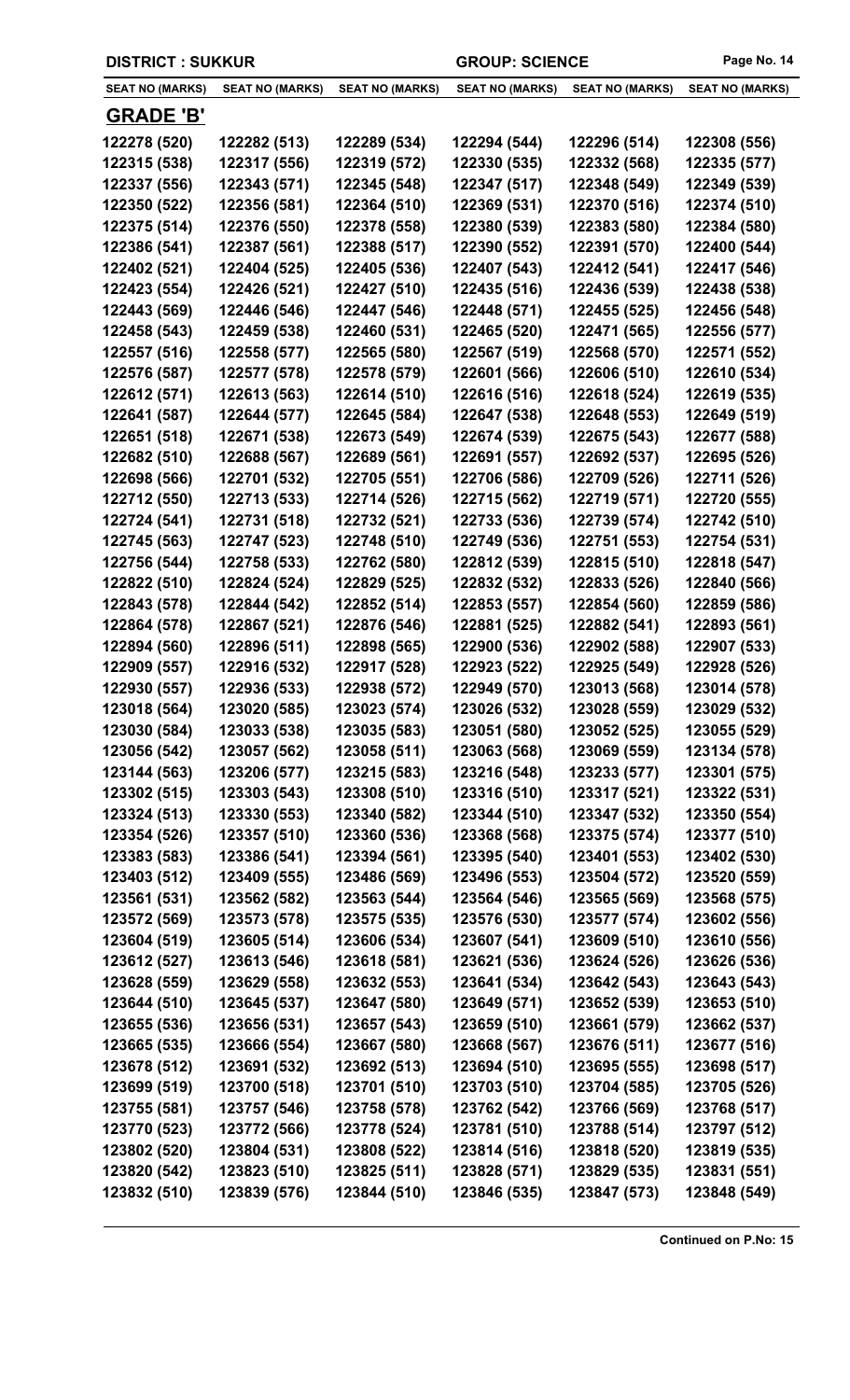| <b>DISTRICT: SUKKUR</b>      |                              |                              |                              | <b>GROUP: SCIENCE</b>        |                              |
|------------------------------|------------------------------|------------------------------|------------------------------|------------------------------|------------------------------|
| <b>SEAT NO (MARKS)</b>       | <b>SEAT NO (MARKS)</b>       | <b>SEAT NO (MARKS)</b>       | <b>SEAT NO (MARKS)</b>       | <b>SEAT NO (MARKS)</b>       | <b>SEAT NO (MARKS)</b>       |
| <b>GRADE 'B'</b>             |                              |                              |                              |                              |                              |
| 123849 (555)                 | 123850 (588)                 | 123851 (565)                 | 123852 (545)                 | 123853 (545)                 | 123855 (540)                 |
| 123856 (523)                 | 123858 (520)                 | 123860 (510)                 | 123861 (588)                 | 123862 (510)                 | 123864 (576)                 |
| 123865 (536)                 | 123867 (564)                 | 123872 (565)                 | 123936 (522)                 | 123955 (528)                 | 123956 (514)                 |
| 123959 (533)                 | 123960 (529)                 | 123968 (512)                 | 123969 (534)                 | 123978 (517)                 | 123988 (526)                 |
| 123993 (546)                 | 124011 (530)                 | 124057 (512)                 | 124058 (531)                 | 124059 (563)                 | 124063 (523)                 |
| 124065 (511)                 | 124067 (544)                 | 124069 (579)                 | 124072 (586)                 | 124073 (586)                 | 124076 (522)                 |
| 124079 (524)                 | 124080 (561)                 | 124109 (526)                 | 124122 (535)                 | 124124 (533)                 | 124125 (515)                 |
| 124129 (523)                 | 124132 (518)                 | 124136 (537)                 | 124154 (540)                 | 124157 (511)                 | 124158 (527)                 |
| 124160 (512)                 | 124161 (513)                 | 124162 (552)                 | 124165 (527)                 | 124171 (525)                 | 124176 (530)                 |
| 124185 (543)                 | 124188 (546)                 | 124189 (545)                 | 124190 (537)                 | 124191 (574)                 | 124192 (579)                 |
| 124202 (569)                 | 124203 (577)                 | 124204 (582)                 | 124205 (573)                 | 124212 (569)                 | 124215 (543)                 |
| 124217 (553)                 | 124233 (542)                 | 124235 (581)                 | 124283 (588)                 | 124288 (519)                 | 124291 (540)                 |
| 124292 (535)                 | 124294 (510)                 | 124296 (542)                 | 124297 (582)                 | 124300 (512)                 | 124301 (510)                 |
| 124302 (568)                 | 124303 (558)                 | 124305 (585)                 | 124307 (558)                 | 124310 (582)                 | 124311 (552)                 |
| 124312 (582)                 | 124313 (554)                 | 124315 (575)                 | 124316 (540)                 | 124317 (578)                 | 124318 (550)                 |
| 124320 (579)                 | 124321 (512)                 | 124322 (527)                 | 124323 (576)                 | 124324 (548)                 | 124326 (531)                 |
| 124327 (521)                 | 124329 (542)                 | 124330 (571)                 | 124335 (510)                 | 124337 (526)                 | 124339 (528)                 |
| 124340 (521)                 | 124342 (574)                 | 124343 (584)                 | 124344 (547)                 | 124345 (566)                 | 124346 (533)                 |
| 124356 (551)                 | 124358 (586)                 | 124360 (565)                 | 124361 (544)                 | 124373 (510)                 | 124374 (563)                 |
| 124378 (539)                 | 124379 (570)                 | 124381 (562)                 | 124383 (525)                 | 124385 (526)                 | 124386 (542)                 |
| 124388 (568)                 | 124389 (530)                 | 124390 (535)                 | 124393 (516)                 | 124395 (577)                 | 124398 (539)                 |
| 124399 (523)                 | 124400 (510)                 | 124402 (510)                 | 124403 (510)                 | 124406 (541)                 | 124407 (589)                 |
| 124409 (518)                 | 124411 (540)                 | 124412 (573)                 | 124413 (518)                 | 124415 (522)                 | 124418 (571)                 |
| 124420 (563)                 | 124422 (541)                 | 124423 (514)                 | 124426 (524)                 | 124428 (541)                 | 124484 (548)                 |
| 124485 (550)                 | 124487 (560)                 | 124489 (549)                 | 124492 (575)                 | 124493 (572)                 | 124497 (560)                 |
| 124498 (573)                 | 124501 (528)                 | 124502 (519)                 | 124503 (542)                 | 124504 (584)                 | 124507 (563)                 |
| 124508 (510)                 | 124510 (529)                 | 124515 (576)                 | 124516 (566)                 | 124518 (564)                 | 124519 (555)                 |
| 124522 (519)                 | 124523 (539)                 | 124531 (535)                 | 124532 (586)                 | 124533 (513)                 | 124534 (548)                 |
| 124535 (587)                 | 124543 (532)                 | 124544 (528)                 | 124545 (578)                 | 124547 (541)                 | 124549 (530)                 |
| 124551 (522)                 | 124553 (510)                 | 124555 (527)                 | 124556 (564)                 | 124558 (515)                 | 124559 (578)                 |
| 124562 (513)                 | 124566 (577)                 | 124568 (521)                 | 124569 (546)                 | 124571 (552)                 | 124572 (583)                 |
| 124573 (531)                 | 124576 (525)                 | 124578 (579)                 | 124581 (539)                 | 124584 (510)                 | 124585 (510)                 |
| 124587 (548)                 | 124591 (564)                 | 124592 (529)                 | 124595 (563)                 | 124597 (548)                 | 124598 (517)                 |
| 124642 (533)                 | 124645 (550)                 | 124646 (533)                 | 124647 (569)                 | 124650 (583)                 | 124651 (573)                 |
| 124654 (547)                 | 124655 (531)                 | 124660 (543)                 | 124681 (520)                 | 124682 (540)                 | 124684 (567)                 |
| 124687 (532)                 | 124689 (584)                 | 124690 (572)                 | 124693 (523)                 | 124694 (510)                 | 124703 (510)                 |
| 124706 (553)                 | 124713 (532)                 | 124714 (571)                 | 124717 (523)                 | 124719 (523)                 | 124720 (534)                 |
| 124721 (561)                 | 124722 (565)                 | 124723 (528)                 | 124724 (584)                 | 124730 (519)                 | 124732 (530)                 |
| 124752 (577)                 | 124754 (564)                 | 124756 (532)                 | 124760 (526)                 | 124762 (510)                 | 124765 (548)                 |
| 124767 (516)<br>124793 (554) | 124774 (519)<br>124794 (571) | 124776 (536)<br>124795 (510) | 124779 (528)                 | 124789 (543)<br>124804 (552) | 124791 (510)                 |
| 124808 (573)                 | 124815 (579)                 | 124817 (513)                 | 124796 (561)<br>124818 (568) | 124819 (531)                 | 124806 (530)<br>124825 (566) |
| 124828 (562)                 | 124830 (567)                 | 124831 (537)                 | 124835 (529)                 | 124837 (536)                 |                              |
| 124839 (552)                 | 124840 (530)                 | 124844 (576)                 | 124852 (585)                 | 124853 (565)                 | 124838 (528)<br>124854 (528) |
| 124855 (587)                 | 124859 (524)                 | 124862 (525)                 | 124869 (531)                 | 124872 (529)                 | 124884 (544)                 |
| 124885 (555)                 | 124887 (580)                 | 124890 (561)                 | 124891 (510)                 | 124900 (510)                 | 124901 (567)                 |
| 124902 (530)                 | 124903 (510)                 | 124912 (569)                 | 124914 (513)                 | 124915 (521)                 | 124916 (517)                 |
| 124917 (587)                 | 124919 (524)                 | 124920 (534)                 | 124921 (515)                 | 124925 (589)                 | 124926 (572)                 |
| 124927 (532)                 | 124928 (526)                 | 124930 (510)                 | 124936 (518)                 | 124937 (510)                 | 124939 (565)                 |
| 124940 (581)                 | 124941 (576)                 | 124946 (573)                 | 124952 (577)                 | 124953 (535)                 | 124956 (550)                 |
| 124959 (561)                 | 124960 (560)                 | 124961 (520)                 | 124963 (510)                 | 124964 (575)                 | 124966 (572)                 |
|                              |                              |                              |                              |                              |                              |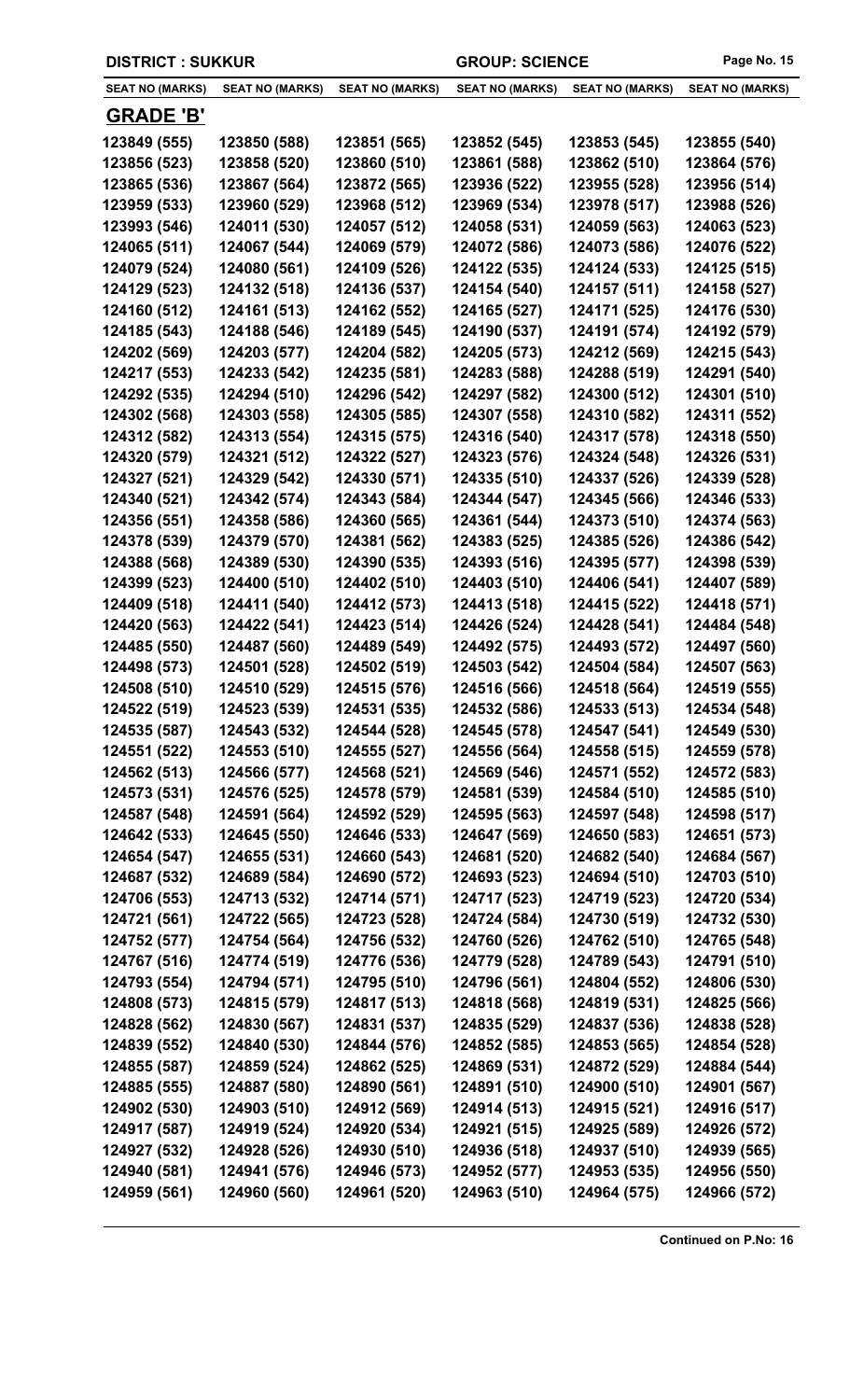| <b>DISTRICT : SUKKUR</b> |                        |                        | <b>GROUP: SCIENCE</b>  |                        | Page No. 16            |
|--------------------------|------------------------|------------------------|------------------------|------------------------|------------------------|
| <b>SEAT NO (MARKS)</b>   | <b>SEAT NO (MARKS)</b> | <b>SEAT NO (MARKS)</b> | <b>SEAT NO (MARKS)</b> | <b>SEAT NO (MARKS)</b> | <b>SEAT NO (MARKS)</b> |
| <b>GRADE 'B'</b>         |                        |                        |                        |                        |                        |
| 124969 (522)             | 124973 (519)           | 124978 (540)           | 124983 (520)           | 124984 (514)           | 124985 (512)           |
| 124988 (548)             | 124989 (510)           | 124990 (510)           | 124993 (559)           | 124998 (510)           | 125001 (510)           |
| 125005 (565)             | 125007 (519)           | 125009 (537)           | 125010 (523)           | 125102 (582)           | 125107 (585)           |
| 125108 (584)             | 125110 (552)           | 125132 (568)           | 125135 (559)           | 125140 (532)           | 125142 (571)           |
| 125143 (585)             | 125144 (530)           | 125145 (549)           | 125148 (510)           | 125159 (510)           | 125160 (561)           |
| 125163 (510)             | 125165 (539)           | 125166 (559)           | 125175 (557)           | 125176 (520)           | 125177 (510)           |
| 125180 (510)             | 125181 (573)           | 125184 (577)           | 125185 (521)           | 125189 (528)           | 125194 (583)           |
| 125197 (582)             | 125200 (516)           | 125201 (544)           | 125202 (528)           | 125206 (510)           | 125207 (515)           |
| 125210 (558)             | 125214 (510)           | 125215 (547)           | 125216 (570)           | 125217 (524)           | 125218 (553)           |
| 125223 (564)             | 125227 (513)           | 125228 (559)           | 125231 (516)           | 125234 (579)           | 125235 (526)           |
| 125236 (587)             | 125241 (510)           | 125244 (533)           | 125246 (566)           | 125247 (566)           | 125249 (585)           |
| 125254 (530)             | 125258 (584)           | 125267 (588)           | 125268 (532)           | 125269 (572)           | 125270 (519)           |
| 125272 (541)             | 125273 (569)           | 125274 (578)           | 125275 (555)           | 125277 (524)           | 125278 (531)           |
| 125282 (536)             | 125283 (579)           | 125285 (510)           | 125287 (567)           | 125288 (561)           | 125289 (584)           |
| 125290 (528)             | 125295 (539)           | 125296 (580)           | 125297 (515)           | 125298 (583)           | 125302 (558)           |
| 125303 (510)             | 125304 (540)           | 125305 (576)           | 125308 (540)           | 125309 (522)           | 125310 (510)           |
| 125311 (546)             | 125313 (538)           | 125314 (543)           | 125316 (585)           | 125317 (573)           | 125319 (568)           |
| 125322 (584)             | 125323 (560)           | 125324 (537)           | 125325 (567)           | 125327 (519)           | 125328 (516)           |
| 125329 (574)             | 125335 (558)           | 125341 (544)           | 125342 (560)           | 125344 (540)           | 125345 (534)           |
| 125348 (550)             | 125349 (585)           | 125350 (551)           | 125401 (528)           | 125402 (586)           | 125404 (579)           |
| 125408 (542)             | 125413 (589)           | 125417 (561)           | 125418 (571)           | 125420 (510)           | 125421 (513)           |
| 125423 (576)             | 125424 (530)           | 125425 (588)           | 125426 (581)           | 125427 (548)           | 125428 (534)           |
| 125429 (550)             | 125430 (551)           | 125431 (535)           | 125432 (541)           | 125435 (528)           | 125437 (518)           |
| 125439 (515)             | 125442 (571)           | 125444 (545)           | 125445 (551)           | 125448 (519)           | 125450 (560)           |
| 125456 (550)             | 125463 (560)           | 125467 (575)           | 125468 (569)           | 125471 (576)           | 125472 (510)           |
| 125477 (541)             | 125478 (543)           | 125480 (541)           | 125486 (581)           | 125488 (542)           | 125490 (541)           |
| 125498 (572)             | 125499 (576)           | 125501 (568)           | 125503 (547)           | 125504 (536)           | 125505 (566)           |
| 125508 (523)             | 125509 (510)           | 125510 (516)           | 125511 (544)           | 125519 (532)           | 125520 (519)           |
| 125525 (569)             | 125526 (512)           | 125529 (511)           | 125530 (510)           | 125531 (548)           | 125533 (578)           |
| 125534 (580)             | 125535 (526)           | 125537 (588)           | 125539 (522)           | 125540 (567)           | 125542 (570)           |
| 125543 (512)             | 125546 (562)           | 125547 (525)           | 125548 (558)           | 125550 (516)           | 125553 (510)           |
| 125554 (561)             | 125555 (522)           | 125556 (583)           | 125562 (527)           | 125564 (577)           | 125565 (557)           |
| 125566 (548)             | 125567 (580)           | 125569 (544)           | 125574 (522)           | 125575 (546)           | 125576 (571)           |
| 125578 (517)             | 125579 (542)           | 125580 (557)           | 125582 (575)           | 125587 (510)           | 125589 (566)           |
| 125591 (539)             | 125594 (585)           | 125595 (558)           | 125596 (516)           | 125655 (578)           | 125656 (553)           |
| 125660 (514)             | 125661 (547)           | 125663 (510)           | 125664 (518)           | 125666 (510)           | 125674 (510)           |
| 125702 (538)             | 125707 (567)           | 125708 (550)           | 125709 (587)           | 125711 (519)           | 125713 (576)           |
| 125718 (512)             | 125719 (559)           | 125721 (533)           | 125724 (519)           | 125726 (580)           | 125728 (559)           |
| 125730 (582)             | 125732 (583)           | 125741 (569)           | 125747 (524)           | 125755 (561)           | 125756 (560)           |
| 125757 (559)             | 125761 (566)           | 125762 (549)           | 125765 (558)           | 125772 (579)           | 125801 (512)           |
| 125802 (522)             | 125803 (561)           | 125804 (576)           | 125806 (566)           | 125807 (554)           | 125812 (558)           |
| 125814 (585)             | 125833 (522)           | 125837 (520)           | 125874 (513)           | 125878 (565)           | 125879 (552)           |
| 125881 (530)             | 125883 (549)           | 125887 (547)           | 125917 (523)           | 125920 (513)           | 125923 (547)           |
| 125925 (534)             | 125929 (550)           | 125930 (521)           | 125931 (573)           | 125938 (589)           | 125941 (573)           |
| 125942 (512)             | 125945 (512)           | 125947 (586)           | 125950 (581)           | 125952 (533)           | 125954 (519)           |
| 125957 (538)             | 125959 (530)           | 125963 (535)           | 126003 (579)           | 126004 (579)           | 126006 (515)           |
| 126007 (564)             | 126008 (573)           | 126009 (564)           | 126010 (569)           | 126012 (568)           | 126013 (587)           |
| 126015 (553)             | 126019 (562)           | 126020 (518)           | 126021 (511)           | 126026 (538)           | 126027 (577)           |
| 126028 (526)             | 126030 (565)           | 126031 (523)           | 126032 (514)           | 126033 (532)           | 126034 (578)           |
| 126038 (573)             | 126042 (550)           | 126045 (579)           | 126046 (551)           | 126047 (549)           | 126049 (586)           |
| 126050 (541)             | 126052 (542)           | 126053 (510)           | 126059 (582)           | 126060 (562)           | 126061 (565)           |
|                          |                        |                        |                        |                        |                        |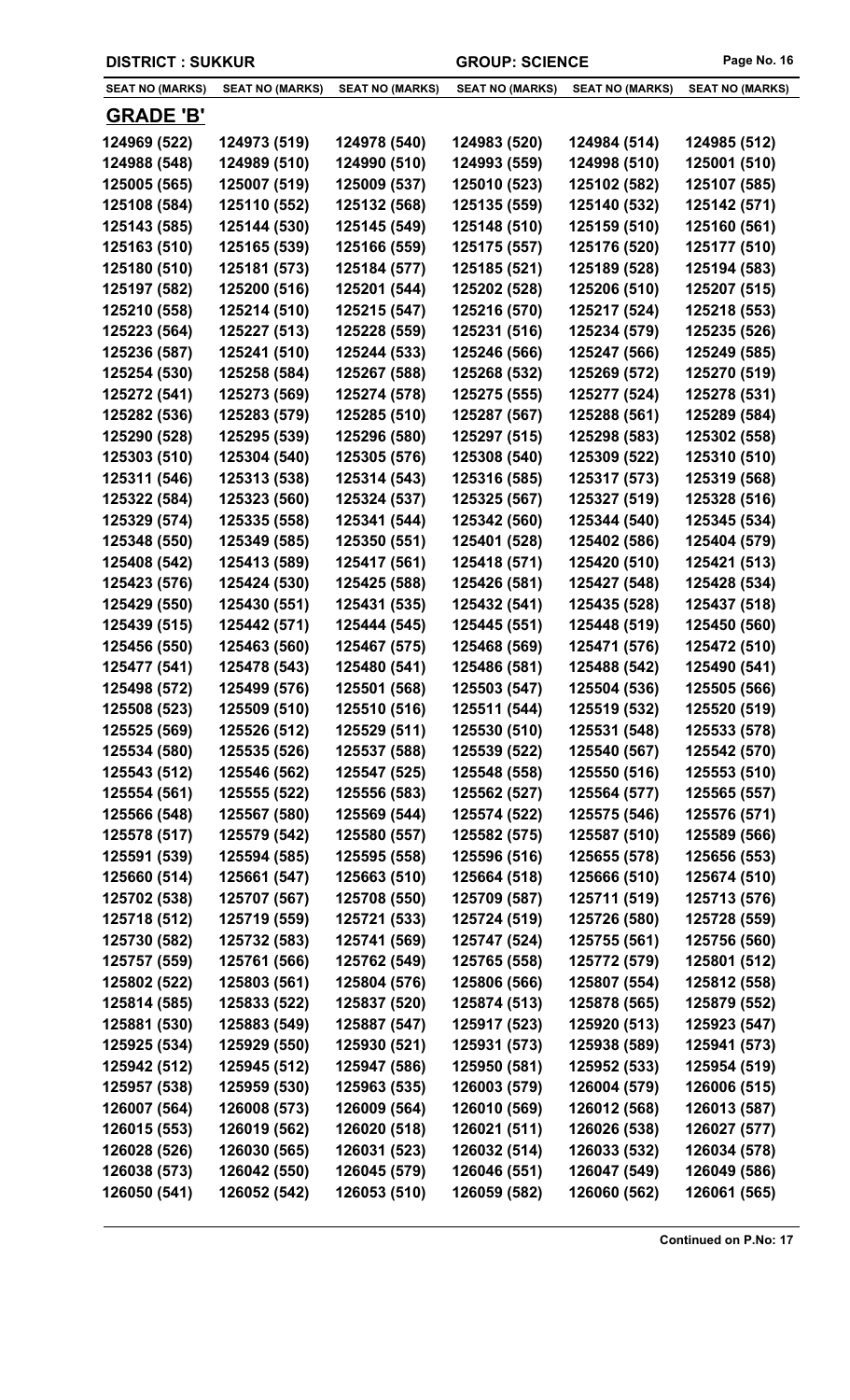| <b>DISTRICT : SUKKUR</b> |                        |                        | <b>GROUP: SCIENCE</b>  |                        | Page No. 17            |
|--------------------------|------------------------|------------------------|------------------------|------------------------|------------------------|
| <b>SEAT NO (MARKS)</b>   | <b>SEAT NO (MARKS)</b> | <b>SEAT NO (MARKS)</b> | <b>SEAT NO (MARKS)</b> | <b>SEAT NO (MARKS)</b> | <b>SEAT NO (MARKS)</b> |
| <b>GRADE 'B'</b>         |                        |                        |                        |                        |                        |
| 126063 (563)             | 126065 (519)           | 126067 (564)           | 126068 (518)           | 126074 (566)           | 126078 (549)           |
| 126080 (535)             | 126081 (519)           | 126084 (525)           | 126092 (525)           | 126093 (545)           | 126094 (526)           |
| 126095 (530)             | 126097 (510)           | 126100 (536)           | 126101 (524)           | 126104 (571)           | 126107 (510)           |
| 126108 (510)             | 126109 (524)           | 126110 (526)           | 126114 (522)           | 126115 (510)           | 126151 (566)           |
| 126152 (510)             | 126155 (545)           | 126159 (542)           | 126161 (558)           | 126162 (541)           | 126164 (552)           |
| 126167 (514)             | 126168 (587)           | 126170 (510)           | 126171 (519)           | 126172 (564)           | 126173 (586)           |
| 126177 (584)             | 126178 (514)           | 126179 (547)           | 126181 (544)           | 126182 (589)           | 126183 (527)           |
| 126184 (510)             | 126186 (584)           | 126187 (563)           | 126189 (581)           | 126190 (522)           | 126191 (570)           |
| 126192 (516)             | 126193 (510)           | 126196 (523)           | 126199 (577)           | 126201 (534)           | 126206 (531)           |
| 126211 (570)             | 126217 (510)           | 126224 (577)           | 126225 (563)           | 126230 (570)           | 126231 (565)           |
| 126236 (522)             | 126238 (533)           | 126240 (537)           | 126241 (550)           | 126243 (523)           | 126247 (510)           |
| 126302 (519)             | 126304 (539)           | 126305 (516)           | 126306 (547)           | 126307 (510)           | 126309 (514)           |
| 126310 (510)             | 126311 (581)           | 126312 (512)           | 126315 (559)           | 126317 (584)           | 126319 (535)           |
| 126321 (543)             | 126322 (523)           | 126325 (511)           | 126326 (522)           | 126327 (588)           | 126332 (535)           |
| 126445 (546)             | 126449 (585)           | 126452 (534)           | 126454 (525)           | 126455 (579)           | 126456 (585)           |
| 126459 (565)             | 126461 (578)           | 126465 (515)           | 126466 (556)           | 126467 (567)           | 126468 (566)           |
| 126471 (547)             | 126501 (573)           | 126521 (536)           | 126522 (536)           | 126523 (526)           | 126524 (520)           |
| 126525 (522)             | 126527 (526)           | 126528 (510)           | 126529 (510)           | 126530 (584)           | 126531 (534)           |
| 126532 (519)             | 126535 (524)           | 126538 (515)           | 126540 (569)           | 126552 (540)           | 126555 (571)           |
| 126568 (563)             | 126569 (510)           | 126570 (532)           | 126571 (521)           | 126572 (513)           | 126573 (526)           |
| 126577 (583)             | 126580 (567)           | 126582 (556)           | 141542 (533)           | 141567 (550)           | 141568 (519)           |
| 141569 (537)             | 141570 (575)           | 141642 (510)           | 141643 (574)           | 141644 (525)           | 141648 (532)           |
| 141651 (546)             | 141659 (569)           | 141660 (513)           | 141741 (574)           | 141754 (519)           | 141772 (525)           |
| 141793 (529)             | 141795 (512)           | 141797 (573)           | 141843 (519)           | 141848 (514)           | 141923 (530)           |
| 141941 (539)             | 141942 (540)           | 142021 (547)           | 142056 (522)           | 142133 (510)           | 142136 (510)           |
| 142355 (562)             | 142401 (551)           | 142402 (510)           | 142581 (528)           | 142621 (561)           | 142721 (545)           |
| 142743 (510)             | 142781 (585)           | 142811 (535)           | 142881 (587)           | 142902 (588)           | 143042 (533)           |
| 143049 (547)             | 143123 (559)           | 143124 (524)           | 143251 (546)           | 143502 (540)           | 143542 (510)           |
| 143564 (512)             | 143586 (510)           | 143601 (510)           | 143603 (519)           | 143606 (526)           | 143614 (535)           |
| 143617 (534)             | 143618 (572)           | 143641 (542)           | 143644 (530)           | 143661 (510)           |                        |
| <b>GRADE 'C'</b>         |                        |                        |                        |                        |                        |
| 114005 (425)             | 114006 (450)           | 114008 (475)           | 114012 (501)           | 114015 (481)           | 114017 (471)           |
| 114019 (487)             | 114022 (478)           | 114025 (448)           | 114026 (435)           | 114028 (438)           | 114031 (497)           |
| 114036 (489)             | 114038 (493)           | 114041 (450)           | 114045 (500)           | 114046 (497)           | 114047 (450)           |
| 114050 (489)             | 114052 (450)           | 114053 (470)           | 114055 (462)           | 114056 (426)           | 114061 (425)           |
| 114063 (472)             | 114070 (502)           | 114072 (494)           | 114073 (480)           | 114076 (488)           | 114077 (443)           |
| 114078 (425)             | 114079 (452)           | 114080 (493)           | 114081 (435)           | 114083 (433)           | 114086 (495)           |
| 114088 (497)             | 114089 (440)           | 114092 (487)           | 114136 (473)           | 114140 (488)           | 114142 (475)           |
| 114155 (493)             | 114160 (491)           | 114161 (491)           | 114162 (486)           | 114163 (498)           | 114164 (480)           |
| 114206 (470)             | 114213 (491)           | 114214 (481)           | 114216 (482)           | 114218 (470)           | 114219 (504)           |
| 114224 (497)             | 114225 (472)           | 114228 (486)           | 114265 (426)           | 114268 (441)           | 114271 (425)           |
| 114274 (483)             | 114275 (467)           | 114284 (440)           | 114300 (469)           | 114307 (496)           | 114315 (430)           |
| 114317 (454)             | 114319 (481)           | 114321 (452)           | 114323 (450)           | 114326 (496)           | 114337 (443)           |
| 114340 (448)             | 114342 (477)           | 114347 (425)           | 114352 (499)           | 114360 (446)           | 114363 (462)           |
| 114366 (459)             | 114483 (483)           | 114487 (488)           | 114911 (431)           | 114915 (465)           | 114922 (498)           |
| 114923 (464)             | 114924 (503)           | 114927 (439)           | 114930 (497)           | 114934 (492)           | 114936 (486)           |
| 114938 (464)             | 114940 (483)           | 114944 (498)           | 114945 (437)           | 114950 (492)           | 114955 (463)           |
| 114956 (438)             | 114957 (495)           | 114969 (490)           | 114972 (491)           | 114974 (478)           | 114982 (488)           |
| 114987 (440)             | 114999 (480)           | 115000 (491)           | 115007 (492)           | 115008 (478)           | 115011 (466)           |
| 115014 (499)             | 115027 (443)           | 115030 (453)           | 115032 (479)           | 115038 (471)           | 115051 (466)           |
| 115058 (474)             | 115065 (493)           | 115069 (461)           | 115073 (486)           | 115085 (437)           | 115095 (425)           |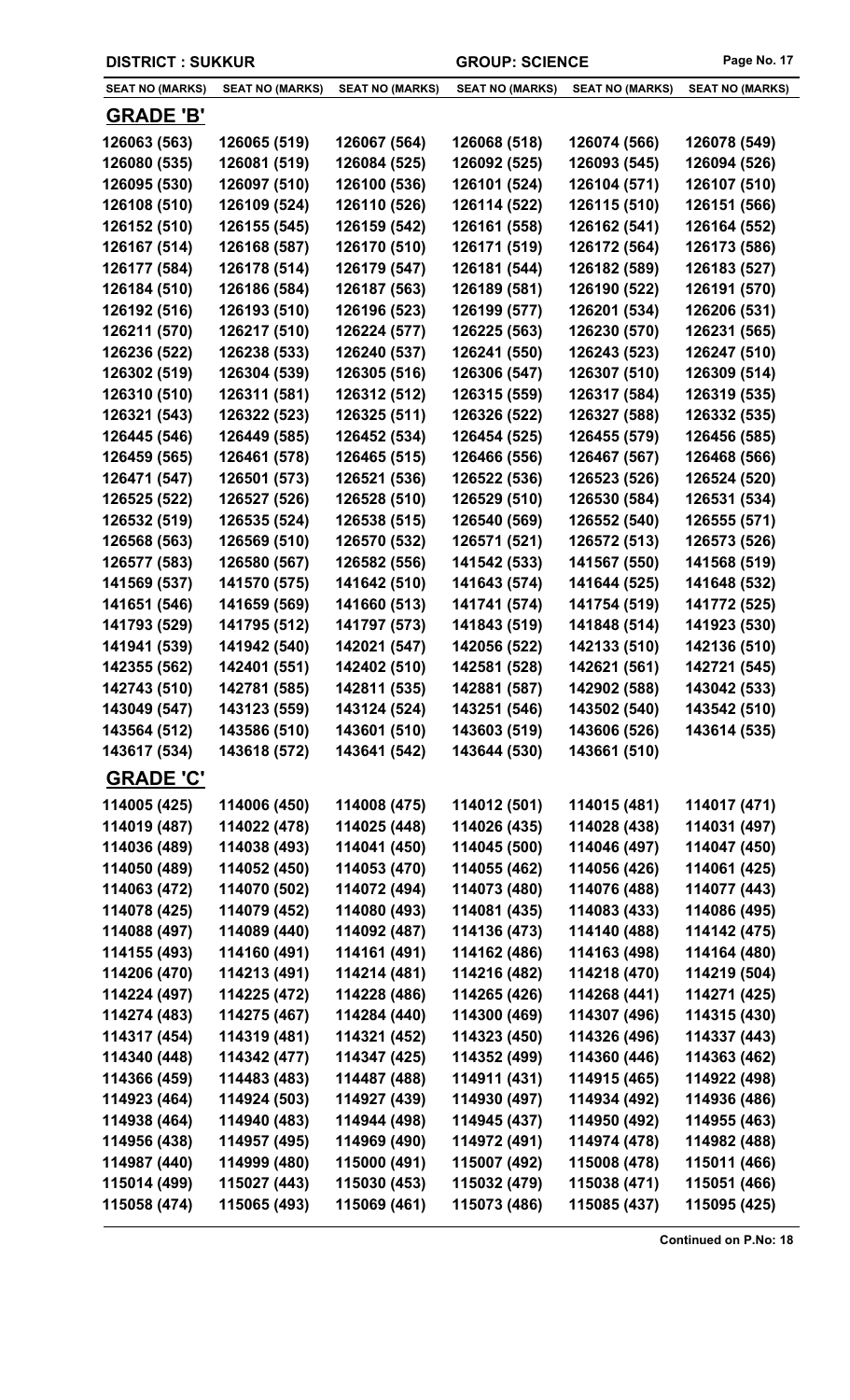| <b>DISTRICT: SUKKUR</b> |                        |                        | <b>GROUP: SCIENCE</b>  |                        | Page No. 18            |
|-------------------------|------------------------|------------------------|------------------------|------------------------|------------------------|
| <b>SEAT NO (MARKS)</b>  | <b>SEAT NO (MARKS)</b> | <b>SEAT NO (MARKS)</b> | <b>SEAT NO (MARKS)</b> | <b>SEAT NO (MARKS)</b> | <b>SEAT NO (MARKS)</b> |
| <b>GRADE 'C'</b>        |                        |                        |                        |                        |                        |
| 115097 (436)            | 115101 (468)           | 115103 (486)           | 115104 (495)           | 115105 (466)           | 115106 (468)           |
| 115107 (465)            | 115110 (462)           | 115112 (456)           | 115128 (426)           | 115129 (494)           | 115131 (499)           |
| 115132 (472)            | 115135 (494)           | 115139 (482)           | 115143 (492)           | 115144 (470)           | 115145 (496)           |
| 115148 (460)            | 115149 (492)           | 115150 (486)           | 115155 (469)           | 115156 (451)           | 115157 (437)           |
| 115158 (487)            | 115159 (439)           | 115160 (444)           | 115161 (461)           | 115164 (503)           | 115167 (481)           |
| 115171 (452)            | 115173 (446)           | 115176 (470)           | 115177 (430)           | 115178 (477)           | 115183 (499)           |
| 115185 (495)            | 115186 (455)           | 115195 (470)           | 115198 (435)           | 115199 (452)           | 115200 (485)           |
| 115201 (486)            | 115202 (476)           | 115209 (433)           | 115219 (443)           | 115227 (457)           | 115231 (449)           |
| 115307 (447)            | 115308 (502)           | 115309 (432)           | 115310 (471)           | 115312 (470)           | 115315 (497)           |
| 115318 (454)            | 115319 (484)           | 115321 (504)           | 115322 (460)           | 115323 (458)           | 115328 (488)           |
| 115329 (425)            | 115330 (459)           | 115331 (428)           | 115332 (479)           | 115336 (478)           | 115339 (486)           |
| 115342 (461)            | 115343 (480)           | 115383 (490)           | 115385 (489)           | 115408 (492)           | 115587 (467)           |
| 115597 (471)            | 115615 (501)           | 115842 (501)           | 115844 (489)           | 115854 (473)           | 115859 (503)           |
| 115881 (473)            | 115883 (485)           | 115884 (464)           | 115890 (502)           | 115892 (433)           | 115900 (451)           |
| 115901 (435)            | 115904 (499)           | 115921 (470)           | 115922 (462)           | 115929 (458)           | 115934 (462)           |
| 115945 (454)            | 115946 (461)           | 115952 (485)           | 115953 (501)           | 115959 (491)           | 115963 (501)           |
| 115964 (475)            | 115965 (464)           | 115968 (460)           | 115971 (501)           | 115977 (493)           | 115980 (500)           |
| 115982 (482)            | 115984 (471)           | 115985 (431)           | 115986 (460)           | 115989 (472)           | 115990 (504)           |
| 115992 (496)            | 116007 (499)           | 116009 (492)           | 116016 (478)           | 116021 (461)           | 116025 (496)           |
| 116026 (440)            | 116034 (453)           | 116035 (483)           | 116045 (466)           | 116046 (480)           | 116050 (502)           |
| 116052 (478)            | 116055 (429)           | 116056 (470)           | 116058 (494)           | 116060 (469)           | 116063 (466)           |
| 116074 (444)            | 116173 (494)           | 116175 (445)           | 116178 (508)           | 116179 (431)           | 116181 (498)           |
| 116185 (470)            | 116186 (476)           | 116187 (495)           | 116188 (488)           | 116191 (434)           | 116192 (444)           |
| 116196 (476)            | 116197 (460)           | 116200 (457)           | 116202 (471)           | 116204 (470)           | 116205 (486)           |
| 116206 (455)            | 116207 (429)           | 116208 (497)           | 116209 (448)           | 116211 (450)           | 116214 (475)           |
| 116215 (472)            | 116217 (454)           | 116220 (434)           | 116221 (493)           | 116222 (482)           | 116223 (427)           |
| 116226 (500)            | 116227 (484)           | 116229 (482)           | 116232 (500)           | 116233 (448)           | 116287 (488)           |
| 116288 (486)            | 116289 (448)           | 116290 (481)           | 116291 (455)           | 116293 (465)           | 116294 (464)           |
| 116295 (497)            | 116299 (458)           | 116300 (429)           | 116301 (438)           | 116302 (450)           | 116306 (461)           |
| 116342 (471)            | 116345 (508)           | 116350 (487)           | 116353 (452)           | 116354 (432)           | 116358 (493)           |
| 116360 (495)            | 116362 (430)           | 116363 (440)           | 116366 (457)           | 116367 (457)           | 116368 (437)           |
| 116369 (429)            | 116370 (454)           | 116371 (442)           | 116372 (439)           | 116373 (438)           | 116375 (451)           |
| 116377 (496)            | 116380 (455)           | 116423 (482)           | 116424 (487)           | 116425 (446)           | 116428 (425)           |
| 116430 (442)            | 116432 (490)           | 116433 (462)           | 116436 (449)           | 116438 (480)           | 116439 (471)           |
| 116451 (474)            | 116460 (466)           | 116461 (476)           | 116465 (433)           | 116470 (494)           | 116471 (451)           |
| 116481 (445)            | 116482 (467)           | 116486 (475)           | 116488 (483)           | 116490 (454)           | 116491 (437)           |
| 116493 (446)            | 116497 (475)           | 116499 (455)           | 116504 (456)           | 116511 (459)           | 116514 (431)           |
| 116516 (496)            | 116518 (486)           | 116520 (442)           | 116521 (477)           | 116522 (437)           | 116523 (495)           |
| 116525 (446)            | 116527 (487)           | 116528 (496)           | 116529 (495)           | 116530 (442)           | 116531 (439)           |
| 116533 (464)            | 116535 (488)           | 116539 (493)           | 116544 (434)           | 116546 (425)           | 116548 (474)           |
| 116551 (483)            | 116562 (451)           | 116566 (472)           | 116575 (460)           | 116576 (478)           | 116582 (501)           |
| 116585 (469)            | 116587 (481)           | 116588 (461)           | 116591 (471)           | 116593 (500)           | 116675 (495)           |
| 116677 (477)            | 116679 (483)           | 116683 (493)           | 116686 (494)           | 116687 (494)           | 116690 (425)           |
| 116721 (435)            | 116724 (432)           | 116728 (476)           | 116729 (482)           | 116730 (465)           | 116731 (457)           |
| 116732 (461)            | 116733 (504)           | 116734 (449)           | 116736 (426)           | 116737 (449)           | 116741 (483)           |
| 116746 (425)            | 116747 (438)           | 116752 (450)           | 116758 (482)           | 116759 (486)           | 116771 (460)           |
| 116776 (481)            | 116778 (491)           | 116785 (469)           | 116790 (483)           | 116792 (476)           | 116793 (432)           |
| 116794 (455)            | 116803 (503)           | 116805 (484)           | 116809 (470)           | 116810 (467)           | 116814 (499)           |
| 116816 (425)            | 116817 (486)           | 116854 (453)           | 116855 (496)           | 116856 (468)           | 116857 (479)           |
| 116859 (433)            | 116863 (492)           | 116864 (498)           | 116866 (487)           | 116867 (442)           | 116871 (497)           |
| 116872 (489)            | 116874 (485)           | 116875 (468)           | 116876 (461)           | 116877 (500)           | 116883 (496)           |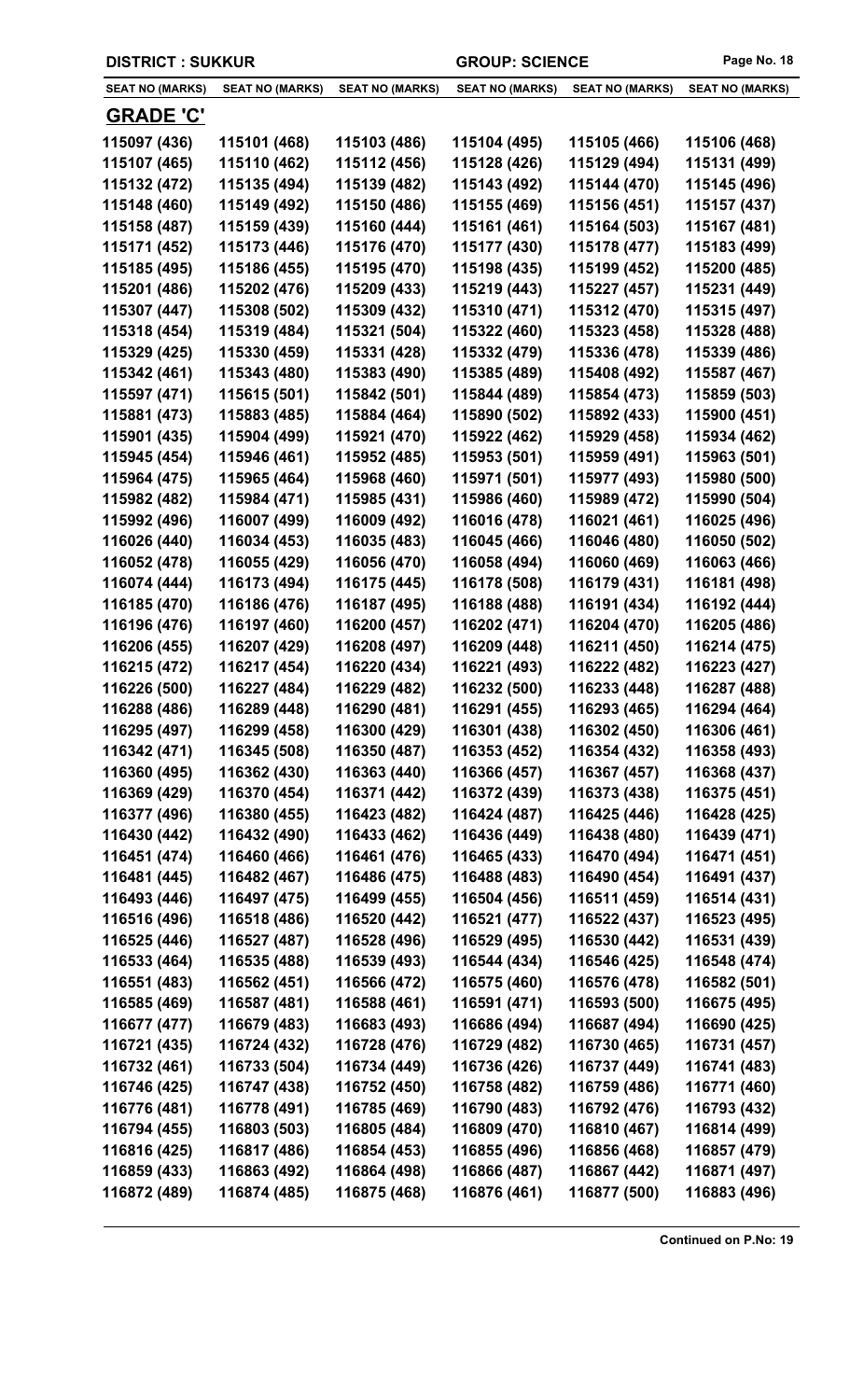| <b>DISTRICT : SUKKUR</b>     |                              |                              | <b>GROUP: SCIENCE</b>        |                              | Page No. 19                  |
|------------------------------|------------------------------|------------------------------|------------------------------|------------------------------|------------------------------|
| <b>SEAT NO (MARKS)</b>       | <b>SEAT NO (MARKS)</b>       | <b>SEAT NO (MARKS)</b>       | <b>SEAT NO (MARKS)</b>       | <b>SEAT NO (MARKS)</b>       | <b>SEAT NO (MARKS)</b>       |
| <b>GRADE 'C'</b>             |                              |                              |                              |                              |                              |
| 116884 (458)                 | 116889 (495)                 | 116892 (451)                 | 116894 (494)                 | 116896 (496)                 | 116897 (493)                 |
| 116898 (478)                 | 116901 (493)                 | 116910 (456)                 | 116942 (492)                 | 116948 (488)                 | 116949 (451)                 |
| 116951 (453)                 | 116952 (476)                 | 116954 (499)                 | 116960 (473)                 | 116964 (456)                 | 116969 (430)                 |
| 116970 (499)                 | 116974 (433)                 | 116981 (445)                 | 116982 (442)                 | 116983 (498)                 | 116985 (481)                 |
| 116993 (502)                 | 116995 (453)                 | 116997 (484)                 | 116998 (496)                 | 117000 (491)                 | 117001 (437)                 |
| 117002 (474)                 | 117003 (500)                 | 117006 (425)                 | 117009 (485)                 | 117010 (488)                 | 117015 (437)                 |
| 117019 (468)                 | 117025 (500)                 | 117031 (457)                 | 117033 (491)                 | 117040 (494)                 | 117043 (447)                 |
| 117045 (494)                 | 117046 (495)                 | 117054 (480)                 | 117055 (448)                 | 117056 (492)                 | 117057 (498)                 |
| 117058 (488)                 | 117062 (481)                 | 117065 (477)                 | 117066 (425)                 | 117081 (474)                 | 117084 (486)                 |
| 117086 (499)                 | 117087 (472)                 | 117088 (486)                 | 117089 (491)                 | 117090 (492)                 | 117091 (502)                 |
| 117092 (501)                 | 117093 (453)                 | 117094 (496)                 | 117099 (493)                 | 117102 (501)                 | 117104 (432)                 |
| 117108 (477)                 | 117112 (484)                 | 117115 (429)                 | 117117 (492)                 | 117118 (503)                 | 117120 (425)                 |
| 117121 (450)                 | 117124 (438)                 | 117126 (463)                 | 117127 (453)                 | 117130 (499)                 | 117136 (434)                 |
| 117139 (490)                 | 117140 (461)                 | 117144 (425)                 | 117145 (471)                 | 117146 (471)                 | 117152 (426)                 |
| 117153 (503)                 | 117159 (437)                 | 117160 (443)                 | 117161 (458)                 | 117163 (425)                 | 117168 (489)                 |
| 117172 (497)                 | 117175 (459)                 | 117179 (455)                 | 117180 (430)                 | 117182 (460)                 | 117343 (425)                 |
| 117344 (504)                 | 117349 (491)                 | 117350 (454)                 | 117352 (478)                 | 117354 (490)                 | 117355 (444)                 |
| 117357 (466)                 | 117359 (493)                 | 117362 (445)                 | 117402 (444)                 | 117403 (464)                 | 117406 (494)                 |
| 117408 (450)                 | 117410 (452)                 | 117412 (480)                 | 117413 (485)                 | 117415 (470)                 | 117416 (441)                 |
| 117418 (436)                 | 117419 (443)                 | 117421 (490)                 | 117425 (479)                 | 117429 (465)                 | 117433 (491)                 |
| 117434 (469)                 | 117435 (493)                 | 117436 (497)                 | 117454 (448)                 | 117459 (464)                 | 117460 (445)                 |
| 117461 (450)                 | 117462 (450)                 | 117464 (498)                 | 117467 (438)                 | 117468 (486)                 | 117469 (434)                 |
| 117471 (429)                 | 117474 (425)                 | 117476 (466)                 | 117477 (428)                 | 117478 (450)                 | 117479 (471)                 |
| 117480 (493)                 | 117481 (469)                 | 117486 (472)                 | 117487 (476)                 | 117490 (487)                 | 117491 (480)                 |
| 117492 (428)                 | 117493 (444)                 | 117494 (477)                 | 117495 (435)                 | 117496 (468)                 | 117500 (470)                 |
| 117502 (434)                 | 117504 (462)                 | 117506 (488)                 | 117508 (442)                 | 117511 (445)                 | 117513 (429)                 |
| 117515 (461)                 | 117517 (467)                 | 117519 (488)                 | 117520 (452)                 | 117551 (497)                 | 117553 (469)                 |
| 117554 (456)                 | 117563 (490)                 | 117566 (487)                 | 117573 (436)                 | 117576 (496)                 | 117579 (453)                 |
| 117582 (478)                 | 117587 (480)                 | 117589 (447)                 | 117596 (492)                 | 117599 (485)                 | 117603 (442)                 |
| 117604 (468)                 | 117605 (474)                 | 117612 (452)                 | 117614 (490)<br>117630 (479) | 117615 (468)                 | 117619 (494)                 |
| 117622 (461)                 | 117628 (503)<br>117706 (450) | 117629 (433)<br>117707 (495) | 117709 (466)                 | 117633 (482)<br>117711 (468) | 117701 (474)                 |
| 117705 (502)<br>117716 (435) | 117717 (447)                 | 117718 (448)                 | 117722 (445)                 | 117723 (461)                 | 117713 (425)<br>117725 (438) |
| 117726 (431)                 | 117730 (494)                 | 117731 (469)                 | 117745 (446)                 | 117747 (498)                 | 117749 (436)                 |
| 117751 (502)                 | 117753 (474)                 | 117754 (425)                 | 117755 (457)                 | 117756 (458)                 | 117759 (469)                 |
| 117764 (445)                 | 117766 (485)                 | 117772 (492)                 | 117773 (466)                 | 117775 (483)                 | 117776 (431)                 |
| 117777 (471)                 | 117778 (495)                 | 117779 (450)                 | 117781 (468)                 | 117785 (502)                 | 117786 (474)                 |
| 117787 (425)                 | 117789 (458)                 | 117791 (455)                 | 117832 (497)                 | 117842 (504)                 | 117844 (474)                 |
| 117854 (459)                 | 117856 (471)                 | 117857 (488)                 | 117859 (503)                 | 117865 (493)                 | 117869 (498)                 |
| 117876 (492)                 | 117922 (476)                 | 117924 (481)                 | 117928 (474)                 | 117929 (450)                 | 117930 (484)                 |
| 117931 (462)                 | 117933 (485)                 | 117936 (468)                 | 117938 (468)                 | 117940 (432)                 | 117942 (448)                 |
| 117944 (497)                 | 117945 (438)                 | 117947 (484)                 | 117948 (436)                 | 117952 (500)                 | 117954 (454)                 |
| 117956 (453)                 | 117957 (487)                 | 117960 (454)                 | 117963 (489)                 | 117964 (457)                 | 117966 (437)                 |
| 117967 (458)                 | 117968 (441)                 | 117972 (471)                 | 117977 (489)                 | 117979 (494)                 | 117984 (445)                 |
| 117988 (492)                 | 117992 (468)                 | 117993 (454)                 | 117994 (488)                 | 117997 (430)                 | 118001 (438)                 |
| 118004 (437)                 | 118007 (489)                 | 118009 (481)                 | 118012 (440)                 | 118013 (444)                 | 118014 (498)                 |
| 118017 (449)                 | 118018 (501)                 | 118019 (457)                 | 118020 (458)                 | 118023 (454)                 | 118026 (493)                 |
| 118027 (481)                 | 118030 (481)                 | 118031 (428)                 | 118037 (462)                 | 118039 (498)                 | 118041 (504)                 |
| 118042 (489)                 | 118044 (433)                 | 118045 (425)                 | 118046 (425)                 | 118054 (433)                 | 118056 (459)                 |
| 118058 (496)                 | 118059 (471)                 | 118064 (491)                 | 118066 (443)                 | 118067 (466)                 | 118069 (495)                 |
| 118070 (504)                 | 118076 (438)                 | 118078 (453)                 | 118080 (469)                 | 118082 (443)                 | 118084 (437)                 |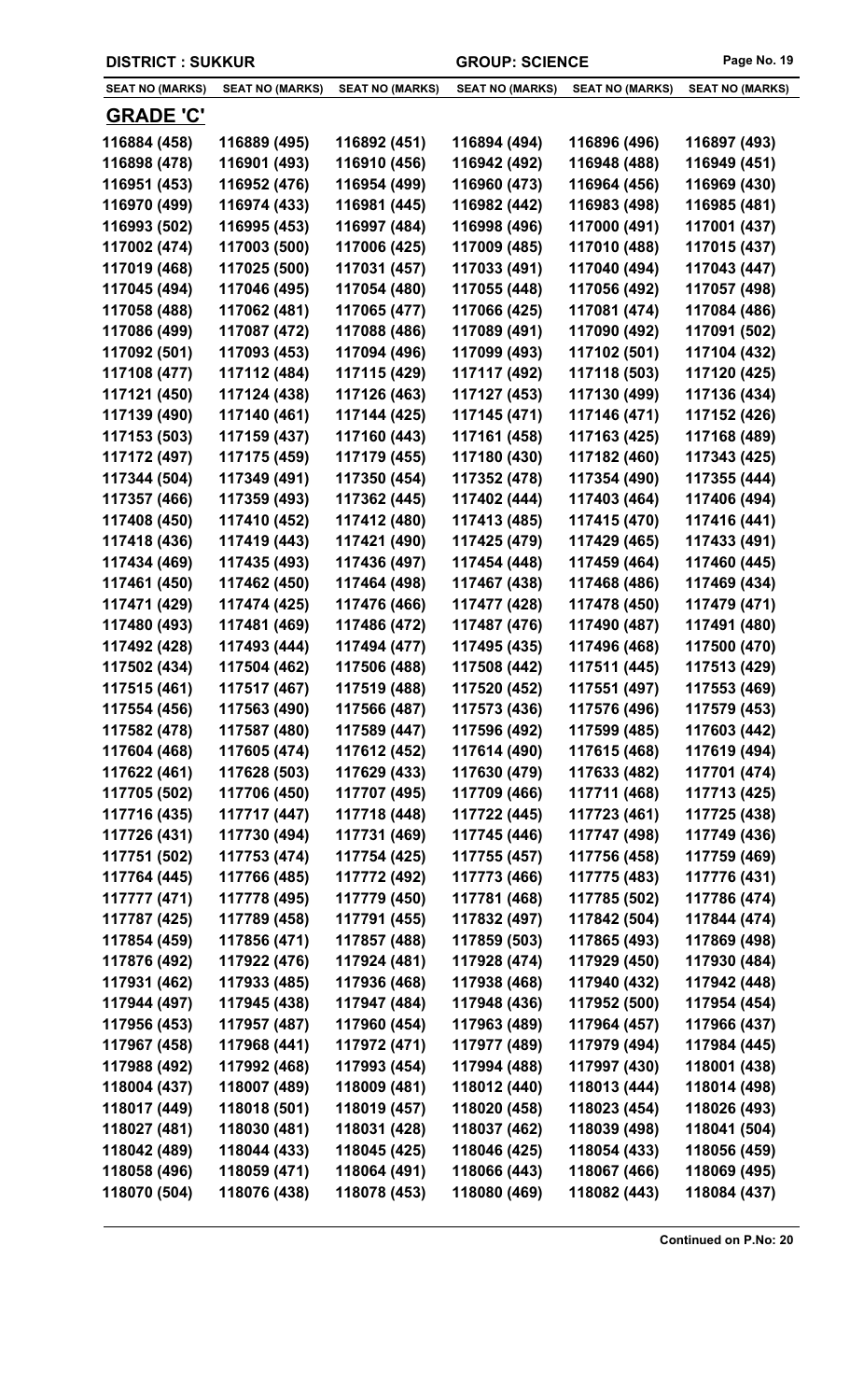| <b>DISTRICT: SUKKUR</b> |                        |                        | <b>GROUP: SCIENCE</b>  |                        | Page No. 20            |
|-------------------------|------------------------|------------------------|------------------------|------------------------|------------------------|
| <b>SEAT NO (MARKS)</b>  | <b>SEAT NO (MARKS)</b> | <b>SEAT NO (MARKS)</b> | <b>SEAT NO (MARKS)</b> | <b>SEAT NO (MARKS)</b> | <b>SEAT NO (MARKS)</b> |
| <b>GRADE 'C'</b>        |                        |                        |                        |                        |                        |
| 118086 (468)            | 118087 (440)           | 118091 (476)           | 118092 (495)           | 118097 (472)           | 118100 (455)           |
| 118114 (451)            | 118117 (427)           | 118118 (477)           | 118122 (474)           | 118125 (425)           | 118126 (480)           |
| 118128 (493)            | 118129 (500)           | 118131 (504)           | 118132 (496)           | 118136 (437)           | 118137 (435)           |
| 118138 (461)            | 118144 (494)           | 118147 (425)           | 118148 (482)           | 118149 (484)           | 118151 (503)           |
| 118152 (473)            | 118153 (476)           | 118154 (455)           | 118163 (467)           | 118165 (452)           | 118166 (428)           |
| 118168 (452)            | 118171 (469)           | 118172 (466)           | 118176 (425)           | 118177 (427)           | 118179 (481)           |
| 118248 (477)            | 118303 (436)           | 118304 (501)           | 118310 (459)           | 118316 (490)           | 118325 (457)           |
| 118333 (482)            | 118370 (474)           | 118414 (459)           | 118441 (453)           | 118442 (433)           | 118443 (457)           |
| 118444 (425)            | 118445 (488)           | 118446 (504)           | 118447 (469)           | 118449 (440)           | 118450 (464)           |
| 118482 (468)            | 118483 (455)           | 118484 (432)           | 118487 (441)           | 118488 (434)           | 118489 (433)           |
| 118490 (427)            | 118491 (471)           | 118492 (474)           | 118522 (444)           | 118523 (471)           | 118525 (476)           |
| 118527 (443)            | 118528 (472)           | 118531 (447)           | 118532 (479)           | 118541 (475)           | 118542 (465)           |
| 118544 (476)            | 118545 (434)           | 118548 (462)           | 118550 (468)           | 118556 (440)           | 118557 (482)           |
| 118558 (491)            | 118559 (440)           | 118562 (445)           | 118570 (425)           | 118602 (449)           | 118603 (462)           |
| 118604 (428)            | 118606 (462)           | 118609 (479)           | 118610 (439)           | 118611 (494)           | 118612 (470)           |
| 118615 (463)            | 118617 (474)           | 118618 (493)           | 118624 (471)           | 118633 (430)           | 118634 (467)           |
| 118640 (458)            | 118643 (477)           | 118646 (436)           | 118648 (435)           | 118649 (455)           | 118650 (430)           |
| 118655 (471)            | 118658 (460)           | 118664 (425)           | 118668 (472)           | 118683 (491)           | 118685 (468)           |
| 118687 (453)            | 118688 (478)           | 118689 (477)           | 118690 (478)           | 118692 (503)           | 118741 (489)           |
| 118742 (440)            | 118743 (452)           | 118745 (436)           | 118746 (440)           | 118772 (484)           | 118773 (490)           |
| 118778 (499)            | 118791 (464)           | 118792 (434)           | 118837 (425)           | 118838 (470)           | 118848 (484)           |
| 118853 (464)            | 118855 (477)           | 118857 (472)           | 118872 (475)           | 118881 (475)           | 118884 (500)           |
| 118892 (475)            | 118897 (474)           | 118903 (482)           | 118909 (475)           | 118910 (493)           | 118918 (477)           |
| 118919 (462)            | 118920 (443)           | 118929 (498)           | 118933 (487)           | 118938 (476)           | 118945 (466)           |
| 118946 (455)            | 118947 (470)           | 118948 (425)           | 118949 (461)           | 118951 (480)           | 118955 (455)           |
| 118965 (500)            | 118980 (425)           | 118981 (435)           | 118982 (460)           | 118991 (482)           | 118992 (428)           |
| 119003 (460)            | 119007 (495)           | 119009 (500)           | 119012 (425)           | 119014 (452)           | 119024 (482)           |
| 119025 (455)            | 119026 (454)           | 119027 (429)           | 119048 (464)           | 119049 (494)           | 119054 (502)           |
| 119055 (437)            | 119056 (448)           | 119058 (484)           | 119059 (438)           | 119061 (498)           | 119122 (489)           |
| 119125 (480)            | 119128 (494)           | 119129 (446)           | 119136 (448)           | 119140 (457)           | 119141 (447)           |
| 119144 (430)            | 119162 (499)           | 119165 (477)           | 119166 (437)           | 119169 (436)           | 119171 (466)           |
| 119173 (484)            | 119174 (440)           | 119177 (487)           | 119180 (469)           | 119183 (457)           | 119184 (444)           |
| 119185 (479)            | 119197 (445)           | 119198 (447)           | 119200 (448)           | 119201 (437)           | 119205 (478)           |
| 119207 (426)            | 119209 (440)           | 119210 (462)           | 119212 (451)           | 119214 (488)           | 119223 (449)           |
| 119227 (488)            | 119232 (489)           | 119234 (493)           | 119261 (496)           | 119263 (466)           | 119264 (478)           |
| 119265 (451)            | 119268 (497)           | 119270 (430)           | 119276 (446)           | 119284 (452)           | 119316 (486)           |
| 119317 (487)            | 119329 (443)           | 119332 (499)           | 119333 (477)           | 119334 (487)           | 119362 (474)           |
| 119363 (472)            | 119365 (480)           | 119367 (469)           | 119371 (460)           | 119372 (504)           | 119379 (458)           |
| 119380 (477)            | 119383 (483)           | 119385 (456)           | 119390 (486)           | 119394 (498)           | 119399 (481)           |
| 119403 (427)            | 119404 (443)           | 119405 (471)           | 119408 (484)           | 119410 (425)           | 119411 (431)           |
| 119412 (468)            | 119413 (490)           | 119418 (456)           | 119419 (448)           | 119420 (489)           | 119422 (483)           |
| 119423 (488)            | 119428 (460)           | 119430 (443)           | 119434 (425)           | 119439 (464)           | 119441 (425)           |
| 119442 (476)            | 119444 (439)           | 119445 (487)           | 119453 (440)           | 119454 (436)           | 119456 (498)           |
| 119457 (474)            | 119460 (465)           | 119551 (466)           | 119552 (459)           | 119553 (475)           | 119554 (457)           |
| 119555 (435)            | 119558 (488)           | 119559 (442)           | 119561 (454)           | 119563 (427)           | 119564 (453)           |
| 119565 (435)            | 119568 (497)           | 119569 (459)           | 119570 (427)           | 119571 (439)           | 119572 (481)           |
| 119576 (504)            | 119579 (466)           | 119580 (462)           | 119582 (503)           | 119601 (440)           | 119602 (447)           |
| 119604 (488)            | 119606 (434)           | 119607 (441)           | 119609 (425)           | 119613 (484)           | 119619 (500)           |
| 119620 (500)            | 119621 (456)           | 119622 (425)           | 119624 (490)           | 119625 (496)           | 119626 (473)           |
| 119628 (427)            | 119635 (467)           | 119638 (425)           | 119643 (434)           | 119645 (425)           | 119651 (452)           |
| 119658 (440)            | 119661 (492)           | 119663 (464)           | 119664 (425)           | 119665 (459)           | 119666 (501)           |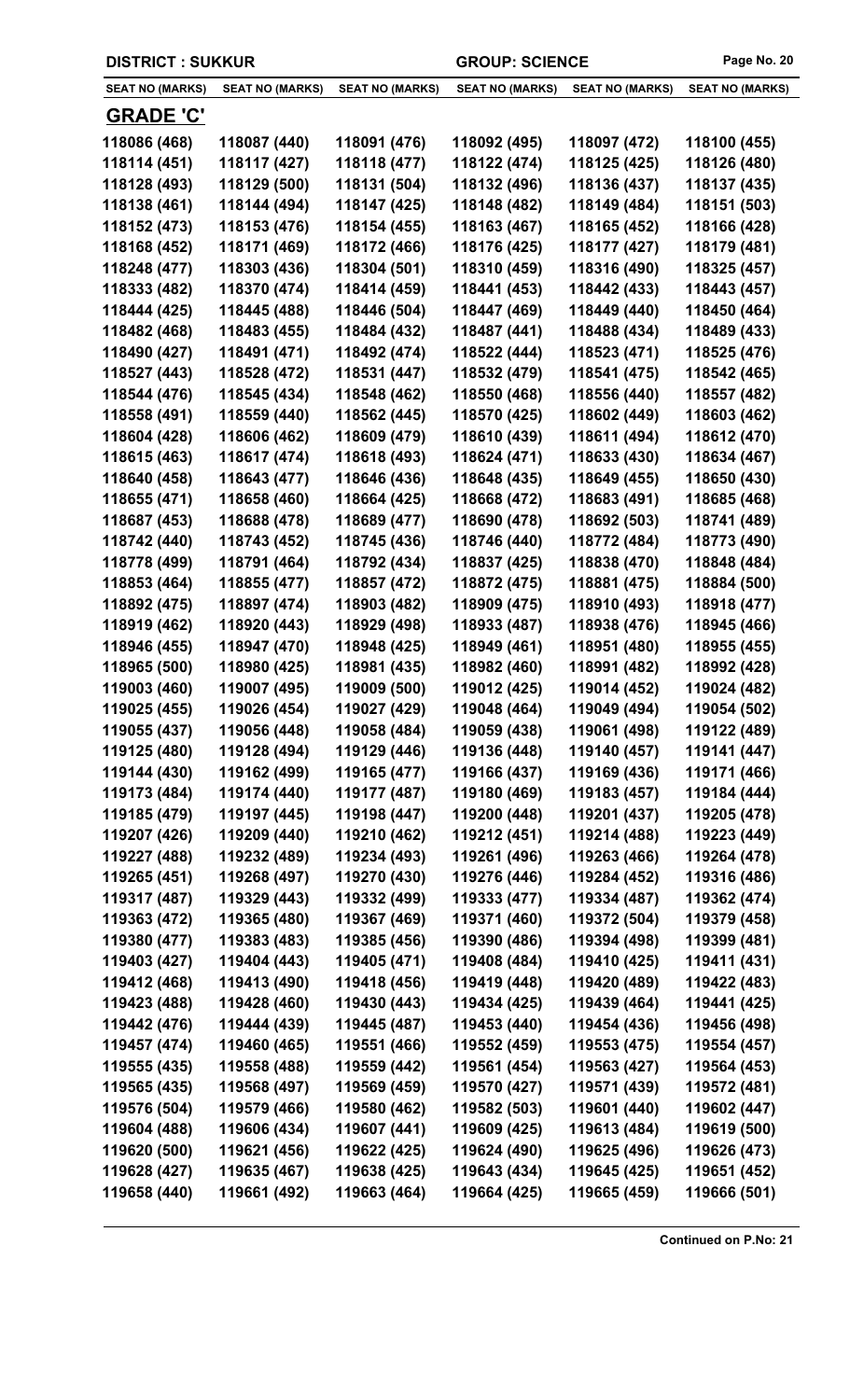| <b>DISTRICT: SUKKUR</b> |                        |                        | <b>GROUP: SCIENCE</b>  |                        | Page No. 21            |
|-------------------------|------------------------|------------------------|------------------------|------------------------|------------------------|
| <b>SEAT NO (MARKS)</b>  | <b>SEAT NO (MARKS)</b> | <b>SEAT NO (MARKS)</b> | <b>SEAT NO (MARKS)</b> | <b>SEAT NO (MARKS)</b> | <b>SEAT NO (MARKS)</b> |
| <b>GRADE 'C'</b>        |                        |                        |                        |                        |                        |
| 119667 (471)            | 119670 (448)           | 119702 (504)           | 119703 (464)           | 119704 (452)           | 119705 (425)           |
| 119706 (456)            | 119707 (485)           | 119709 (487)           | 119711 (483)           | 119714 (441)           | 119719 (483)           |
| 119720 (462)            | 119721 (497)           | 119722 (493)           | 119724 (425)           | 119725 (463)           | 119762 (483)           |
| 119764 (491)            | 119765 (474)           | 119857 (460)           | 119860 (473)           | 119861 (474)           | 119864 (475)           |
| 119871 (479)            | 119876 (486)           | 119877 (430)           | 119901 (447)           | 119903 (447)           | 119904 (487)           |
| 119906 (430)            | 119910 (498)           | 119912 (468)           | 119916 (493)           | 119921 (489)           | 119922 (457)           |
| 119923 (443)            | 119924 (498)           | 119928 (501)           | 119951 (450)           | 119952 (460)           | 119955 (425)           |
| 119959 (453)            | 119960 (462)           | 119961 (451)           | 119963 (457)           | 119967 (504)           | 119971 (491)           |
| 119973 (466)            | 119976 (467)           | 119980 (470)           | 119981 (491)           | 119982 (482)           | 119983 (433)           |
| 119984 (480)            | 119987 (461)           | 119990 (466)           | 119991 (456)           | 119992 (445)           | 119993 (462)           |
| 119994 (499)            | 120004 (488)           | 120006 (425)           | 120011 (494)           | 120012 (428)           | 120013 (467)           |
| 120014 (481)            | 120015 (426)           | 120017 (460)           | 120019 (469)           | 120020 (458)           | 120026 (500)           |
| 120029 (476)            | 120051 (453)           | 120053 (436)           | 120054 (470)           | 120057 (478)           | 120058 (449)           |
| 120061 (480)            | 120062 (474)           | 120065 (426)           | 120068 (499)           | 120072 (425)           | 120079 (474)           |
| 120083 (435)            | 120086 (456)           | 120087 (488)           | 120088 (425)           | 120090 (483)           | 120095 (482)           |
| 120182 (432)            | 120183 (452)           | 120187 (489)           | 120189 (466)           | 120194 (426)           | 120197 (457)           |
| 120216 (425)            | 120220 (488)           | 120221 (458)           | 120224 (444)           | 120231 (469)           | 120236 (465)           |
| 120237 (504)            | 120239 (487)           | 120299 (458)           | 120302 (463)           | 120305 (475)           | 120365 (495)           |
| 120395 (442)            | 120397 (466)           | 120403 (497)           | 120404 (500)           | 120412 (465)           | 120452 (425)           |
| 120454 (426)            | 120457 (497)           | 120465 (455)           | 120467 (469)           | 120469 (461)           | 120472 (470)           |
| 120473 (445)            | 120475 (449)           | 120480 (445)           | 120481 (489)           | 120495 (469)           | 120496 (483)           |
| 120498 (451)            | 120501 (468)           | 120502 (433)           | 120503 (449)           | 120504 (426)           | 120507 (496)           |
| 120512 (494)            | 120514 (433)           | 120515 (489)           | 120521 (425)           | 120522 (425)           | 120524 (471)           |
| 120526 (445)            | 120532 (477)           | 120536 (434)           | 120537 (427)           | 120541 (435)           | 120551 (467)           |
| 120552 (501)            | 120553 (444)           | 120560 (503)           | 120561 (444)           | 120567 (496)           | 120568 (490)           |
| 120571 (464)            | 120574 (456)           | 120703 (488)           | 120704 (471)           | 120709 (467)           | 120714 (471)           |
| 120716 (460)            | 120719 (448)           | 120723 (454)           | 120724 (491)           | 120727 (477)           | 120731 (478)           |
| 120732 (466)            | 120738 (499)           | 120739 (449)           | 120742 (502)           | 120743 (464)           | 120745 (488)           |
| 120748 (479)            | 120750 (466)           | 120751 (434)           | 120753 (481)           | 120758 (493)           | 120804 (470)           |
| 120815 (502)            | 120816 (472)           | 120821 (460)           | 120823 (433)           | 120827 (439)           | 120830 (468)           |
| 120836 (435)            | 120839 (500)           | 120840 (462)           | 120878 (495)           | 120880 (472)           | 120883 (443)           |
| 120885 (478)            | 120888 (495)           | 120889 (438)           | 120891 (468)           | 120892 (434)           | 120894 (478)           |
| 120901 (503)            | 120904 (500)           | 120906 (461)           | 120943 (460)           | 120946 (440)           | 120949 (448)           |
| 120951 (483)            | 120957 (459)           | 120958 (504)           | 120959 (448)           | 120960 (459)           | 120971 (441)           |
| 120972 (456)            | 120975 (425)           | 120976 (494)           | 120979 (471)           | 120980 (460)           | 120981 (463)           |
| 120982 (448)            | 120983 (443)           | 120985 (450)           | 120986 (426)           | 120987 (503)           | 120988 (425)           |
| 120989 (440)            | 120991 (430)           | 120995 (457)           | 121002 (479)           | 121102 (454)           | 121103 (441)           |
| 121104 (456)            | 121106 (499)           | 121107 (491)           | 121109 (431)           | 121113 (438)           | 121115 (500)           |
| 121145 (453)            | 121146 (488)           | 121148 (494)           | 121201 (486)           | 121202 (484)           | 121214 (497)           |
| 121216 (462)            | 121218 (495)           | 121222 (471)           | 121223 (463)           | 121238 (454)           | 121239 (496)           |
| 121240 (473)            | 121241 (493)           | 121242 (439)           | 121243 (463)           | 121260 (437)           | 121264 (488)           |
| 121304 (491)            | 121307 (500)           | 121308 (431)           | 121317 (502)           | 121330 (504)           | 121332 (472)           |
| 121334 (478)            | 121335 (478)           | 121337 (462)           | 121354 (493)           | 121369 (489)           | 121379 (497)           |
| 121467 (488)            | 121568 (479)           | 121821 (495)           | 121822 (452)           | 121828 (493)           | 121832 (434)           |
| 121848 (492)            | 121856 (494)           | 121867 (484)           | 121898 (485)           | 121900 (426)           | 121954 (489)           |
| 121955 (443)            | 121956 (425)           | 121962 (472)           | 121968 (456)           | 121969 (461)           | 122139 (503)           |
| 122185 (468)            | 122188 (486)           | 122197 (457)           | 122204 (486)           | 122272 (446)           | 122273 (434)           |
| 122274 (489)            | 122280 (487)           | 122283 (488)           | 122284 (482)           | 122286 (430)           | 122288 (427)           |
| 122290 (443)            | 122292 (429)           | 122293 (449)           | 122295 (450)           | 122298 (483)           | 122301 (461)           |
| 122303 (502)            | 122305 (466)           | 122307 (436)           | 122309 (444)           | 122311 (491)           | 122312 (482)           |

**122316 (472) 122318 (471) 122320 (432) 122326 (446) 122329 (438) 122333 (468)**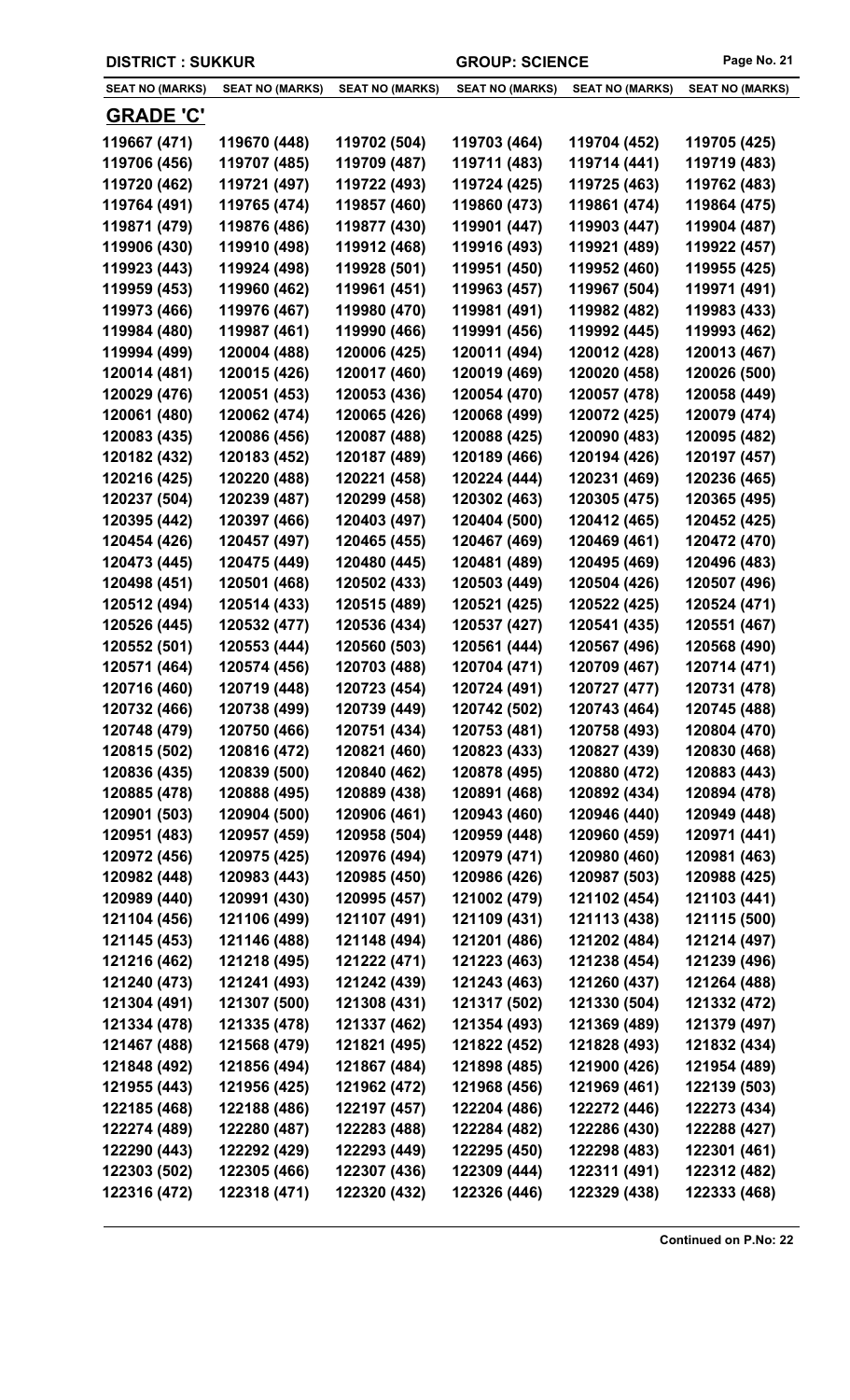| <b>DISTRICT : SUKKUR</b> |                        |                        | <b>GROUP: SCIENCE</b>  |                        | Page No. 22            |
|--------------------------|------------------------|------------------------|------------------------|------------------------|------------------------|
| <b>SEAT NO (MARKS)</b>   | <b>SEAT NO (MARKS)</b> | <b>SEAT NO (MARKS)</b> | <b>SEAT NO (MARKS)</b> | <b>SEAT NO (MARKS)</b> | <b>SEAT NO (MARKS)</b> |
| <b>GRADE 'C'</b>         |                        |                        |                        |                        |                        |
| 122334 (488)             | 122338 (462)           | 122341 (481)           | 122344 (489)           | 122346 (478)           | 122352 (489)           |
| 122353 (479)             | 122359 (452)           | 122362 (485)           | 122365 (488)           | 122371 (495)           | 122372 (425)           |
| 122373 (479)             | 122377 (457)           | 122382 (480)           | 122392 (491)           | 122394 (498)           | 122395 (481)           |
| 122398 (448)             | 122399 (475)           | 122411 (458)           | 122416 (440)           | 122421 (457)           | 122425 (468)           |
| 122428 (502)             | 122430 (470)           | 122441 (432)           | 122442 (463)           | 122445 (429)           | 122449 (479)           |
| 122451 (491)             | 122461 (455)           | 122464 (483)           | 122466 (465)           | 122470 (467)           | 122472 (461)           |
| 122475 (425)             | 122480 (428)           | 122485 (463)           | 122486 (476)           | 122602 (457)           | 122603 (469)           |
| 122607 (441)             | 122608 (451)           | 122609 (480)           | 122611 (458)           | 122615 (501)           | 122617 (460)           |
| 122678 (472)             | 122680 (449)           | 122684 (491)           | 122685 (486)           | 122690 (469)           | 122693 (493)           |
| 122696 (491)             | 122700 (437)           | 122702 (501)           | 122708 (445)           | 122717 (484)           | 122718 (496)           |
| 122721 (503)             | 122723 (485)           | 122727 (461)           | 122730 (457)           | 122734 (494)           | 122737 (499)           |
| 122738 (439)             | 122740 (503)           | 122741 (503)           | 122746 (494)           | 122750 (445)           | 122752 (482)           |
| 122757 (488)             | 122759 (484)           | 122760 (496)           | 122801 (433)           | 122802 (502)           | 122803 (474)           |
| 122804 (427)             | 122805 (494)           | 122807 (454)           | 122808 (455)           | 122809 (504)           | 122813 (468)           |
| 122816 (447)             | 122820 (455)           | 122821 (489)           | 122825 (473)           | 122828 (445)           | 122830 (498)           |
| 122834 (492)             | 122836 (490)           | 122837 (465)           | 122838 (466)           | 122839 (453)           | 122841 (496)           |
| 122845 (479)             | 122846 (434)           | 122848 (466)           | 122851 (461)           | 122861 (452)           | 122862 (437)           |
| 122866 (472)             | 122868 (474)           | 122870 (429)           | 122871 (479)           | 122872 (433)           | 122873 (463)           |
| 122877 (437)             | 122878 (459)           | 122880 (472)           | 122883 (425)           | 122887 (479)           | 122888 (463)           |
| 122890 (439)             | 122891 (439)           | 122895 (434)           | 122903 (446)           | 122904 (447)           | 122905 (457)           |
| 122906 (487)             | 122910 (497)           | 122914 (453)           | 122920 (452)           | 122921 (440)           | 122922 (457)           |
| 122929 (500)             | 122932 (438)           | 122937 (438)           | 122940 (490)           | 122951 (496)           | 122952 (489)           |
| 122953 (471)             | 122955 (455)           | 122956 (502)           | 122958 (451)           | 122959 (452)           | 122960 (482)           |
| 122962 (442)             | 123015 (485)           | 123019 (458)           | 123034 (480)           | 123053 (488)           | 123054 (452)           |
| 123311 (478)             | 123312 (462)           | 123315 (477)           | 123319 (469)           | 123320 (487)           | 123321 (486)           |
| 123325 (439)             | 123327 (432)           | 123329 (459)           | 123331 (478)           | 123335 (425)           | 123336 (502)           |
| 123337 (458)             | 123339 (493)           | 123341 (432)           | 123342 (432)           | 123343 (457)           | 123349 (432)           |
| 123361 (486)             | 123362 (443)           | 123363 (478)           | 123364 (483)           | 123365 (501)           | 123366 (458)           |
| 123367 (475)             | 123370 (425)           | 123374 (448)           | 123376 (468)           | 123379 (462)           | 123385 (473)           |
| 123387 (484)             | 123392 (481)           | 123393 (492)           | 123405 (464)           | 123601 (486)           | 123608 (458)           |
| 123615 (425)             | 123617 (429)           | 123619 (456)           | 123620 (441)           | 123623 (479)           | 123625 (459)           |
| 123627 (465)             | 123635 (480)           | 123636 (441)           | 123638 (428)           | 123639 (449)           | 123640 (462)           |
| 123648 (446)             | 123650 (440)           | 123651 (437)           | 123654 (486)           | 123660 (493)           | 123663 (434)           |
| 123664 (500)             | 123671 (432)           | 123673 (449)           | 123675 (475)           | 123681 (451)           | 123682 (440)           |
| 123685 (462)             | 123687 (466)           | 123688 (460)           | 123690 (449)           | 123693 (452)           | 123697 (425)           |
| 123702 (449)             | 123707 (456)           | 123759 (437)           | 123760 (464)           | 123761 (446)           | 123764 (460)           |
| 123765 (461)             | 123767 (467)           | 123769 (482)           | 123774 (425)           | 123775 (504)           | 123776 (453)           |
| 123779 (472)             | 123782 (463)           | 123785 (445)           | 123786 (480)           | 123787 (445)           | 123789 (470)           |
| 123790 (481)             | 123791 (486)           | 123793 (486)           | 123794 (433)           | 123795 (425)           | 123796 (472)           |
| 123798 (474)             | 123799 (476)           | 123803 (490)           | 123805 (484)           | 123806 (452)           | 123807 (433)           |
| 123809 (494)             | 123811 (474)           | 123812 (504)           | 123815 (474)           | 123817 (491)           | 123821 (463)           |
| 123822 (493)             | 123824 (474)           | 123826 (465)           | 123833 (465)           | 123836 (457)           | 123837 (477)           |
| 123841 (481)             | 123843 (494)           | 123845 (489)           | 123854 (473)           | 123859 (494)           | 123871 (471)           |
| 123875 (425)             | 123931 (440)           | 123932 (481)           | 123933 (498)           | 123934 (491)           | 123935 (498)           |
| 123938 (474)             | 123939 (491)           | 123940 (427)           | 123942 (448)           | 123943 (425)           | 123950 (483)           |
| 123952 (447)             | 123962 (475)           | 123963 (470)           | 123965 (440)           | 123967 (431)           | 123971 (426)           |
| 123973 (444)             | 123974 (425)           | 123976 (475)           | 123979 (462)           | 123982 (429)           | 123985 (431)           |
| 123986 (440)             | 123989 (442)           | 123990 (478)           | 123991 (444)           | 123994 (469)           | 123995 (427)           |
| 123996 (497)             | 124001 (463)           | 124002 (446)           | 124003 (444)           | 124006 (464)           | 124007 (500)           |
| 124051 (447)             | 124052 (480)           | 124054 (449)           | 124060 (425)           | 124062 (458)           | 124064 (462)           |
| 124066 (475)             | 124070 (457)           | 124082 (509)           | 124104 (468)           | 124105 (425)           | 124106 (448)           |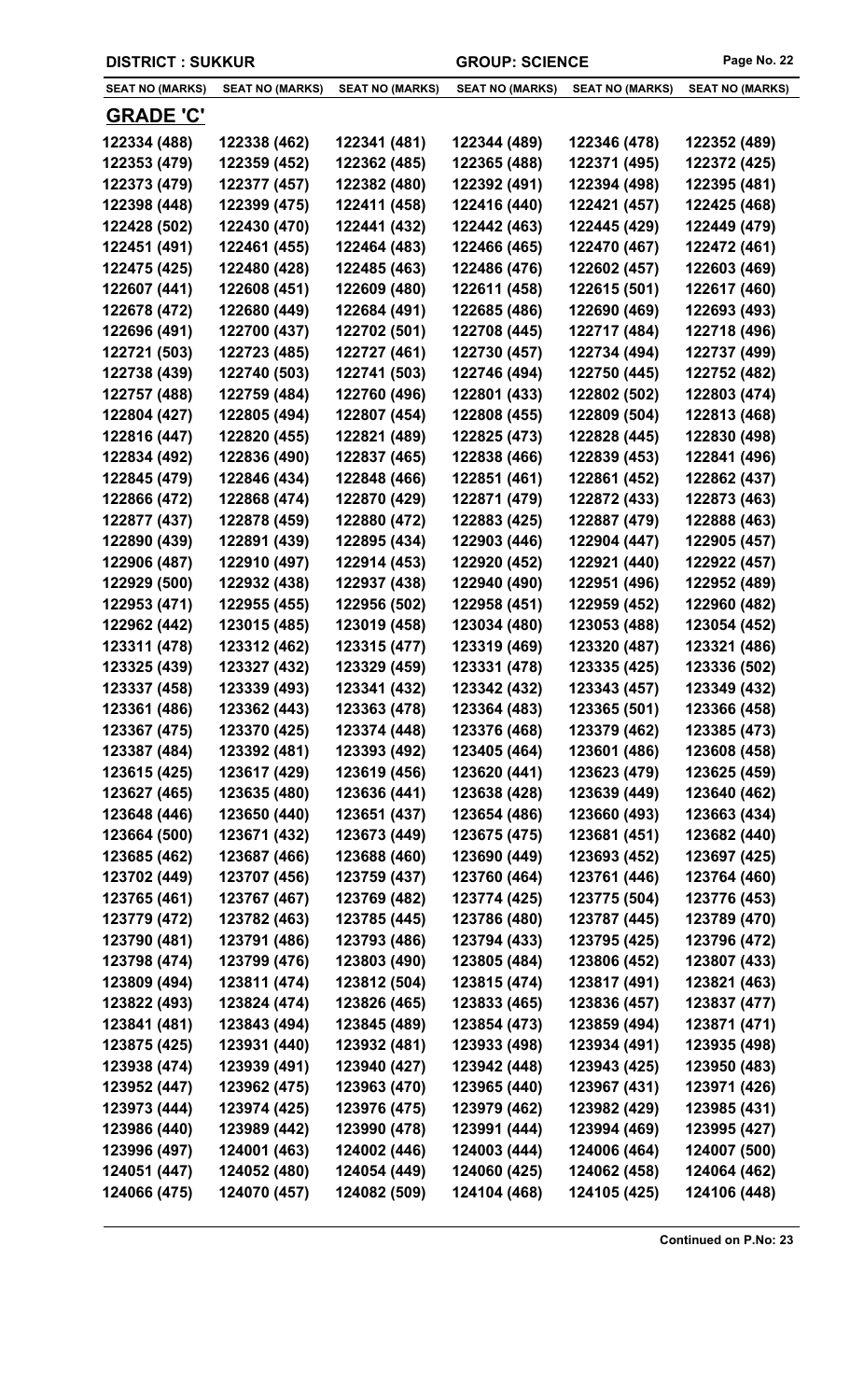| <b>DISTRICT: SUKKUR</b>      |                              |                              | <b>GROUP: SCIENCE</b>        |                              | Page No. 23                  |
|------------------------------|------------------------------|------------------------------|------------------------------|------------------------------|------------------------------|
| <b>SEAT NO (MARKS)</b>       | <b>SEAT NO (MARKS)</b>       | <b>SEAT NO (MARKS)</b>       | <b>SEAT NO (MARKS)</b>       | <b>SEAT NO (MARKS)</b>       | <b>SEAT NO (MARKS)</b>       |
| <b>GRADE 'C'</b>             |                              |                              |                              |                              |                              |
| 124108 (455)                 | 124111 (445)                 | 124112 (433)                 | 124113 (475)                 | 124114 (495)                 | 124116 (425)                 |
| 124117 (459)                 | 124119 (456)                 | 124123 (493)                 | 124127 (425)                 | 124128 (473)                 | 124130 (497)                 |
| 124131 (444)                 | 124133 (443)                 | 124134 (481)                 | 124135 (493)                 | 124137 (485)                 | 124138 (446)                 |
| 124139 (431)                 | 124142 (443)                 | 124145 (457)                 | 124146 (492)                 | 124147 (425)                 | 124148 (433)                 |
| 124150 (483)                 | 124159 (494)                 | 124163 (495)                 | 124164 (487)                 | 124166 (498)                 | 124167 (493)                 |
| 124168 (489)                 | 124169 (509)                 | 124170 (487)                 | 124173 (483)                 | 124175 (485)                 | 124179 (438)                 |
| 124180 (440)                 | 124183 (450)                 | 124184 (462)                 | 124186 (489)                 | 124193 (452)                 | 124195 (460)                 |
| 124200 (445)                 | 124201 (481)                 | 124221 (442)                 | 124225 (480)                 | 124232 (467)                 | 124234 (448)                 |
| 124281 (490)                 | 124284 (503)                 | 124285 (492)                 | 124299 (482)                 | 124308 (473)                 | 124331 (482)                 |
| 124332 (499)                 | 124334 (464)                 | 124336 (426)                 | 124351 (502)                 | 124354 (482)                 | 124364 (459)                 |
| 124365 (487)                 | 124366 (458)                 | 124369 (479)                 | 124372 (449)                 | 124380 (425)                 | 124382 (478)                 |
| 124401 (461)                 | 124405 (494)                 | 124408 (482)                 | 124410 (497)                 | 124414 (494)                 | 124416 (492)                 |
| 124419 (482)                 | 124424 (497)                 | 124425 (459)                 | 124431 (434)                 | 124488 (456)                 | 124491 (437)                 |
| 124505 (448)                 | 124506 (504)                 | 124511 (425)                 | 124512 (492)                 | 124514 (460)                 | 124517 (476)                 |
| 124527 (487)                 | 124529 (471)                 | 124530 (498)                 | 124537 (445)                 | 124538 (496)                 | 124539 (503)                 |
| 124552 (450)                 | 124554 (500)                 | 124563 (491)                 | 124564 (485)                 | 124565 (435)                 | 124570 (455)                 |
| 124574 (448)                 | 124580 (496)                 | 124582 (467)                 | 124586 (469)                 | 124588 (429)                 | 124590 (452)                 |
| 124593 (460)                 | 124596 (490)                 | 124599 (465)                 | 124641 (439)                 | 124643 (430)                 | 124644 (503)                 |
| 124649 (503)                 | 124652 (480)                 | 124659 (426)                 | 124661 (489)                 | 124683 (487)                 | 124685 (431)                 |
| 124686 (478)                 | 124688 (452)                 | 124691 (444)                 | 124692 (486)                 | 124697 (479)                 | 124698 (501)                 |
| 124700 (467)                 | 124701 (429)                 | 124705 (468)                 | 124707 (482)                 | 124711 (480)                 | 124712 (482)                 |
| 124716 (488)                 | 124718 (459)                 | 124733 (428)                 | 124753 (433)                 | 124757 (454)                 | 124758 (443)                 |
| 124759 (489)                 | 124766 (468)                 | 124768 (440)                 | 124769 (467)                 | 124770 (470)                 | 124773 (478)                 |
| 124775 (449)                 | 124778 (461)                 | 124782 (476)                 | 124783 (452)                 | 124785 (484)                 | 124786 (504)                 |
| 124787 (443)                 | 124788 (439)                 | 124792 (464)                 | 124798 (502)                 | 124799 (476)                 | 124801 (469)                 |
| 124811 (503)                 | 124813 (457)                 | 124816 (441)                 | 124820 (432)                 | 124822 (425)                 | 124824 (442)                 |
| 124827 (500)                 | 124833 (435)                 | 124834 (500)                 | 124836 (503)                 | 124842 (488)                 | 124848 (471)                 |
| 124856 (454)                 | 124860 (483)                 | 124861 (425)                 | 124866 (492)                 | 124867 (481)                 | 124868 (463)                 |
| 124873 (484)                 | 124874 (480)                 | 124875 (450)                 | 124878 (450)                 | 124881 (503)                 | 124883 (464)                 |
| 124889 (490)                 | 124895 (452)                 | 124897 (425)                 | 124904 (442)                 | 124905 (429)                 | 124906 (490)                 |
| 124907 (504)                 | 124913 (464)                 | 124922 (468)                 | 124923 (493)                 | 124929 (457)                 | 124931 (463)                 |
| 124932 (435)                 | 124933 (454)                 | 124934 (477)                 | 124954 (478)                 | 124955 (483)                 | 124957 (434)                 |
| 124958 (472)                 | 124965 (427)                 | 124968 (501)                 | 124970 (491)                 | 124971 (458)                 | 124974 (462)                 |
| 124979 (490)                 | 124986 (453)                 | 124992 (454)                 | 124995 (484)<br>125014 (453) | 124999 (459)                 | 125003 (441)                 |
| 125004 (479)<br>125104 (503) | 125006 (499)<br>125106 (450) | 125011 (429)<br>125139 (487) | 125146 (500)                 | 125015 (491)<br>125149 (500) | 125101 (439)<br>125150 (503) |
| 125151 (455)                 | 125152 (453)                 | 125156 (430)                 | 125157 (471)                 | 125161 (488)                 | 125164 (482)                 |
| 125167 (489)                 | 125170 (488)                 | 125178 (425)                 | 125179 (478)                 | 125183 (498)                 | 125186 (468)                 |
| 125187 (479)                 | 125190 (485)                 | 125191 (499)                 | 125192 (491)                 | 125193 (462)                 | 125199 (466)                 |
| 125203 (454)                 | 125204 (456)                 | 125211 (500)                 | 125219 (428)                 | 125221 (501)                 | 125222 (459)                 |
| 125229 (448)                 | 125240 (449)                 | 125242 (496)                 | 125248 (501)                 | 125253 (457)                 | 125260 (482)                 |
| 125276 (495)                 | 125280 (476)                 | 125281 (467)                 | 125286 (477)                 | 125292 (467)                 | 125299 (434)                 |
| 125300 (493)                 | 125301 (476)                 | 125307 (453)                 | 125312 (482)                 | 125315 (502)                 | 125321 (474)                 |
| 125326 (498)                 | 125346 (470)                 | 125347 (482)                 | 125403 (464)                 | 125407 (495)                 | 125412 (495)                 |
| 125415 (490)                 | 125419 (489)                 | 125422 (496)                 | 125436 (497)                 | 125440 (445)                 | 125443 (433)                 |
| 125449 (459)                 | 125459 (481)                 | 125460 (477)                 | 125462 (473)                 | 125469 (456)                 | 125470 (502)                 |
| 125475 (443)                 | 125476 (493)                 | 125481 (487)                 | 125493 (502)                 | 125494 (502)                 | 125515 (500)                 |
| 125516 (440)                 | 125517 (470)                 | 125518 (437)                 | 125522 (436)                 | 125523 (478)                 | 125524 (465)                 |
| 125527 (425)                 | 125528 (474)                 | 125536 (491)                 | 125545 (442)                 | 125549 (498)                 | 125551 (472)                 |
| 125552 (425)                 | 125560 (490)                 | 125561 (458)                 | 125571 (500)                 | 125573 (475)                 | 125577 (479)                 |
| 125581 (430)                 | 125583 (435)                 | 125584 (467)                 | 125585 (483)                 | 125586 (494)                 | 125588 (433)                 |
|                              |                              |                              |                              |                              |                              |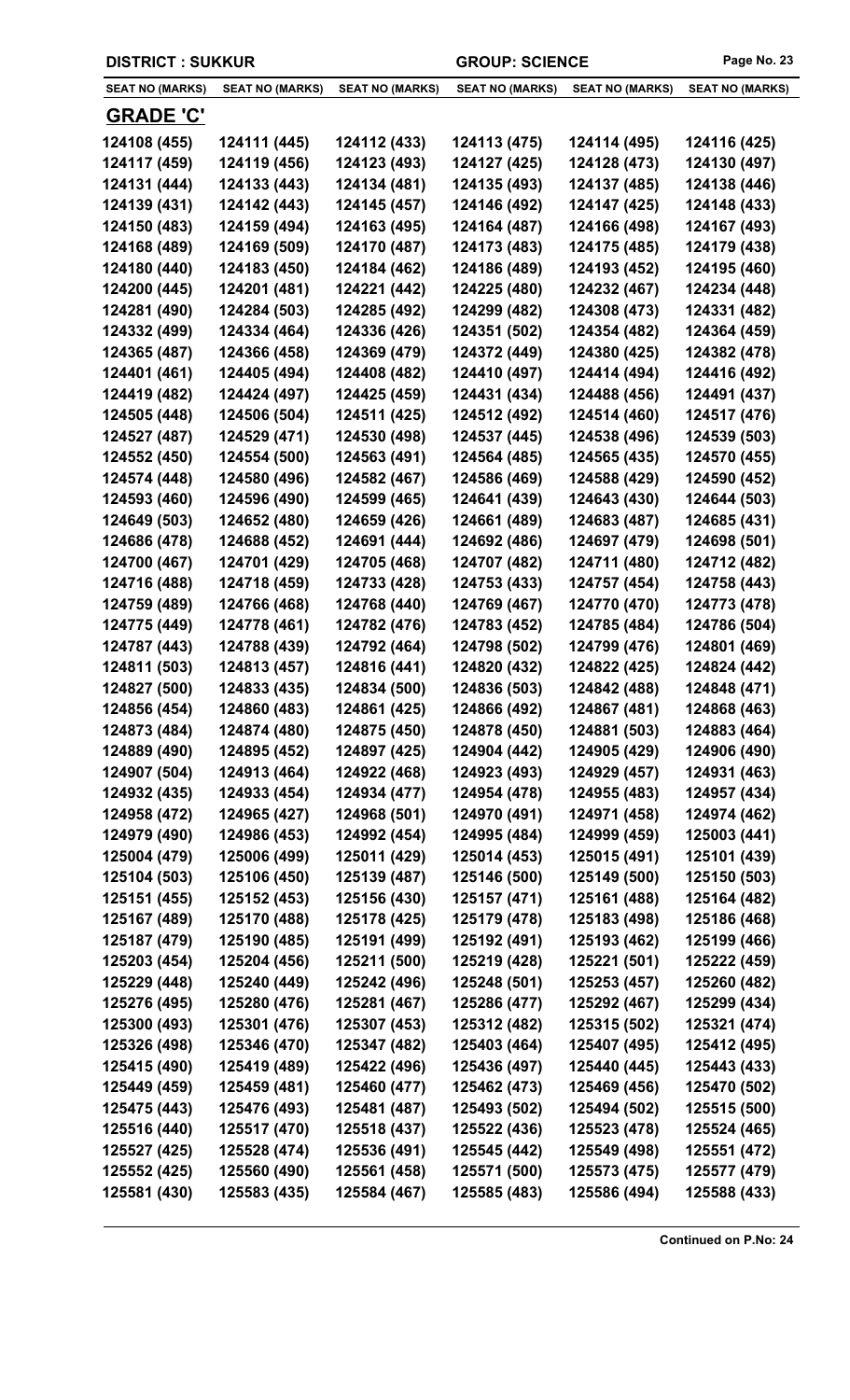| <b>DISTRICT: SUKKUR</b> |                        |                        | <b>GROUP: SCIENCE</b>  |                        | Page No. 24            |
|-------------------------|------------------------|------------------------|------------------------|------------------------|------------------------|
| <b>SEAT NO (MARKS)</b>  | <b>SEAT NO (MARKS)</b> | <b>SEAT NO (MARKS)</b> | <b>SEAT NO (MARKS)</b> | <b>SEAT NO (MARKS)</b> | <b>SEAT NO (MARKS)</b> |
| <b>GRADE 'C'</b>        |                        |                        |                        |                        |                        |
| 125651 (432)            | 125657 (451)           | 125658 (453)           | 125659 (471)           | 125662 (494)           | 125665 (425)           |
| 125667 (430)            | 125668 (446)           | 125669 (472)           | 125670 (435)           | 125671 (499)           | 125672 (481)           |
| 125673 (452)            | 125678 (496)           | 125679 (468)           | 125680 (483)           | 125710 (459)           | 125715 (446)           |
| 125720 (459)            | 125722 (475)           | 125723 (452)           | 125731 (431)           | 125733 (461)           | 125737 (440)           |
| 125738 (492)            | 125740 (449)           | 125744 (440)           | 125745 (487)           | 125750 (484)           | 125758 (464)           |
| 125760 (425)            | 125763 (465)           | 125764 (503)           | 125768 (501)           | 125808 (462)           | 125832 (463)           |
| 125835 (440)            | 125836 (503)           | 125838 (456)           | 125839 (453)           | 125840 (498)           | 125841 (444)           |
| 125842 (503)            | 125843 (465)           | 125846 (430)           | 125871 (434)           | 125872 (425)           | 125875 (451)           |
| 125880 (471)            | 125884 (451)           | 125888 (467)           | 125890 (440)           | 125892 (425)           | 125895 (458)           |
| 125901 (442)            | 125903 (427)           | 125906 (464)           | 125907 (440)           | 125909 (461)           | 125911 (443)           |
| 125915 (478)            | 125916 (497)           | 125918 (448)           | 125919 (465)           | 125922 (498)           | 125924 (478)           |
| 125928 (503)            | 125933 (484)           | 125934 (434)           | 125937 (496)           | 125939 (481)           | 125940 (464)           |
| 125943 (483)            | 125944 (483)           | 125946 (497)           | 125956 (474)           | 125958 (500)           | 125960 (465)           |
| 126002 (477)            | 126005 (462)           | 126017 (442)           | 126022 (463)           | 126023 (484)           | 126024 (469)           |
| 126040 (461)            | 126044 (503)           | 126048 (425)           | 126051 (465)           | 126055 (503)           | 126066 (470)           |
| 126069 (491)            | 126073 (502)           | 126075 (478)           | 126077 (481)           | 126079 (481)           | 126083 (465)           |
| 126088 (477)            | 126089 (472)           | 126091 (470)           | 126098 (425)           | 126102 (472)           | 126103 (485)           |
| 126105 (437)            | 126106 (503)           | 126153 (440)           | 126154 (441)           | 126158 (499)           | 126163 (489)           |
| 126175 (464)            | 126176 (474)           | 126185 (471)           | 126194 (497)           | 126195 (481)           | 126198 (450)           |
| 126203 (502)            | 126204 (473)           | 126209 (498)           | 126226 (430)           | 126227 (426)           | 126232 (494)           |
| 126233 (497)            | 126239 (499)           | 126244 (473)           | 126246 (488)           | 126248 (471)           | 126301 (472)           |
| 126313 (441)            | 126316 (492)           | 126318 (444)           | 126320 (475)           | 126328 (485)           | 126330 (489)           |
| 126333 (444)            | 126334 (430)           | 126370 (481)           | 126397 (497)           | 126446 (476)           | 126453 (447)           |
| 126458 (481)            | 126464 (494)           | 126470 (490)           | 126526 (494)           | 126533 (467)           | 126534 (489)           |
| 126566 (488)            | 126567 (434)           | 126574 (482)           | 126575 (434)           | 126576 (455)           | 141501 (425)           |
| 141521 (497)            | 141522 (504)           | 141561 (472)           | 141565 (481)           | 141641 (425)           | 141650 (459)           |
| 141652 (440)            | 141654 (501)           | 141656 (472)           | 141657 (496)           | 141701 (501)           | 141752 (466)           |
| 141773 (462)            | 141794 (469)           | 141796 (425)           | 141800 (442)           | 141801 (433)           | 141805 (457)           |
| 141806 (468)            | 141822 (432)           | 141823 (440)           | 141824 (440)           | 141825 (455)           | 141826 (431)           |
| 141841 (461)            | 141844 (498)           | 141845 (442)           | 141846 (492)           | 141847 (501)           | 141849 (456)           |
| 141871 (449)            | 141872 (437)           | 141874 (425)           | 141875 (478)           | 141892 (458)           | 141893 (487)           |
| 141895 (461)            | 141922 (429)           | 141924 (471)           | 141930 (440)           | 141931 (442)           | 141932 (494)           |
| 141933 (446)            | 141934 (427)           | 141935 (443)           | 141936 (454)           | 141937 (451)           | 141938 (488)           |
| 141939 (471)            | 141940 (477)           | 141943 (438)           | 141984 (432)           | 142012 (439)           | 142016 (453)           |
| 142017 (441)            | 142018 (440)           | 142022 (482)           | 142053 (469)           | 142054 (485)           | 142121 (425)           |
| 142122 (446)            | 142123 (442)           | 142125 (439)           | 142127 (483)           | 142129 (425)           | 142130 (434)           |
| 142132 (485)            | 142135 (501)           | 142231 (479)           | 142233 (437)           | 142234 (485)           | 142252 (446)           |
| 142253 (464)            | 142301 (471)           | 142302 (445)           | 142303 (488)           | 142356 (464)           | 142357 (492)           |
| 142359 (483)            | 142362 (459)           | 142391 (491)           | 142404 (494)           | 142405 (431)           | 142407 (489)           |
| 142421 (434)            | 142461 (443)           | 142521 (430)           | 142546 (425)           | 142548 (458)           | 142549 (475)           |
| 142550 (438)            | 142646 (479)           | 142722 (469)           | 142771 (473)           | 143041 (431)           | 143044 (425)           |
| 143054 (438)            | 143057 (488)           | 143059 (463)           | 143081 (425)           | 143121 (425)           | 143122 (458)           |
| 143130 (431)            | 143141 (479)           | 143181 (432)           | 143184 (502)           | 143232 (488)           | 143252 (465)           |
| 143271 (435)            | 143274 (425)           | 143275 (437)           | 143277 (440)           | 143301 (493)           | 143303 (459)           |
| 143304 (434)            | 143305 (425)           | 143306 (479)           | 143309 (459)           | 143315 (426)           | 143316 (454)           |
| 143318 (443)            | 143331 (463)           | 143334 (489)           | 143336 (451)           | 143352 (483)           | 143353 (450)           |
| 143401 (431)            | 143403 (466)           | 143405 (441)           | 143407 (427)           | 143409 (434)           | 143410 (425)           |
| 143441 (482)            | 143462 (425)           | 143463 (502)           | 143561 (483)           | 143563 (474)           | 143565 (443)           |
| 143581 (440)            | 143582 (457)           | 143583 (443)           | 143584 (476)           | 143585 (427)           | 143587 (442)           |
| 143588 (428)            | 143590 (433)           | 143593 (445)           | 143594 (489)           | 143595 (486)           | 143597 (446)           |
| 143599 (464)            | 143602 (470)           | 143604 (467)           | 143605 (477)           | 143607 (425)           | 143608 (477)           |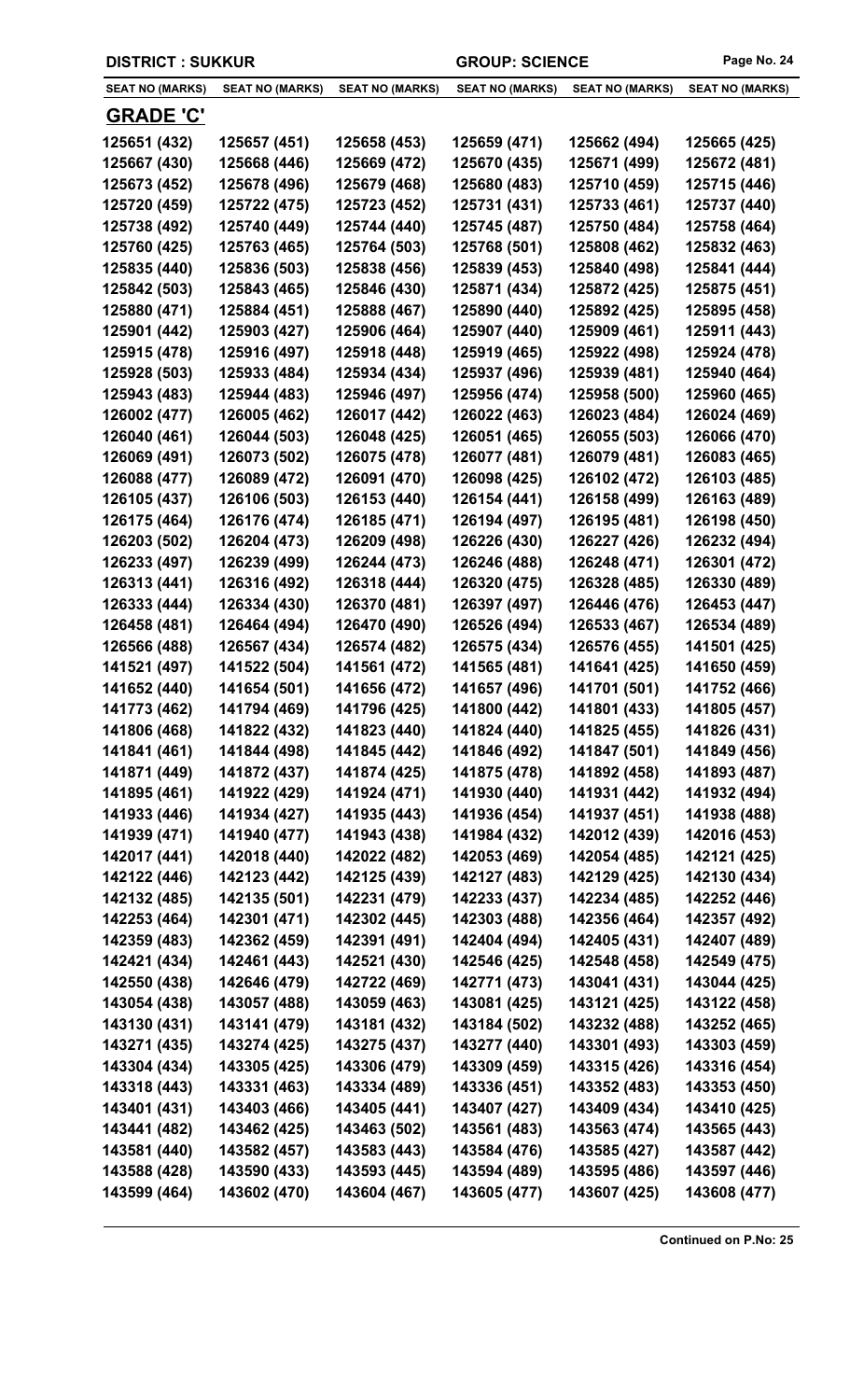| <b>DISTRICT: SUKKUR</b>      |                              | <b>GROUP: SCIENCE</b>        |                              | Page No. 25                  |                              |
|------------------------------|------------------------------|------------------------------|------------------------------|------------------------------|------------------------------|
| <b>SEAT NO (MARKS)</b>       | <b>SEAT NO (MARKS)</b>       | <b>SEAT NO (MARKS)</b>       | <b>SEAT NO (MARKS)</b>       | <b>SEAT NO (MARKS)</b>       | <b>SEAT NO (MARKS)</b>       |
| <u>GRADE 'C'</u>             |                              |                              |                              |                              |                              |
| 143609 (446)                 | 143610 (499)                 | 143611 (466)                 | 143613 (429)                 | 143615 (429)                 | 143616 (491)                 |
| 143619 (465)                 | 143620 (461)                 | 143621 (434)                 | 143622 (460)                 | 143623 (457)                 | 143624 (456)                 |
| 143625 (429)                 | 143626 (470)                 | 143642 (481)                 | 143643 (487)                 | 143691 (464)                 |                              |
| <b>GRADE 'D'</b>             |                              |                              |                              |                              |                              |
| 114009 (368)                 | 114011 (399)                 | 114014 (359)                 | 114018 (415)                 | 114029 (411)                 | 114048 (386)                 |
| 114059 (383)                 | 114091 (418)                 | 114147 (416)                 | 114297 (417)                 | 114312 (399)                 | 114320 (418)                 |
| 114351 (416)                 | 114362 (418)                 | 114921 (380)                 | 114951 (395)                 | 115033 (407)                 | 115059 (381)                 |
| 115100 (418)                 | 115188 (417)                 | 115240 (418)                 | 115242 (412)                 | 115335 (416)                 | 115381 (399)                 |
| 116008 (395)                 | 116171 (418)                 | 116194 (417)                 | 116195 (416)                 | 116198 (412)                 | 116213 (399)                 |
| 116216 (415)                 | 116234 (395)                 | 116235 (421)                 | 116242 (418)                 | 116243 (412)                 | 116281 (365)                 |
| 116285 (413)                 | 116286 (363)                 | 116297 (347)                 | 116298 (403)                 | 116303 (419)                 | 116365 (418)                 |
| 116374 (417)                 | 116378 (387)                 | 116440 (420)                 | 116444 (388)                 | 116445 (406)                 | 116476 (412)                 |
| 116489 (375)                 | 116519 (416)                 | 116536 (404)                 | 116578 (399)                 | 116584 (408)                 | 116673 (382)                 |
| 116681 (413)                 | 116740 (398)                 | 116754 (408)                 | 116773 (398)                 | 116774 (389)                 | 116779 (419)                 |
| 116780 (405)                 | 116781 (364)                 | 116784 (407)                 | 116879 (412)                 | 116909 (399)                 | 116944 (419)                 |
| 116955 (401)                 | 116966 (419)                 | 116980 (400)                 | 116987 (377)                 | 116996 (418)                 | 117024 (394)                 |
| 117026 (415)                 | 117027 (418)                 | 117028 (401)                 | 117032 (391)                 | 117051 (417)                 | 117105 (418)                 |
| 117107 (397)                 | 117109 (419)                 | 117110 (409)                 | 117123 (403)                 | 117142 (379)                 | 117348 (381)                 |
| 117361 (418)                 | 117407 (409)                 | 117414 (397)                 | 117452 (410)                 | 117455 (372)                 | 117456 (369)                 |
| 117457 (395)                 | 117463 (413)                 | 117466 (403)                 | 117475 (413)                 | 117497 (372)                 | 117501 (416)                 |
| 117514 (403)                 | 117518 (412)                 | 117572 (417)                 | 117621 (397)                 | 117627 (391)                 | 117714 (412)                 |
| 117715 (399)                 | 117733 (415)                 | 117735 (386)                 | 117739 (388)                 | 117740 (386)                 | 117750 (408)                 |
| 117752 (409)<br>117927 (398) | 117771 (400)                 | 117783 (407)                 | 117788 (411)                 | 117923 (412)                 | 117925 (400)<br>117965 (371) |
| 117971 (387)                 | 117935 (394)<br>117985 (419) | 117937 (403)<br>117995 (423) | 117941 (382)<br>118011 (418) | 117959 (417)<br>118025 (386) | 118048 (397)                 |
| 118052 (379)                 | 118053 (395)                 | 118057 (393)                 | 118073 (399)                 | 118077 (407)                 | 118085 (407)                 |
| 118094 (373)                 | 118098 (406)                 | 118099 (400)                 | 118116 (391)                 | 118133 (409)                 | 118145 (414)                 |
| 118159 (388)                 | 118164 (404)                 | 118169 (403)                 | 118175 (401)                 | 118180 (377)                 | 118301 (377)                 |
| 118452 (409)                 | 118486 (398)                 | 118521 (412)                 | 118524 (388)                 | 118529 (396)                 | 118534 (412)                 |
| 118538 (391)                 | 118539 (409)                 | 118540 (394)                 | 118549 (416)                 | 118551 (384)                 | 118552 (398)                 |
| 118563 (414)                 | 118566 (367)                 | 118571 (381)                 | 118573 (360)                 | 118614 (388)                 | 118619 (364)                 |
| 118620 (405)                 | 118625 (405)                 | 118626 (377)                 | 118627 (398)                 | 118628 (381)                 | 118630 (391)                 |
| 118631 (417)                 | 118632 (407)                 | 118635 (410)                 | 118636 (380)                 | 118638 (415)                 | 118639 (378)                 |
| 118645 (413)                 | 118652 (417)                 | 118662 (375)                 | 118665 (368)                 | 118691 (398)                 | 118747 (422)                 |
| 118888 (415)                 | 118943 (401)                 | 118944 (383)                 | 118967 (409)                 | 119005 (414)                 | 119010 (405)                 |
| 119021 (410)                 | 119034 (411)                 | 119131 (398)                 | 119134 (394)                 | 119139 (385)                 | 119167 (392)                 |
| 119168 (341)                 | 119170 (404)                 | 119178 (412)                 | 119188 (408)                 | 119192 (402)                 | 119193 (413)                 |
| 119194 (406)                 | 119196 (351)                 | 119199 (371)                 | 119202 (419)                 | 119208 (394)                 | 119224 (391)                 |
| 119225 (417)                 | 119228 (402)                 | 119388 (402)                 | 119409 (397)                 | 119414 (384)                 | 119424 (374)                 |
| 119425 (364)                 | 119426 (386)                 | 119431 (413)                 | 119436 (390)                 | 119437 (408)                 | 119449 (414)                 |
| 119462 (422)                 | 119557 (401)                 | 119562 (403)                 | 119567 (406)                 | 119574 (393)                 | 119583 (381)                 |
| 119632 (404)                 | 119633 (371)                 | 119636 (350)                 | 119637 (400)                 | 119639 (394)                 | 119640 (374)                 |
| 119644 (413)                 | 119647 (418)                 | 119648 (399)                 | 119654 (382)                 | 119660 (408)                 | 119662 (407)                 |
| 119701 (407)                 | 119708 (402)                 | 119875 (390)                 | 119907 (401)                 | 119953 (383)                 | 119954 (410)                 |
| 119962 (388)                 | 119974 (408)                 | 119989 (376)                 | 119999 (389)                 | 120005 (411)                 | 120018 (400)                 |
| 120022 (400)                 | 120023 (384)                 | 120030 (371)                 | 120032 (393)                 | 120033 (347)                 | 120035 (391)                 |
| 120038 (340)                 | 120040 (385)                 | 120052 (411)                 | 120064 (390)                 | 120066 (370)<br>120099 (397) | 120070 (399)                 |
| 120075 (405)<br>120185 (368) | 120076 (380)<br>120186 (383) | 120084 (386)<br>120193 (362) | 120097 (378)<br>120196 (406) | 120198 (415)                 | 120181 (421)<br>120200 (387) |
| 120201 (388)                 | 120203 (394)                 | 120204 (393)                 | 120205 (390)                 | 120208 (381)                 | 120212 (401)                 |
| 120214 (393)                 | 120215 (361)                 | 120218 (360)                 | 120219 (409)                 | 120222 (409)                 | 120223 (342)                 |
|                              |                              |                              |                              |                              |                              |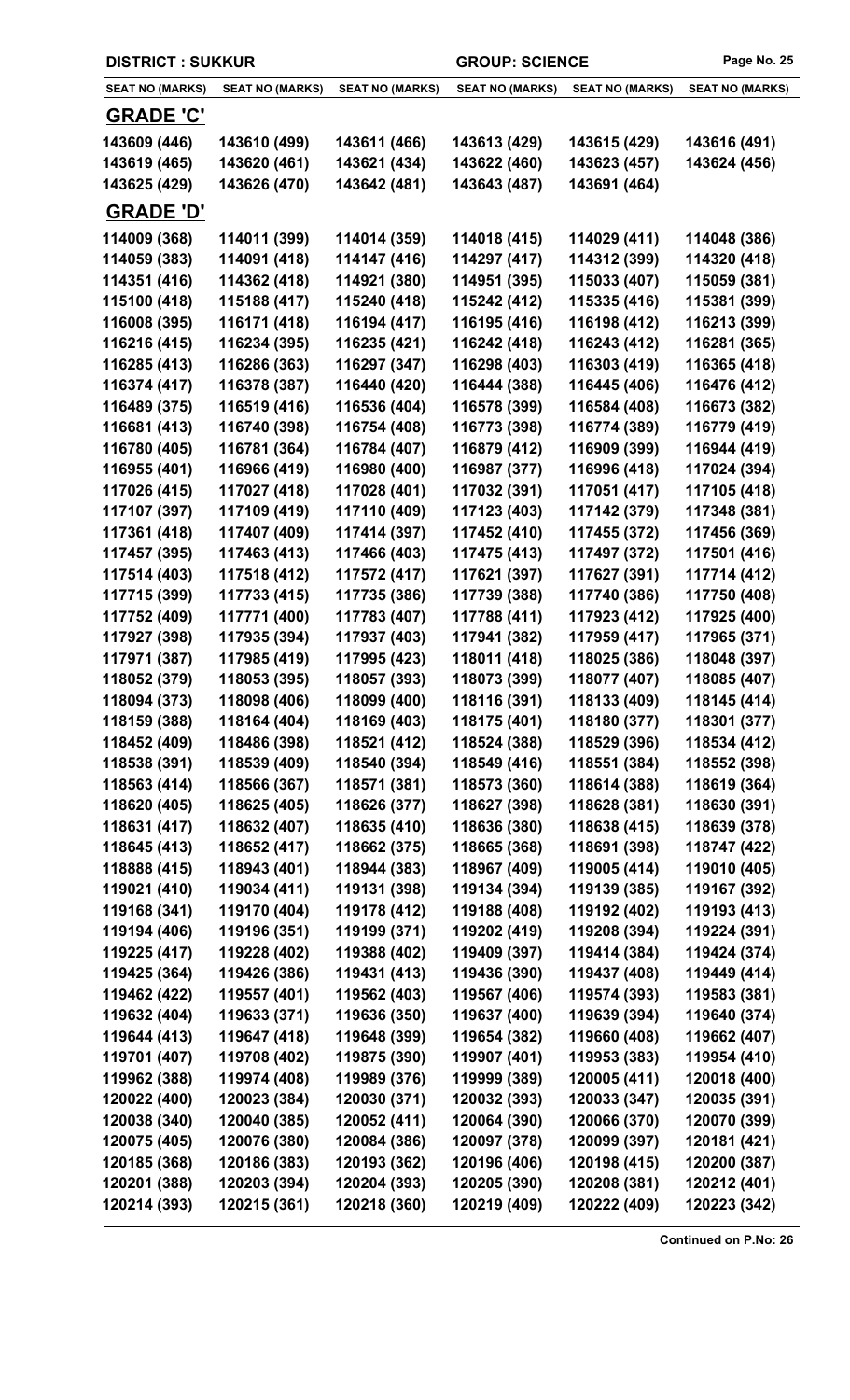| <b>DISTRICT: SUKKUR</b>      | <b>GROUP: SCIENCE</b>        |                              | Page No. 26                  |                              |                              |
|------------------------------|------------------------------|------------------------------|------------------------------|------------------------------|------------------------------|
| <b>SEAT NO (MARKS)</b>       | <b>SEAT NO (MARKS)</b>       | <b>SEAT NO (MARKS)</b>       | <b>SEAT NO (MARKS)</b>       | <b>SEAT NO (MARKS)</b>       | <b>SEAT NO (MARKS)</b>       |
| <u>GRADE 'D'</u>             |                              |                              |                              |                              |                              |
| 120226 (373)                 | 120232 (417)                 | 120240 (407)                 | 120396 (406)                 | 120411 (359)                 | 120456 (413)                 |
| 120463 (402)                 | 120478 (402)                 | 120482 (394)                 | 120483 (350)                 | 120486 (374)                 | 120508 (408)                 |
| 120511 (408)                 | 120516 (405)                 | 120527 (390)                 | 120529 (389)                 | 120530 (418)                 | 120531 (414)                 |
| 120558 (355)                 | 120559 (398)                 | 120715 (404)                 | 120740 (387)                 | 120747 (415)                 | 120754 (416)                 |
| 120944 (383)                 | 120947 (398)                 | 120955 (404)                 | 120962 (420)                 | 120966 (395)                 | 120973 (400)                 |
| 120984 (399)                 | 120992 (369)                 | 120999 (381)                 | 121000 (415)                 | 121341 (361)                 | 121908 (419)                 |
| 121957 (422)                 | 122276 (416)                 | 122281 (408)                 | 122285 (419)                 | 122306 (414)                 | 122313 (385)                 |
| 122323 (382)                 | 122325 (381)                 | 122327 (418)                 | 122328 (416)                 | 122354 (418)                 | 122360 (354)                 |
| 122363 (410)                 | 122367 (409)                 | 122368 (391)                 | 122379 (418)                 | 122393 (389)                 | 122397 (419)                 |
| 122406 (413)                 | 122408 (422)                 | 122409 (421)                 | 122410 (411)                 | 122420 (398)                 | 122431 (411)                 |
| 122432 (370)                 | 122434 (350)                 | 122437 (391)                 | 122444 (372)                 | 122462 (378)                 | 122467 (414)                 |
| 122473 (385)                 | 122481 (387)                 | 122482 (392)                 | 122483 (396)                 | 122570 (395)                 | 122725 (412)                 |
| 122735 (417)                 | 122761 (397)                 | 122817 (416)                 | 122842 (411)                 | 122847 (414)                 | 122850 (397)                 |
| 122856 (419)                 | 122857 (401)                 | 122886 (411)                 | 122889 (397)                 | 122908 (411)                 | 122911 (374)                 |
| 122912 (401)                 | 122919 (377)                 | 122927 (402)                 | 122934 (388)                 | 122935 (375)                 | 122939 (353)                 |
| 122941 (404)                 | 122948 (385)                 | 122963 (397)                 | 123306 (381)                 | 123332 (412)                 | 123333 (403)                 |
| 123338 (354)                 | 123346 (403)                 | 123352 (380)                 | 123353 (390)                 | 123355 (387)                 | 123384 (385)                 |
| 123390 (411)                 | 123404 (373)                 | 123658 (380)                 | 123672 (418)                 | 123680 (372)                 | 123763 (387)                 |
| 123784 (417)                 | 123800 (413)                 | 123830 (372)                 | 123835 (416)                 | 123842 (391)                 | 123857 (416)                 |
| 123869 (361)                 | 123873 (390)                 | 123941 (358)                 | 123951 (412)                 | 123954 (405)                 | 123958 (416)                 |
| 123972 (380)                 | 123984 (418)                 | 123987 (405)                 | 123992 (398)                 | 123997 (414)                 | 124000 (366)                 |
| 124005 (345)                 | 124014 (413)                 | 124016 (412)                 | 124055 (371)                 | 124056 (406)                 | 124061 (363)                 |
| 124110 (392)                 | 124115 (389)                 | 124120 (413)                 | 124121 (412)                 | 124143 (376)                 | 124144 (413)                 |
| 124149 (365)                 | 124151 (387)                 | 124152 (358)                 | 124198 (414)                 | 124218 (409)                 | 124219 (404)                 |
| 124290 (405)                 | 124293 (390)                 | 124295 (416)                 | 124314 (391)                 | 124333 (400)                 | 124367 (419)                 |
| 124499 (366)                 | 124513 (354)                 | 124520 (379)                 | 124528 (402)                 | 124536 (370)                 | 124589 (369)                 |
| 124594 (400)                 | 124658 (391)                 | 124699 (358)                 | 124731 (409)                 | 124780 (411)                 | 124810 (341)                 |
| 124821 (413)                 | 124823 (415)                 | 124849 (396)                 | 124858 (389)                 | 124945 (419)                 | 124947 (394)                 |
| 124948 (410)                 | 124975 (416)                 | 124976 (415)                 | 124977 (401)                 | 124980 (411)                 | 124981 (390)                 |
| 124982 (384)                 | 124991 (369)                 | 124996 (415)                 | 125133 (410)                 | 125136 (413)                 | 125153 (418)                 |
| 125154 (409)                 | 125155 (372)                 | 125208 (409)                 | 125213 (397)                 | 125279 (388)                 | 125320 (411)                 |
| 125331 (390)                 | 125333 (366)                 | 125334 (377)                 | 125351 (407)                 | 125416 (410)                 | 125461 (406)                 |
| 125507 (388)                 | 125541 (422)                 | 125563 (417)                 | 125572 (416)                 | 125592 (415)                 | 125593 (381)                 |
| 125675 (418)                 | 125677 (386)                 | 125759 (389)                 | 125769 (413)                 | 125771 (406)                 | 125809 (390)                 |
| 125831 (381)                 | 125834 (411)                 | 125845 (420)                 | 125877 (401)                 | 125882 (388)                 | 125889 (412)                 |
| 125891 (404)                 | 125893 (389)                 | 125894 (414)                 | 125896 (416)                 | 125897 (348)                 | 125902 (412)                 |
| 125904 (357)                 | 125908 (396)                 | 125912 (419)                 | 125914 (359)                 | 125926 (405)                 | 125932 (412)                 |
| 125935 (397)                 | 125962 (371)                 | 126205 (400)                 | 126245 (403)                 | 126308 (399)                 | 126323 (419)                 |
| 141502 (385)                 | 141541 (414)                 | 141563 (383)                 | 141645 (413)                 | 141646 (363)                 | 141647 (395)                 |
| 141649 (399)                 | 141661 (380)                 | 141771 (416)                 | 141774 (380)                 | 141791 (412)                 | 141792 (398)                 |
| 141798 (402)<br>141821 (417) | 141799 (378)                 | 141802 (393)<br>141828 (417) | 141803 (398)                 | 141804 (381)                 | 141807 (377)                 |
| 141896 (415)                 | 141827 (397)<br>141897 (379) | 141921 (405)                 | 141873 (419)<br>141926 (362) | 141876 (392)<br>141927 (417) | 141877 (412)<br>141929 (380) |
| 141945 (417)                 | 141982 (389)                 | 142011 (400)                 | 142013 (418)                 | 142015 (418)                 | 142051 (365)                 |
| 142052 (411)                 | 142059 (408)                 | 142060 (406)                 | 142061 (393)                 | 142124 (352)                 | 142126 (390)                 |
| 142128 (410)                 | 142131 (392)                 | 142134 (418)                 | 142232 (396)                 | 142235 (348)                 | 142251 (404)                 |
| 142254 (361)                 | 142255 (404)                 | 142256 (352)                 | 142271 (416)                 | 142331 (343)                 | 142351 (410)                 |
| 142352 (410)                 | 142353 (398)                 | 142358 (407)                 | 142361 (412)                 | 142363 (408)                 | 142406 (417)                 |
| 142408 (410)                 | 142442 (385)                 | 142443 (395)                 | 142444 (382)                 | 142462 (411)                 | 142463 (361)                 |
| 142522 (390)                 | 142543 (415)                 | 142547 (406)                 | 142551 (378)                 | 142641 (414)                 | 142642 (375)                 |
| 142643 (417)                 | 142644 (417)                 | 142701 (418)                 | 142741 (393)                 | 142742 (414)                 | 142793 (396)                 |
|                              |                              |                              |                              |                              |                              |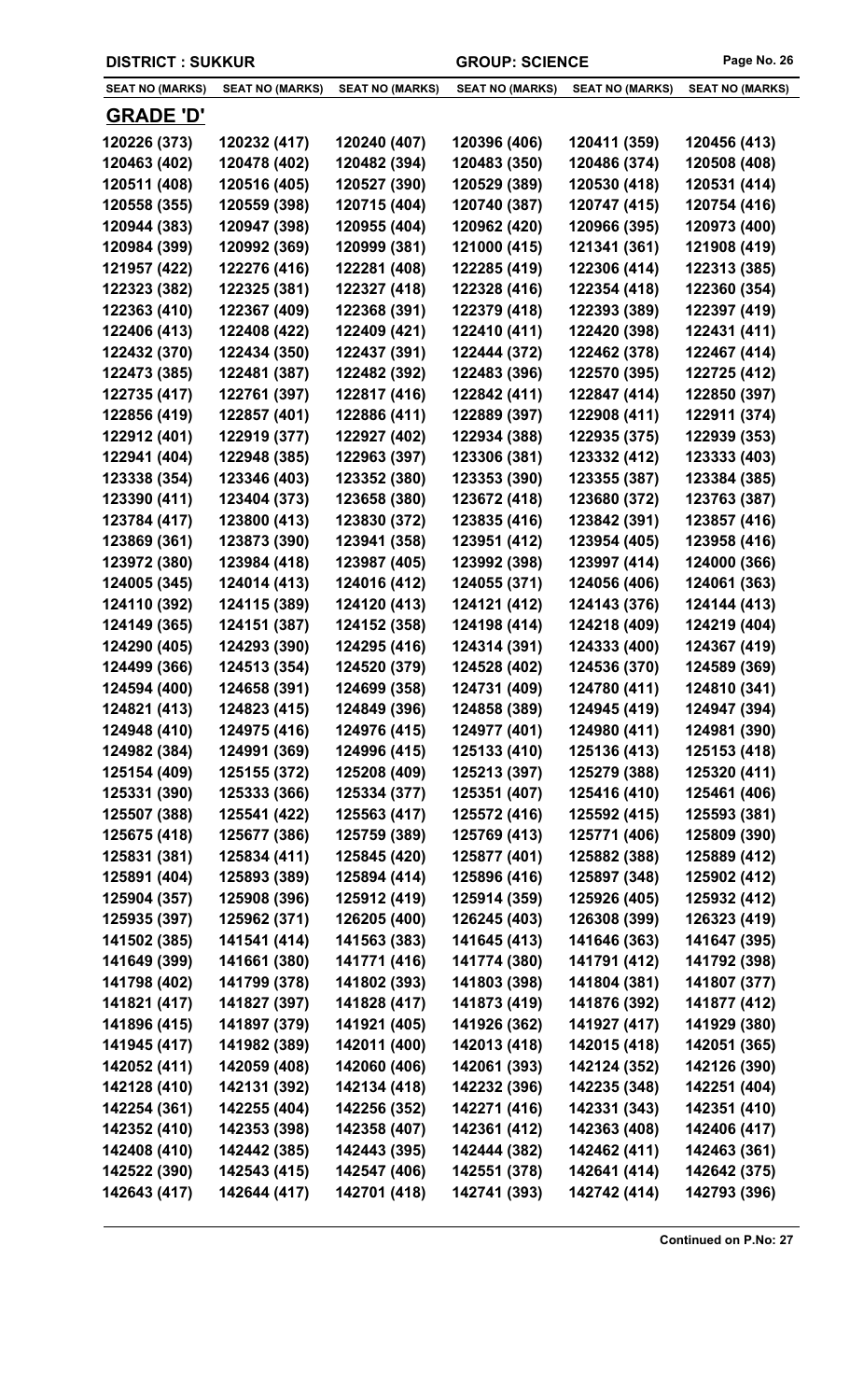| <b>DISTRICT: SUKKUR</b>   |                        |                        | <b>GROUP: SCIENCE</b>  |                        | Page No. 27            |
|---------------------------|------------------------|------------------------|------------------------|------------------------|------------------------|
| <b>SEAT NO (MARKS)</b>    | <b>SEAT NO (MARKS)</b> | <b>SEAT NO (MARKS)</b> | <b>SEAT NO (MARKS)</b> | <b>SEAT NO (MARKS)</b> | <b>SEAT NO (MARKS)</b> |
| <b>GRADE 'D'</b>          |                        |                        |                        |                        |                        |
| 143045 (384)              | 143050 (411)           | 143052 (361)           | 143055 (409)           | 143101 (405)           | 143104 (397)           |
| 143105 (367)              | 143106 (340)           | 143125 (391)           | 143126 (388)           | 143127 (381)           | 143129 (354)           |
| 143182 (364)              | 143183 (408)           | 143185 (370)           | 143186 (383)           | 143187 (412)           | 143188 (380)           |
| 143231 (383)              | 143273 (406)           | 143276 (340)           | 143278 (381)           | 143302 (379)           | 143308 (365)           |
| 143310 (372)              | 143311 (411)           | 143312 (412)           | 143314 (383)           | 143317 (380)           | 143319 (404)           |
| 143332 (417)              | 143333 (377)           | 143351 (381)           | 143354 (382)           | 143404 (397)           | 143406 (413)           |
| 143408 (410)              | 143461 (395)           | 143541 (374)           | 143562 (412)           | 143589 (417)           | 143600 (400)           |
| 143627 (411)              |                        |                        |                        |                        |                        |
| <b>GRADE 'E'</b>          |                        |                        |                        |                        |                        |
| 117470 (337)              | 123937 (333)           | 125002 (336)           | 143128 (332)           |                        |                        |
| <b>FAILURE CANDIDATES</b> |                        |                        |                        |                        |                        |
| 114040 (407)              | 114043 (373)           | 114044 (336)           | 114049 (363)           | 114054 (382)           | 114058 (401)           |
| 114060 (347)              | 114075 (343)           | 114082 (350)           | 114201 (435)           | 114203 (392)           | 114207 (437)           |
| 114208 (388)              | 114209 (432)           | 114211 (461)           | 114217 (392)           | 114229 (436)           | 114276 (484)           |
| 114277 (334)              | 114287 (333)           | 114303 (421)           | 114304 (239)           | 114325 (217)           | 114339 (237)           |
| 114344 (565)              | 114345 (411)           | 114349 (456)           | 114354 (409)           | 114357 (460)           | 114370 (465)           |
| 114926 (424)              | 114976 (549)           | 114977 (482)           | 114997 (377)           | 115012 (543)           | 115019 (331)           |
| 115040 (383)              | 115041 (408)           | 115046 (458)           | 115055 (300)           | 115080 (434)           | 115081 (401)           |
| 115084 (424)              | 115086 (405)           | 115093 (415)           | 115094 (380)           | 115096 (379)           | 115121 (527)           |
| 115126 (517)              | 115146 (427)           | 115179 (463)           | 115182 (412)           | 115184 (295)           | 115187 (292)           |
| 115197 (436)              | 115215 (341)           | 115220 (433)           | 115224 (410)           | 115229 (438)           | 115230 (479)           |
| 115344 (394)              | 115389 (350)           | 115439 (602)           | 115480 (495)           | 115508 (527)           | 115791 (579)           |
| 115855 (382)              | 115873 (340)           | 115889 (481)           | 115915 (580)           | 115938 (555)           | 115948 (469)           |
| 115979 (383)              | 116013 (520)           | 116043 (446)           | 116064 (387)           | 116071 (457)           | 116190 (463)           |
| 116201 (337)              | 116203 (322)           | 116218 (373)           | 116219 (372)           | 116237 (465)           | 116238 (372)           |
| 116239 (455)              | 116240 (325)           | 116292 (357)           | 116304 (325)           | 116309 (393)           | 116341 (402)           |
| 116352 (429)              | 116355 (426)           | 116364 (378)           | 116429 (458)           | 116447 (354)           | 116450 (423)           |
| 116466 (398)              | 116467 (476)           | 116505 (432)           | 116515 (390)           | 116534 (421)           | 116579 (354)           |
| 116580 (508)              | 116583 (345)           | 116592 (316)           | 116671 (423)           | 116672 (396)           | 116684 (362)           |
| 116685 (474)              | 116693 (411)           | 116696 (475)           | 116738 (420)           | 116739 (447)           | 116749 (418)           |
| 116751 (450)              | 116753 (362)           | 116755 (392)           | 116767 (437)           | 116772 (344)           | 116783 (377)           |
| 116795 (454)              | 116804 (497)           | 116890 (471)           | 116945 (391)           | 116950 (512)           | 116959 (386)           |
| 117005 (374)              | 117036 (382)           | 117042 (371)           | 117098 (251)           | 117122 (333)           | 117132 (320)           |
| 117137 (368)              | 117149 (344)           | 117154 (386)           | 117158 (419)           | 117164 (388)           | 117165 (379)           |
| 117183 (424)              | 117342 (406)           | 117351 (369)           | 117356 (426)           | 117420 (339)           | 117422 (464)           |
| 117453 (464)              | 117465 (332)           | 117484 (351)           | 117498 (399)           | 117499 (256)           | 117505 (234)           |
| 117509 (329)              | 117512 (361)           | 117516 (345)           | 117558 (527)           | 117567 (413)           | 117575 (323)           |
| 117580 (417)              | 117585 (392)           | 117586 (248)           | 117595 (405)           | 117625 (338)           | 117632 (450)           |
| 117720 (430)              | 117734 (446)           | 117737 (440)           | 117741 (415)           | 117742 (367)           | 117746 (356)           |
| 117748 (346)              | 117757 (272)           | 117758 (352)           | 117769 (349)           | 117782 (350)           | 117784 (298)           |
| 117790 (356)              | 117836 (309)           | 117839 (397)           | 117846 (358)           | 117847 (360)           | 117934 (360)           |
| 117939 (420)              | 117958 (383)           | 117973 (387)           | 117975 (374)           | 117978 (468)           | 117991 (372)           |
| 117998 (331)              | 118008 (379)           | 118015 (475)           | 118021 (372)           | 118024 (395)           | 118034 (291)           |
| 118038 (325)              | 118040 (303)           | 118055 (325)           | 118062 (454)           | 118063 (338)           | 118081 (363)           |
| 118093 (340)              | 118101 (398)           | 118102 (431)           | 118103 (427)           | 118104 (445)           | 118108 (501)           |
| 118109 (423)              | 118110 (498)           | 118113 (332)           | 118115 (396)           | 118119 (482)           | 118121 (400)           |
| 118140 (383)              | 118143 (393)           | 118150 (348)           | 118155 (372)           | 118160 (325)           | 118162 (321)           |
| 118167 (357)              | 118170 (416)           | 118173 (383)           | 118174 (281)           | 118178 (378)           | 118243 (398)           |
| 118250 (390)              | 118315 (449)           | 118320 (260)           | 118417 (443)           | 118448 (402)           | 118451 (444)           |
| 118485 (376)              | 118537 (368)           | 118543 (327)           | 118547 (503)           | 118555 (361)           | 118565 (429)           |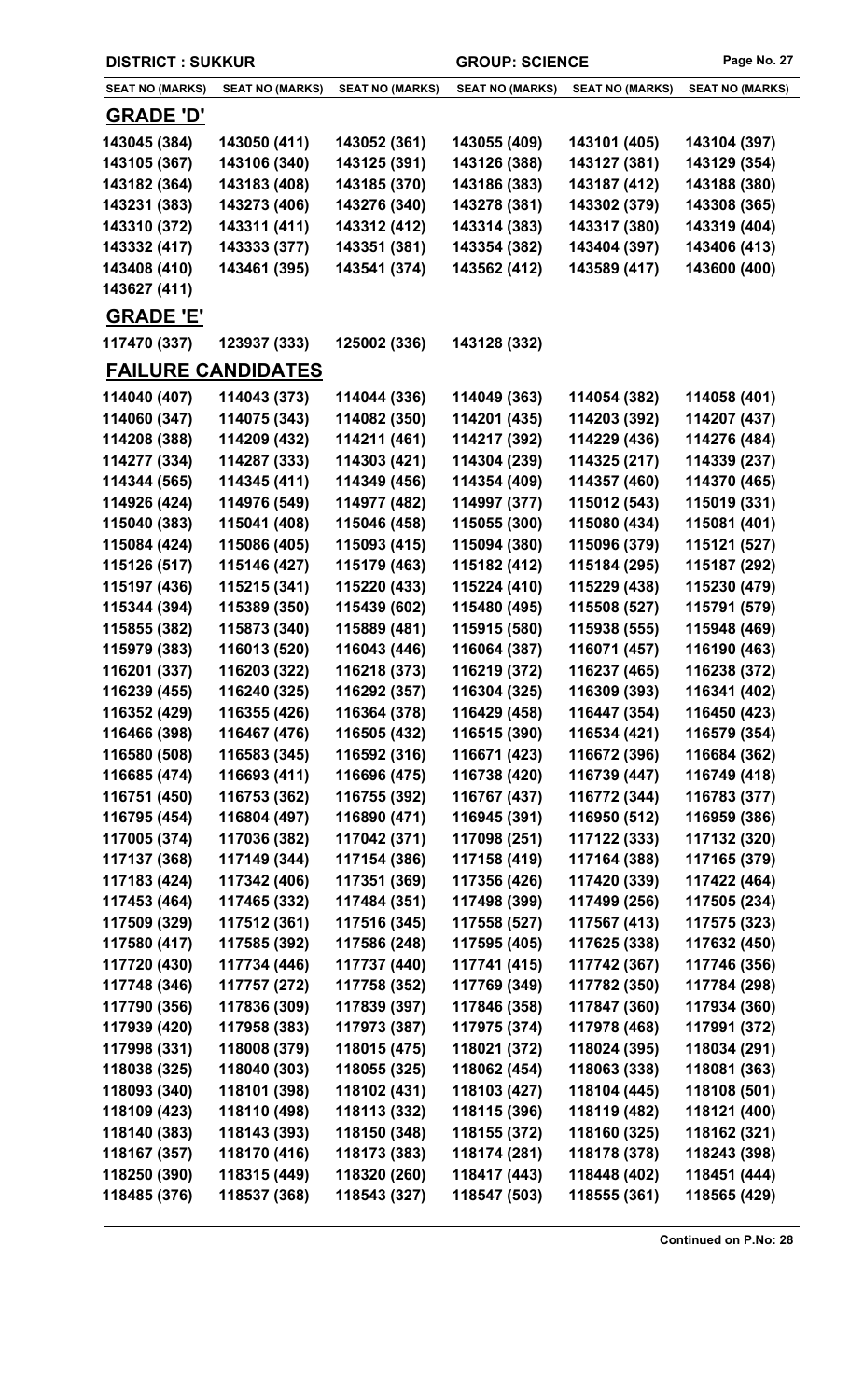| <b>DISTRICT : SUKKUR</b>     |                              |                        | <b>GROUP: SCIENCE</b>        |                        | Page No. 28            |
|------------------------------|------------------------------|------------------------|------------------------------|------------------------|------------------------|
| <b>SEAT NO (MARKS)</b>       | <b>SEAT NO (MARKS)</b>       | <b>SEAT NO (MARKS)</b> | <b>SEAT NO (MARKS)</b>       | <b>SEAT NO (MARKS)</b> | <b>SEAT NO (MARKS)</b> |
|                              | <b>FAILURE CANDIDATES</b>    |                        |                              |                        |                        |
| 118569 (360)                 | 118574 (354)                 | 118608 (337)           | 118621 (369)                 | 118622 (349)           | 118623 (337)           |
| 118629 (377)                 | 118637 (409)                 | 118641 (402)           | 118642 (389)                 | 118653 (312)           | 118654 (476)           |
| 118656 (422)                 | 118660 (397)                 | 118663 (346)           | 118666 (366)                 | 118667 (363)           | 118891 (139)           |
| 118940 (331)                 | 118979 (392)                 | 119017 (396)           | 119028 (550)                 | 119046 (449)           | 119121 (408)           |
| 119127 (342)                 | 119179 (392)                 | 119186 (374)           | 119187 (416)                 | 119189 (409)           | 119191 (327)           |
| 119195 (309)                 | 119203 (331)                 | 119204 (268)           | 119226 (395)                 | 119229 (319)           | 119230 (368)           |
| 119231 (348)                 | 119269 (494)                 | 119273 (445)           | 119279 (475)                 | 119280 (415)           | 119308 (503)           |
| 119314 (551)                 | 119323 (518)                 | 119368 (309)           | 119387 (360)                 | 119393 (453)           | 119398 (387)           |
| 119421 (400)                 | 119427 (492)                 | 119429 (431)           | 119432 (374)                 | 119433 (320)           | 119435 (336)           |
| 119438 (534)                 | 119440 (382)                 | 119450 (414)           | 119451 (374)                 | 119452 (369)           | 119459 (406)           |
| 119556 (276)                 | 119560 (370)                 | 119603 (371)           | 119610 (445)                 | 119611 (448)           | 119617 (347)           |
| 119629 (340)                 | 119630 (432)                 | 119631 (310)           | 119634 (331)                 | 119642 (379)           | 119646 (343)           |
| 119649 (397)                 | 119650 (324)                 | 119652 (336)           | 119653 (379)                 | 119655 (373)           | 119656 (362)           |
| 119659 (296)                 | 119668 (424)                 | 119669 (392)           | 119713 (367)                 | 119715 (343)           | 119726 (223)           |
| 119905 (294)                 | 119913 (340)                 | 119995 (300)           | 119996 (361)                 | 119997 (339)           | 119998 (240)           |
| 120002 (357)                 | 120007 (386)                 | 120008 (377)           | 120009 (348)                 | 120010 (331)           | 120031 (305)           |
| 120034 (283)                 | 120037 (350)                 | 120039 (398)           | 120041 (419)                 | 120043 (295)           | 120044 (310)           |
| 120045 (337)                 | 120047 (424)                 | 120049 (445)           | 120059 (385)                 | 120069 (421)           | 120074 (273)           |
| 120078 (334)                 | 120080 (283)                 | 120082 (341)           | 120092 (370)                 | 120098 (367)           | 120184 (339)           |
| 120190 (426)                 | 120191 (348)                 | 120192 (367)           | 120195 (379)                 | 120202 (346)           | 120206 (349)           |
| 120209 (347)                 | 120210 (383)                 | 120211 (348)           | 120213 (322)                 | 120228 (363)           | 120229 (385)           |
| 120230 (313)                 | 120233 (322)                 | 120234 (383)           | 120235 (403)                 | 120238 (330)           | 120241 (396)           |
| 120242 (309)                 | 120243 (347)                 | 120244 (338)           | 120245 (307)                 | 120246 (361)           | 120247 (303)           |
| 120281 (470)                 | 120282 (405)                 | 120286 (443)           | 120289 (426)                 | 120300 (301)           | 120307 (479)           |
| 120352 (610)                 | 120406 (388)                 | 120464 (464)           | 120470 (335)                 | 120474 (348)           | 120476 (338)           |
| 120477 (309)                 | 120479 (393)                 | 120492 (419)           | 120505 (407)                 | 120510 (389)           | 120513 (334)           |
| 120528 (356)                 | 120544 (325)                 | 120549 (492)           | 120554 (443)                 | 120555 (434)           | 120556 (467)           |
| 120557 (328)                 | 120564 (282)                 | 120565 (412)           | 120573 (380)                 | 120701 (402)           | 120707 (374)           |
| 120712 (261)                 | 120755 (365)                 | 120811 (522)           | 120832 (372)                 | 120862 (467)           | 120916 (538)           |
| 120941 (386)                 | 120942 (385)                 | 120945 (390)           | 120948 (374)                 | 120950 (385)           | 120953 (321)           |
| 120954 (374)                 | 120961 (464)                 | 120965 (409)           | 120977 (453)                 | 120978 (319)           | 120993 (345)           |
| 120994 (324)                 | 120996 (287)                 | 120997 (271)           | 120998 (378)                 | 121001 (308)           | 121003 (425)           |
| 121147 (507)                 | 121203 (433)                 | 121232 (364)           | 121263 (125)                 | 121312 (448)           | 121359 (391)           |
| 121368 (533)                 | 121374 (486)                 | 121401 (560)           | 121771 (597)                 | 121824 (363)           | 121830 (492)           |
| 121899 (508)                 | 121963 (434)                 | 122138 (384)           | 122232 (344)                 | 122255 (504)           | 122271 (357)           |
| 122279 (405)                 | 122287 (482)                 | 122291 (380)           | 122304 (457)                 | 122314 (292)           | 122321 (395)           |
| 122322 (324)                 | 122324 (361)                 | 122331 (407)           | 122340 (367)                 | 122342 (368)           | 122355 (476)           |
| 122357 (399)                 | 122358 (450)                 | 122361 (304)           | 122366 (353)                 | 122381 (342)           | 122385 (395)           |
| 122389 (344)                 | 122401 (252)                 | 122413 (342)           | 122419 (322)                 | 122422 (394)           | 122433 (365)           |
| 122463 (348)                 | 122468 (353)                 | 122474 (343)           | 122478 (217)                 | 122479 (418)           | 122484 (402)           |
| 122560 (461)                 | 122646 (447)                 | 122679 (443)           | 122687 (445)                 | 122697 (376)           | 122699 (377)           |
| 122710 (400)                 | 122716 (394)                 | 122722 (376)           | 122729 (393)                 | 122736 (434)           | 122814 (276)           |
| 122819 (338)                 | 122826 (449)                 | 122827 (305)           | 122831 (450)                 | 122835 (414)           | 122855 (393)           |
| 122863 (427)                 | 122869 (344)                 | 122874 (373)           | 122875 (376)                 | 122879 (324)           | 122884 (429)           |
| 122885 (352)                 | 122897 (410)                 | 122913 (266)           | 122915 (330)                 | 122924 (461)           | 122933 (371)           |
|                              |                              |                        |                              |                        |                        |
| 122942 (351)<br>122950 (329) | 122943 (391)                 | 122944 (352)           | 122945 (344)<br>122961 (455) | 122946 (414)           | 122947 (489)           |
|                              | 122954 (243)                 | 122957 (305)           | 123022 (509)                 | 122964 (424)           | 122965 (390)           |
| 123011 (567)                 | 123012 (575)<br>123066 (618) | 123021 (506)           |                              | 123059 (527)           | 123064 (630)           |
| 123065 (591)                 |                              | 123067 (620)           | 123068 (573)                 | 123305 (468)           | 123313 (370)           |
| 123314 (467)                 | 123326 (348)                 | 123328 (374)           | 123345 (351)                 | 123351 (321)           | 123358 (383)           |
| 123371 (340)                 | 123372 (360)                 | 123378 (250)           | 123381 (486)                 | 123382 (343)           | 123388 (330)           |

 $\overline{\phantom{a}}$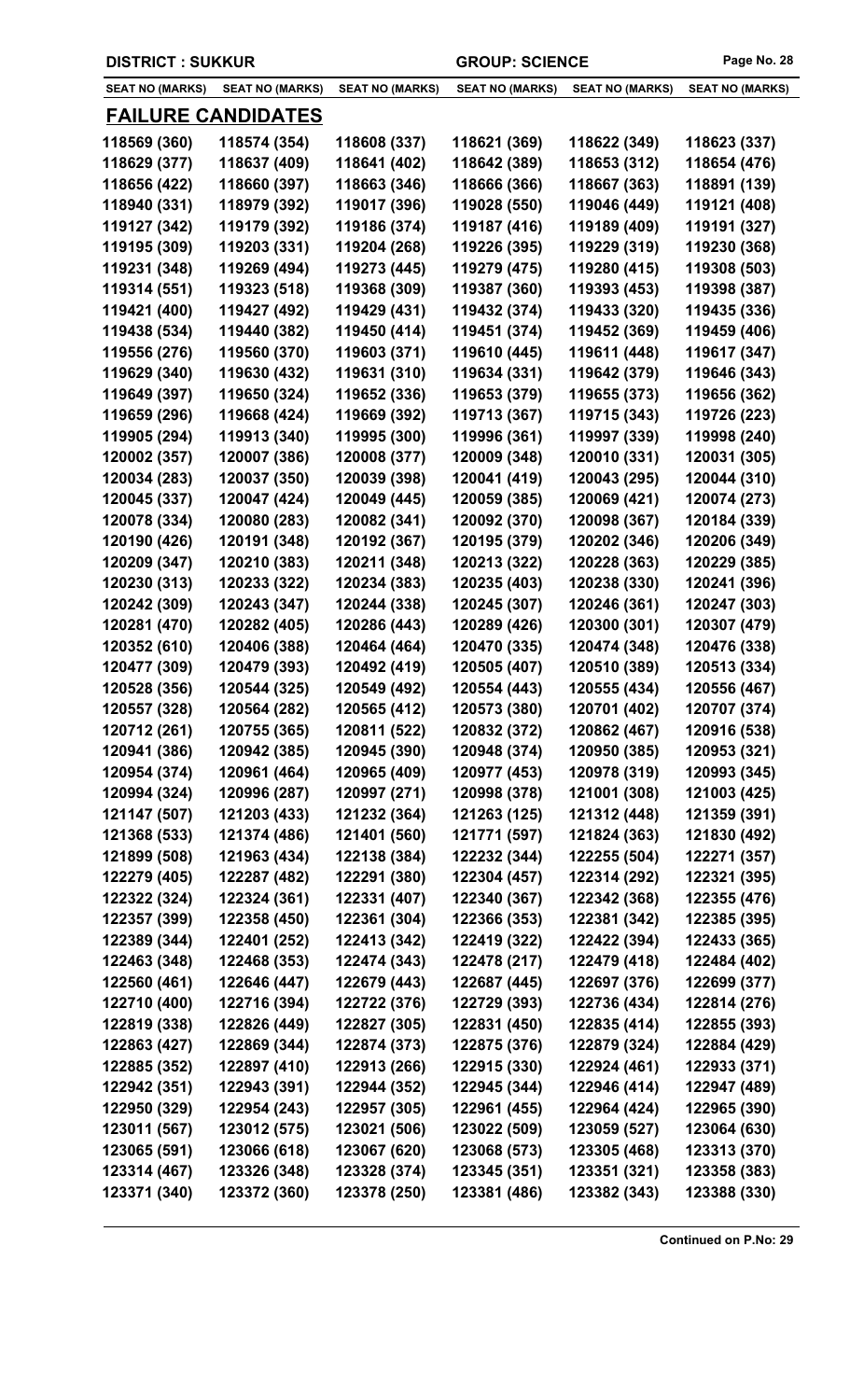|  | <b>DISTRICT: SUKKUR</b> |  |  |  |
|--|-------------------------|--|--|--|
|--|-------------------------|--|--|--|

**DROUP: SCIENCE Page No. 29** 

| <b>SEAT NO (MARKS)</b>    | <b>SEAT NO (MARKS)</b>      | <b>SEAT NO (MARKS)</b> | <b>SEAT NO (MARKS)</b> | <b>SEAT NO (MARKS)</b> | <b>SEAT NO (MARKS)</b> |
|---------------------------|-----------------------------|------------------------|------------------------|------------------------|------------------------|
| <b>FAILURE CANDIDATES</b> |                             |                        |                        |                        |                        |
| 123391 (342)              | 123398 (415)                | 123400 (384)           | 123406 (332)           | 123407 (312)           | 123408 (325)           |
| 123410 (359)              | 123411 (428)                | 123414 (473)           | 123415 (590)           | 123416 (533)           | 123417 (555)           |
| 123524 (341)              | 123670 (363)                | 123679 (454)           | 123686 (388)           | 123689 (321)           | 123706 (443)           |
| 123771 (326)              | 123773 (412)                | 123780 (310)           | 123783 (365)           | 123792 (389)           | 123801 (399)           |
| 123810 (438)              | 123816 (457)                | 123827 (367)           | 123834 (461)           | 123863 (410)           | 123866 (412)           |
| 123870 (400)              | 123944 (340)                | 123945 (365)           | 123947 (338)           | 123948 (353)           | 123949 (350)           |
| 123953 (370)              | 123957 (318)                | 123961 (361)           | 123970 (445)           | 123977 (407)           | 123980 (387)           |
| 123981 (383)              | 123983 (354)                | 123999 (354)           | 124004 (460)           | 124009 (318)           | 124010 (335)           |
| 124012 (289)              | 124013 (283)                | 124015 (463)           | 124017 (391)           | 124019 (311)           | 124020 (304)           |
| 124021 (435)              | 124053 (393)                | 124068 (402)           | 124101 (398)           | 124102 (370)           | 124103 (325)           |
| 124118 (332)              | 124126 (423)                | 124140 (357)           | 124141 (389)           | 124153 (427)           | 124155 (383)           |
| 124156 (273)              | 124172 (448)                | 124174 (436)           | 124177 (450)           | 124178 (447)           | 124181 (450)           |
| 124182 (414)              | 124187 (386)                | 124194 (290)           | 124196 (447)           | 124197 (403)           | 124199 (460)           |
| 124206 (293)              | 124207 (336)                | 124208 (410)           | 124209 (413)           | 124210 (406)           | 124211 (488)           |
| 124213 (408)              | 124214 (348)                | 124216 (469)           | 124220 (490)           | 124222 (385)           | 124223 (360)           |
| 124224 (193)              | 124226 (414)                | 124227 (423)           | 124228 (399)           | 124229 (438)           | 124231 (469)           |
| 124282 (456)              | 124289 (390)                | 124338 (513)           | 124368 (482)           | 124376 (406)           | 124392 (442)           |
| 124421 (404)              | 124481 (320)                | 124486 (446)           | 124541 (312)           | 124542 (342)           | 124546 (364)           |
| 124548 (382)              | 124550 (416)                | 124579 (389)           | 124583 (372)           | 124600 (378)           | 124601 (417)           |
| 124656 (447)              | 124657 (417)                | 124695 (406)           | 124696 (387)           | 124715 (350)           | 124734 (453)           |
| 124755 (357)              | 124761 (308)                | 124772 (280)           | 124777 (328)           | 124797 (381)           | 124800 (501)           |
| 124802 (506)              | 124803 (435)                | 124805 (390)           | 124812 (539)           | 124829 (453)           | 124843 (391)           |
| 124857 (370)              | 124864 (438)                | 124886 (365)           | 124888 (339)           | 124894 (452)           | 124899 (441)           |
| 124942 (448)              | 124951 (410)                | 124972 (495)           | 124994 (212)           | 124997 (334)           | 125000 (355)           |
| 125012 (258)              | 125013 (388)                | 125109 (250)           | 125134 (379)           | 125158 (371)           | 125182 (363)           |
| 125205 (311)              | 125209 (300)                | 125212 (458)           | 125220 (314)           | 125243 (354)           | 125261 (405)           |
| 125330 (289)              | 125332 (449)                | 125409 (212)           | 125410 (427)           | 125446 (236)           | 125484 (511)           |
| 125538 (435)              | 125544 (327)                | 125558 (367)           | 125568 (380)           | 125597 (420)           | 125652 (405)           |
| 125653 (417)              | 125654 (363)                | 125676 (263)           | 125735 (364)           | 125736 (500)           | 125739 (362)           |
| 125751 (339)              | 125753 (319)                | 125766 (187)           | 125767 (140)           | 125770 (350)           | 125773 (546)           |
| 125844 (339)              | 125847 (370)                | 125848 (398)           | 125849 (437)           | 125873 (400)           | 125876 (395)           |
| 125898 (315)              | 125899 (381)                | 125900 (326)           | 125905 (386)           | 125910 (369)           | 125913 (366)           |
| 125921 (404)              | 125936 (429)                | 125955 (408)           | 126018 (419)           | 126025 (312)           | 126037 (588)           |
| 126085 (437)              | 126087 (390)                | 126111 (431)           | 126112 (376)           | 126197 (490)           | 126213 (375)           |
| 126229 (400)              | 126234 (471)                | 126237 (396)           | 126364 (591)           | 126367 (578)           | 126375 (591)           |
| 126381 (611)              | 126384 (608)                | 126386 (629)           | 126388 (504)           | 126447 (424)           | 126460 (545)           |
| 126541 (471)              | 126542 (465)                | 126543 (426)           | 126544 (453)           | 126545 (493)           | 126546 (541)           |
| 126549 (530)              | 126550 (542)                | 126551 (482)           | 126553 (472)           | 126554 (507)           | 126556 (434)           |
| 126557 (573)              | 126558 (530)                | 126559 (271)           | 126560 (466)           | 126561 (584)           | 126562 (559)           |
| 126563 (559)              | 126564 (589)                | 126565 (562)           | 126581 (411)           | 141564 (318)           | 141566 (377)           |
| 141653 (332)              | 141655 (315)                | 141658 (337)           | 141751 (487)           | 141753 (436)           | 141842 (307)           |
| 141894 (393)              | 141925 (314)                | 141944 (376)           | 141946 (383)           | 141981 (372)           | 141983 (374)           |
| 141985 (342)              | 142014 (375)                | 142055 (385)           | 142057 (322)           | 142058 (328)           | 142171 (489)           |
| 142354 (480)              | 142360 (243)                | 142403 (522)           | 142441 (345)           | 142541 (412)           | 142542 (330)           |
| 142544 (335)              | 142545 (445)                | 142552 (369)           | 142645 (408)           | 142681 (405)           | 142682 (529)           |
| 142683 (359)              | 142792 (398)                | 143043 (455)           | 143046 (301)           | 143047 (353)           | 143048 (392)           |
| 143051 (435)              | 143053 (319)                | 143056 (382)           | 143058 (289)           | 143102 (347)           | 143103 (365)           |
| 143107 (307)              | 143108 (382)                | 143272 (295)           | 143280 (285)           | 143307 (174)           | 143313 (299)           |
| 143335 (381)              | 143402 (524)                | 143411 (339)           | 143501 (375)           | 143596 (437)           |                        |
|                           | <b>ABSENT IN ALL PAPERS</b> |                        |                        |                        |                        |
| 121212                    |                             |                        |                        |                        |                        |
|                           | 121229                      | 122151                 | 122152                 |                        |                        |